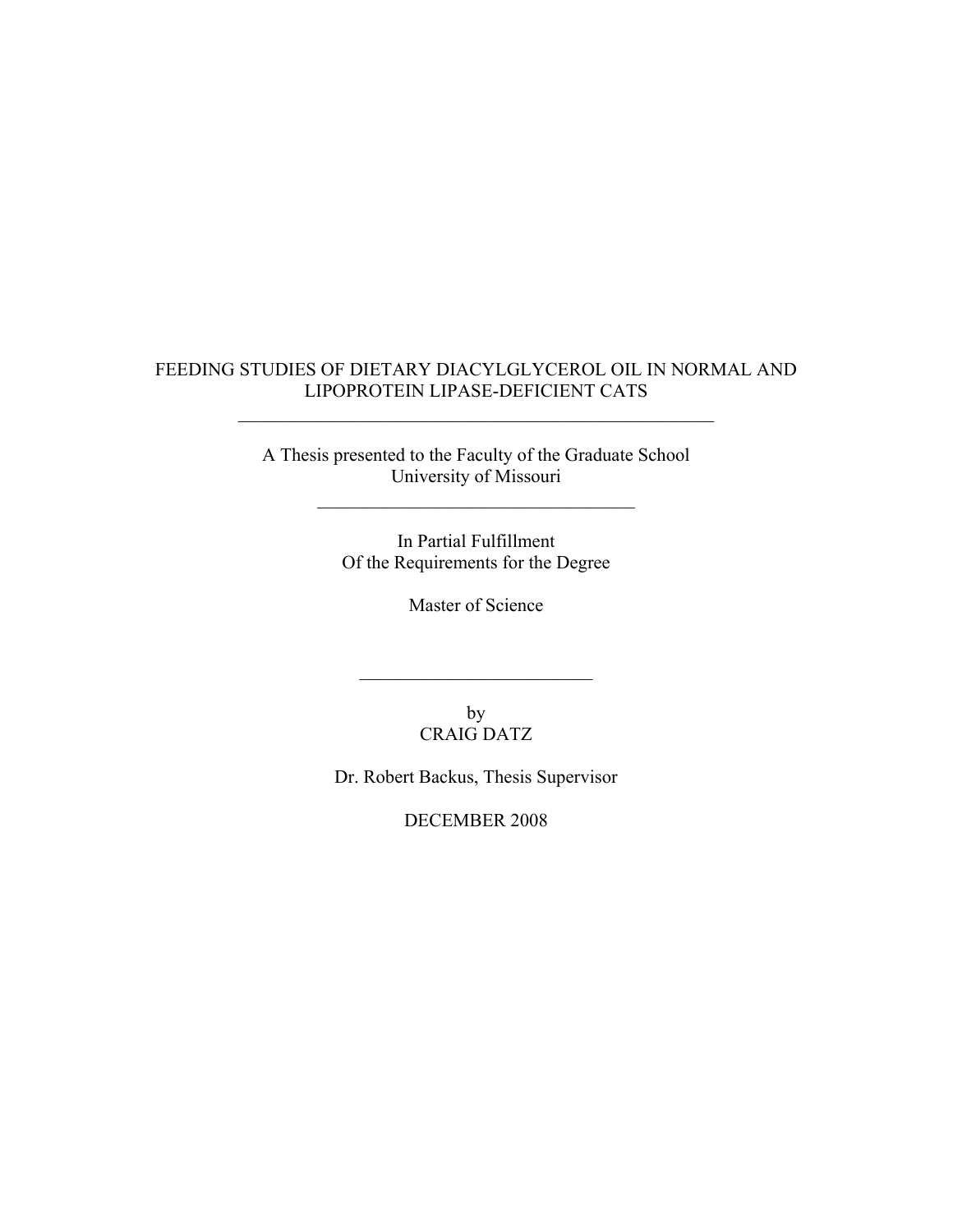The undersigned, appointed by the Dean of the Graduate School, have examined the thesis entitled

# FEEDING STUDIES OF DIETARY DIACYLGLYCEROL OIL IN NORMAL AND LIPOPROTEIN LIPASE-DEFICIENT CATS

Presented by Craig Datz

A candidate for the degree of Master of Science

And hereby certify that in their opinion it is worthy of acceptance.

Dr. Robert Backus

 $\mathcal{L}_\mathcal{L} = \mathcal{L}_\mathcal{L} = \mathcal{L}_\mathcal{L} = \mathcal{L}_\mathcal{L} = \mathcal{L}_\mathcal{L} = \mathcal{L}_\mathcal{L} = \mathcal{L}_\mathcal{L} = \mathcal{L}_\mathcal{L} = \mathcal{L}_\mathcal{L} = \mathcal{L}_\mathcal{L} = \mathcal{L}_\mathcal{L} = \mathcal{L}_\mathcal{L} = \mathcal{L}_\mathcal{L} = \mathcal{L}_\mathcal{L} = \mathcal{L}_\mathcal{L} = \mathcal{L}_\mathcal{L} = \mathcal{L}_\mathcal{L}$ 

Dr. Kevin Fritsche

 $\mathcal{L}_\text{max}$ 

Dr. David Ledoux

 $\mathcal{L}_\mathcal{L} = \mathcal{L}_\mathcal{L} = \mathcal{L}_\mathcal{L} = \mathcal{L}_\mathcal{L} = \mathcal{L}_\mathcal{L} = \mathcal{L}_\mathcal{L} = \mathcal{L}_\mathcal{L} = \mathcal{L}_\mathcal{L} = \mathcal{L}_\mathcal{L} = \mathcal{L}_\mathcal{L} = \mathcal{L}_\mathcal{L} = \mathcal{L}_\mathcal{L} = \mathcal{L}_\mathcal{L} = \mathcal{L}_\mathcal{L} = \mathcal{L}_\mathcal{L} = \mathcal{L}_\mathcal{L} = \mathcal{L}_\mathcal{L}$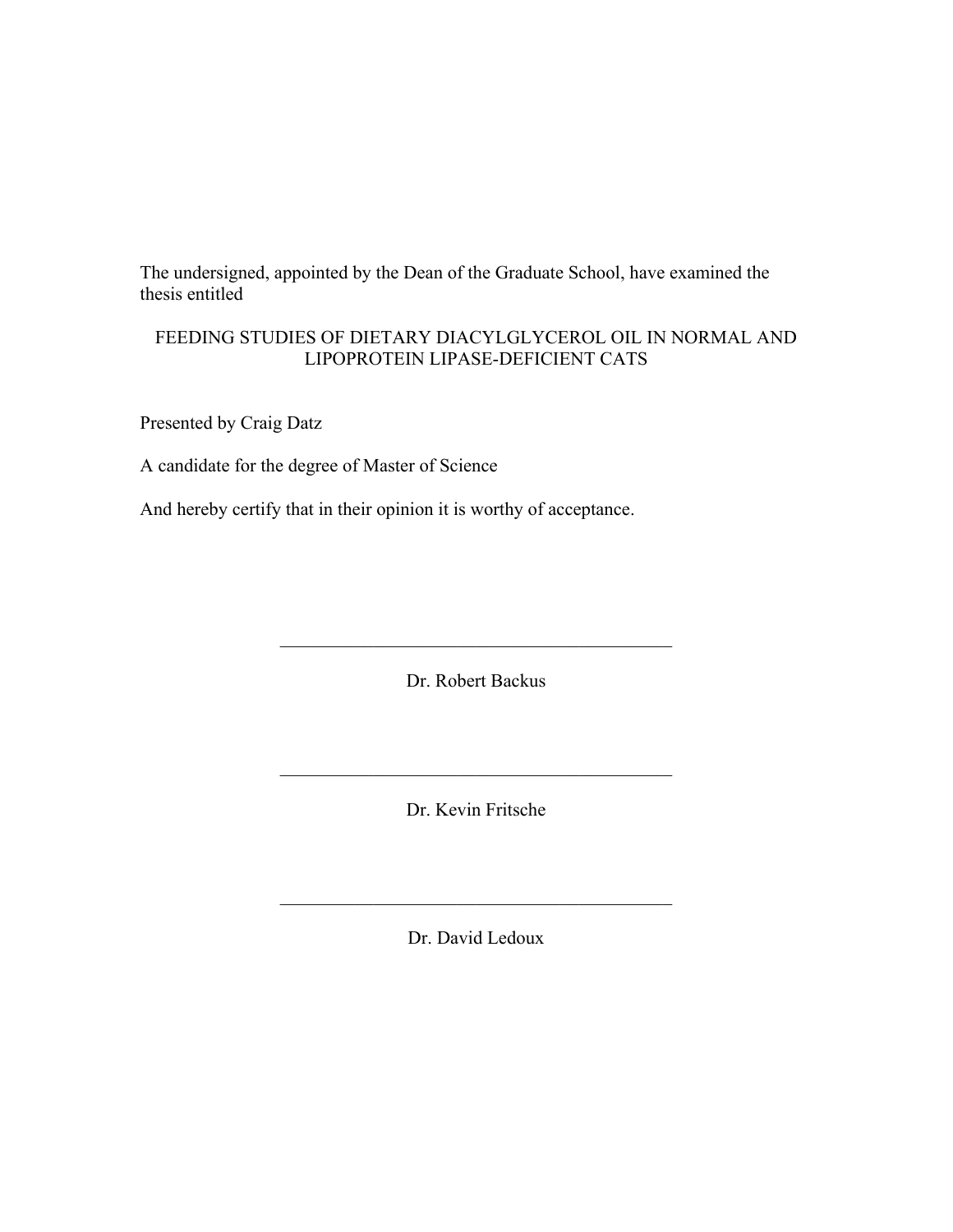#### ACKNOWLEDGEMENTS

 Dr. Robert Backus served as a mentor and advisor throughout the project. He originated the idea for the studies and provided guidance, expertise, and laboratory support for all steps involved in carrying out the research.

 Dr. Kevin Fritsche also provided a great deal of guidance and the use of his laboratory facilities for performing much of the hands-on research.

 Dr. David Ledoux allowed the use of his laboratory facilities for a portion of the project and was always available to help with questions and procedures.

 Dr. Jon Ramsey served as the principal investigator at the University of California, Davis, where the feeding studies were performed. He provided oversight and assistance with animal protocols.

 Deborah Bee was the supervisor of the Feline Nutrition and Pet Care Center at U.C. Davis and carried out the actual feeding studies. Her expertise in handling and caring for the cats in the colony was invaluable in completing the research.

 Ying Liu and Dr. Tom Thomas, Department of Nutritional Sciences, allowed the use of their laboratory facilities for a portion of the research and Ying Liu assisted with the statistical analysis of the data. Lada Micheas, assistant director of the Social Science Statistics Center, also assisted with statistical analysis. Harold Huff, Department of Biological Engineering, provided equipment and guidance in diet preparation.

 Funding in part was provided by a Resident Research grant from Nestlé Purina PetCare, St. Louis, Missouri.

ii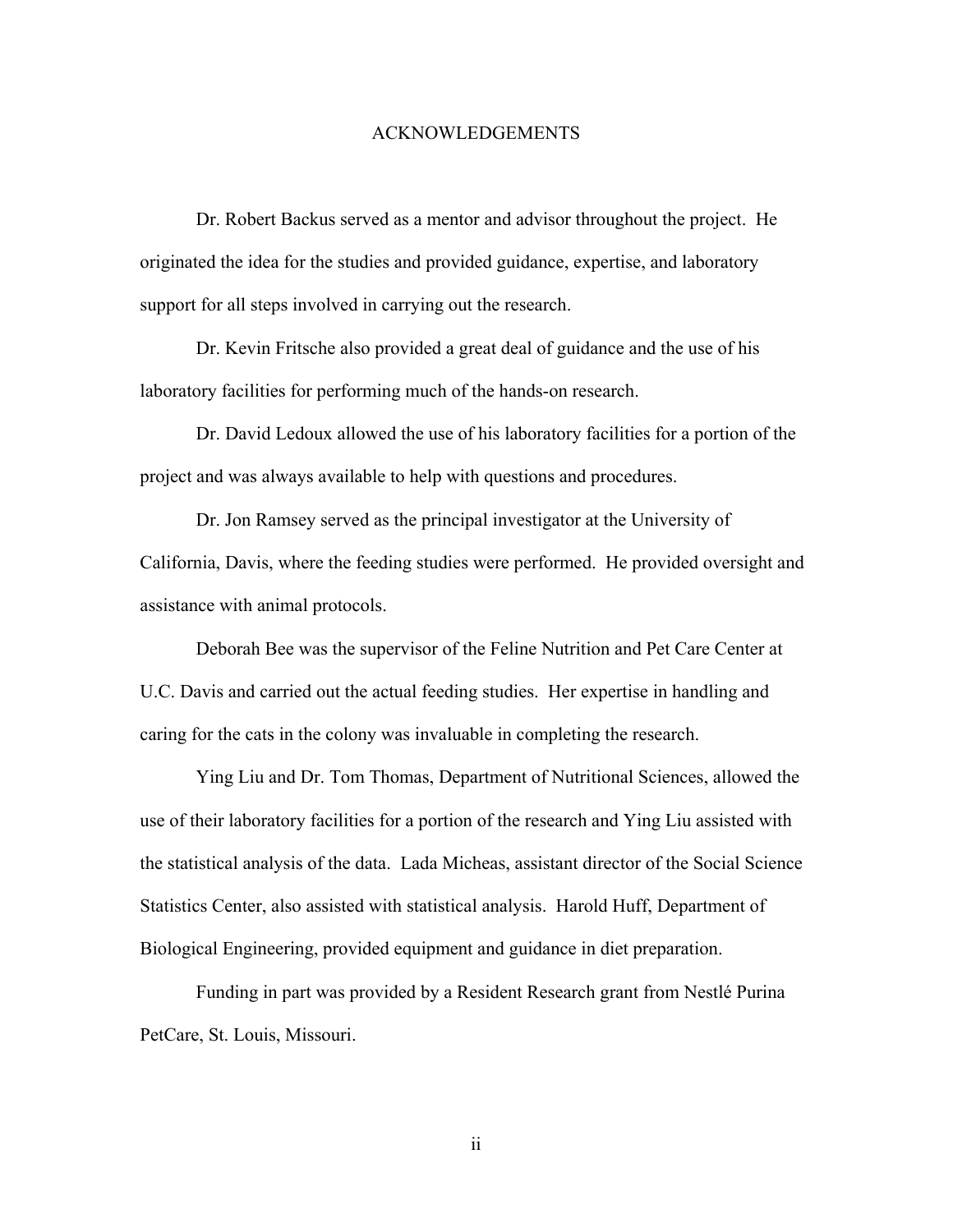# TABLE OF CONTENTS

| Chapter                                                    |
|------------------------------------------------------------|
| 1. DIACYLGLYCEROL OIL – AN INTRODUCTION AND LITERATURE     |
|                                                            |
| 2. LIPOPROTEIN LIPASE DEFICIENCY AND RATIONALE FOR STUDY24 |
| 3. PALATABILITY OF DIETARY DAG OIL IN HEALTHY CATS         |
| 4. EFFECT OF DIETARY DIACYLGLYCEROL OIL ON                 |
| HYPERTRIGLYCERIDEMIA IN LIPOPROTEIN                        |
|                                                            |
| <b>APPENDIX</b>                                            |
|                                                            |
|                                                            |
|                                                            |
|                                                            |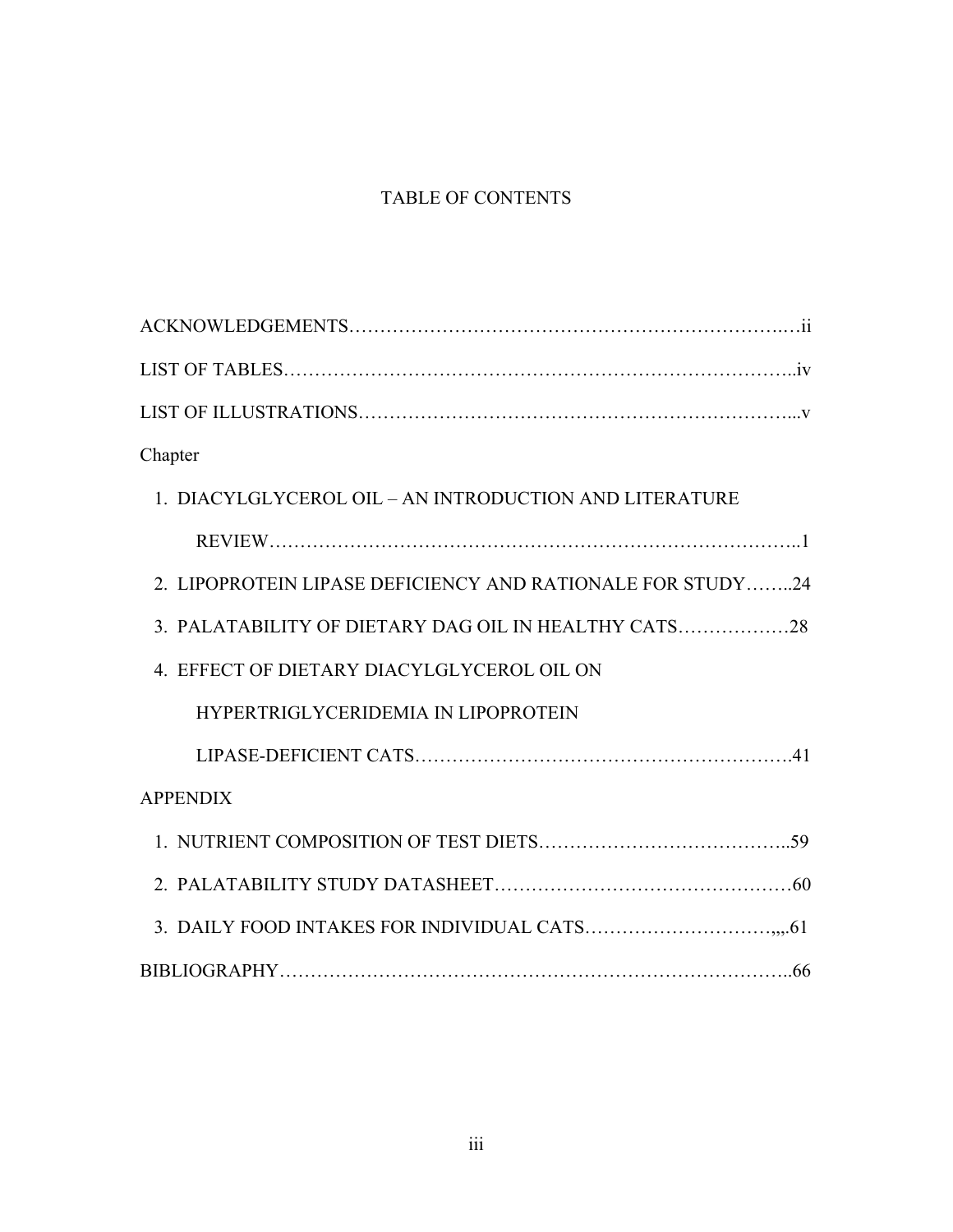# LIST OF TABLES

| Table<br>Page                                                                                                                                 |
|-----------------------------------------------------------------------------------------------------------------------------------------------|
|                                                                                                                                               |
|                                                                                                                                               |
|                                                                                                                                               |
| 4. Effect of long-term administration of DAG oil on serum lipid levels in an                                                                  |
|                                                                                                                                               |
|                                                                                                                                               |
| 7. Statistical analysis of total food intake normalized to MBW by type of diet36                                                              |
|                                                                                                                                               |
| 9. Ingredient composition and macronutrient contribution to ME of treatment diets44                                                           |
| 10. Serum TAG, cholesterol, and NEFA concentrations in LPL-deficient cats<br>when given diets with TAG or DAG vegetable oils as fat sources51 |
| 11. Serum concentrations of TAG, cholesterol, and NEFA by diet sequence51                                                                     |
|                                                                                                                                               |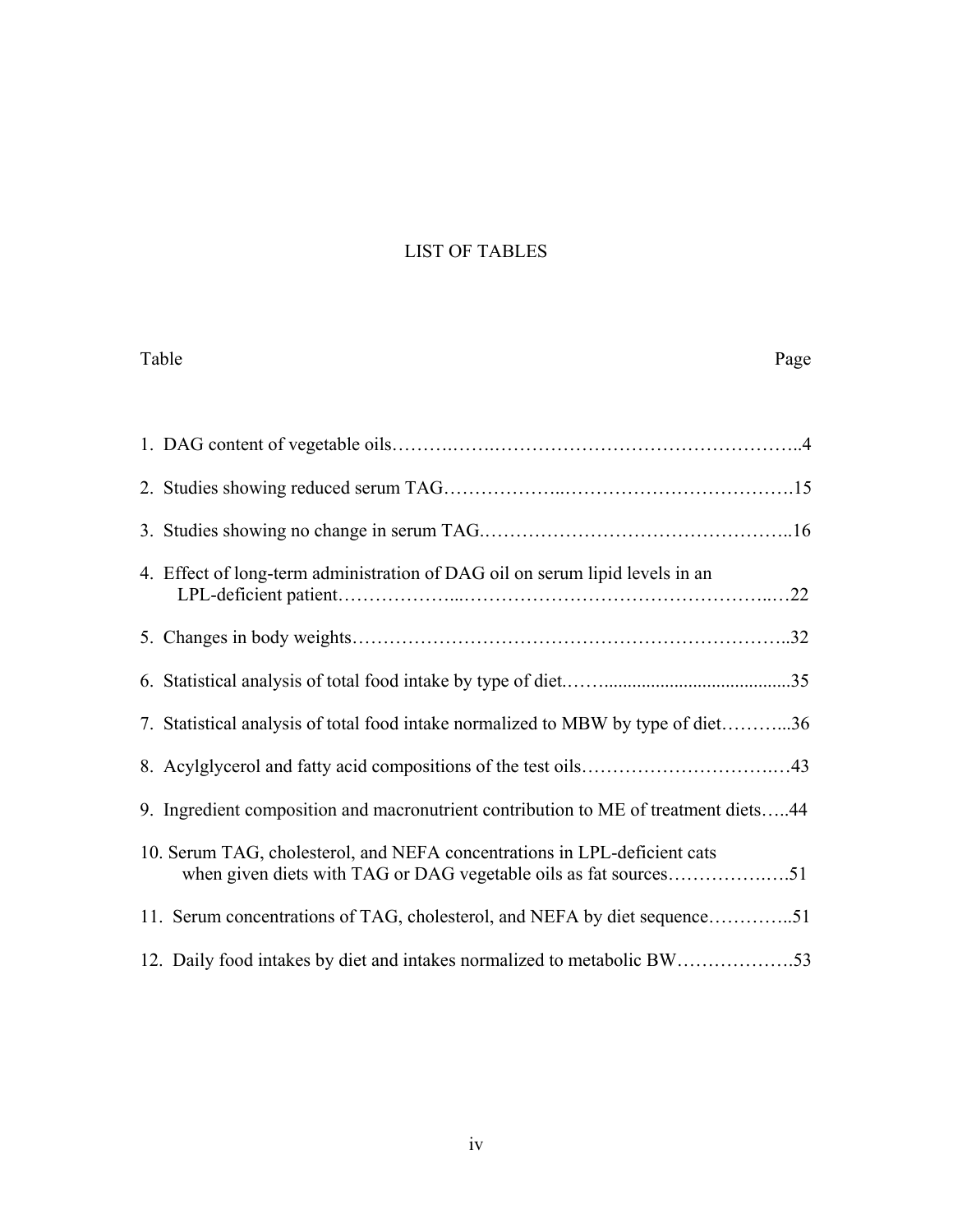# LIST OF ILLUSTRATIONS

|  | оuг |  |
|--|-----|--|
|  |     |  |

### Figure Page

| 4. Mean changes from baseline in serum triacylglycerol concentrations after ingestion |     |
|---------------------------------------------------------------------------------------|-----|
| 5. Postprandial serum TAG responses after ingestion of 3 different oils in an         |     |
| 6. Serum lipid changes after ingestion of diacylglycerol or triacylglycerol oil23     |     |
|                                                                                       |     |
|                                                                                       | .34 |
| 9. Total food intake during trial divided by ending metabolic body weight35           |     |
| 10. Serum TAG concentration in LPL-deficient cats given diet with DAG                 |     |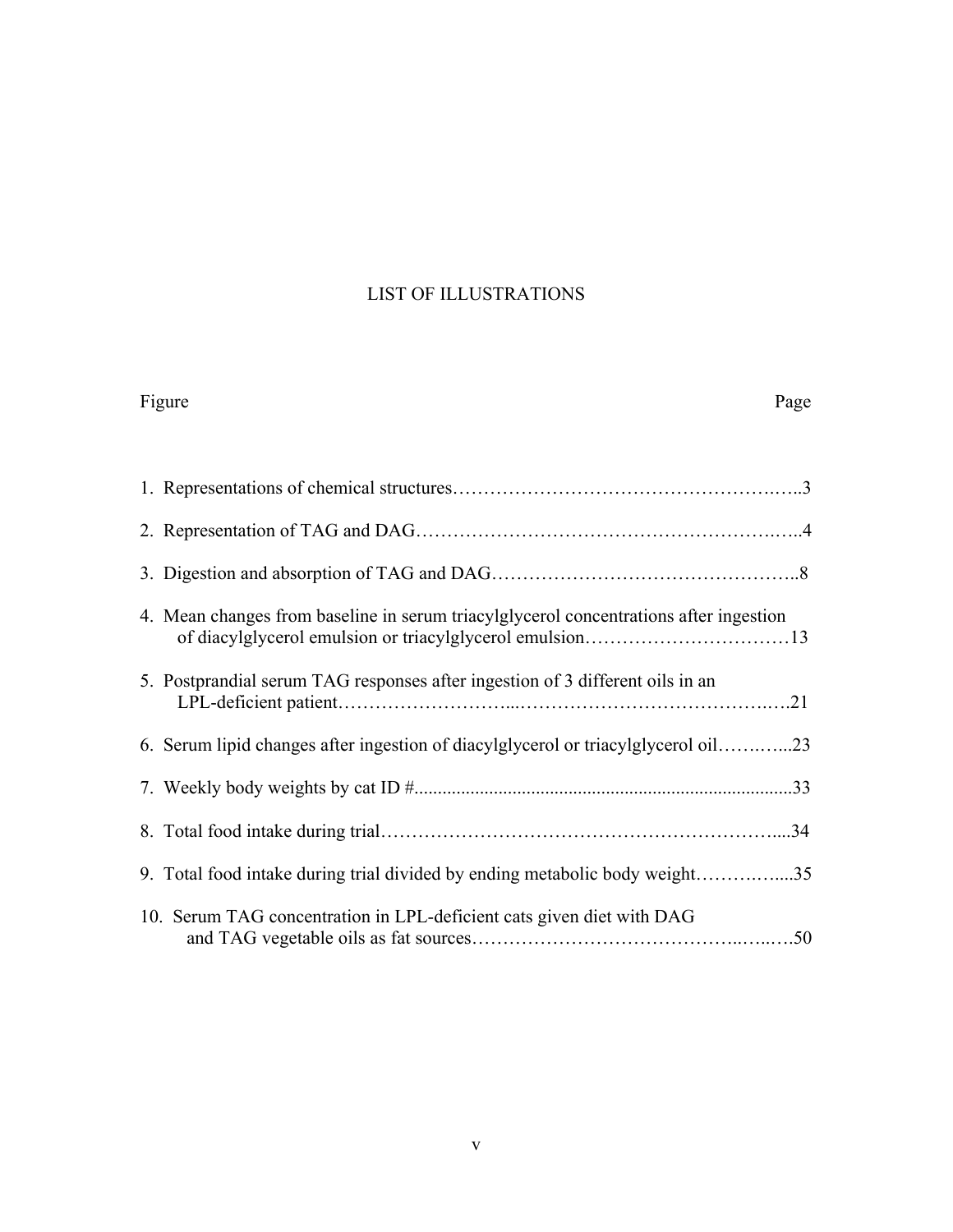# CHAPTER 1. DIACYLGLYCEROL OIL – AN INTRODUCTION AND LITERATURE REVIEW

Obesity is a significant issue in the United States, with recent surveys suggesting prevalence rates of 33-35% in adults and 16% in children (CDC 2008). A number of serious health problems are associated with obesity such as hypertension, osteoarthritis, type 2 diabetes, coronary heart disease, stroke, and dyslipidemia (high levels of cholesterol and/or triglycerides). Treatment of obesity with calorie-restricted or low-fat diets is often unsuccessful due to lack of compliance. The Centers for Disease Control and other health professionals are currently targeting several areas to help manage overweight and obesity, including increasing physical activity, decreasing television viewing, increasing consumption of fruits and vegetables, and decreasing consumption of high energy-dense foods. However, simply encouraging Americans to make lifestyle changes may not affect obesity rates.

Another strategy to manage obesity involves alterations in foods and food products with the goals of decreasing caloric or fat density or adding, subtracting, or modifying ingredients and additives to promote weight loss and health. One example is olestra (Olean®, Procter and Gamble), a dietary fat substitute produced by transesterifying fatty acids from triglycerides onto sucrose. It is not metabolized by digestive enzymes, so it does not contribute fat or calories (Procter and Gamble 2008). However, consumer acceptance of olestra has been limited by reports of side effects. Z Trim® gel is another example of a fat substitute that is currently available for consumers and food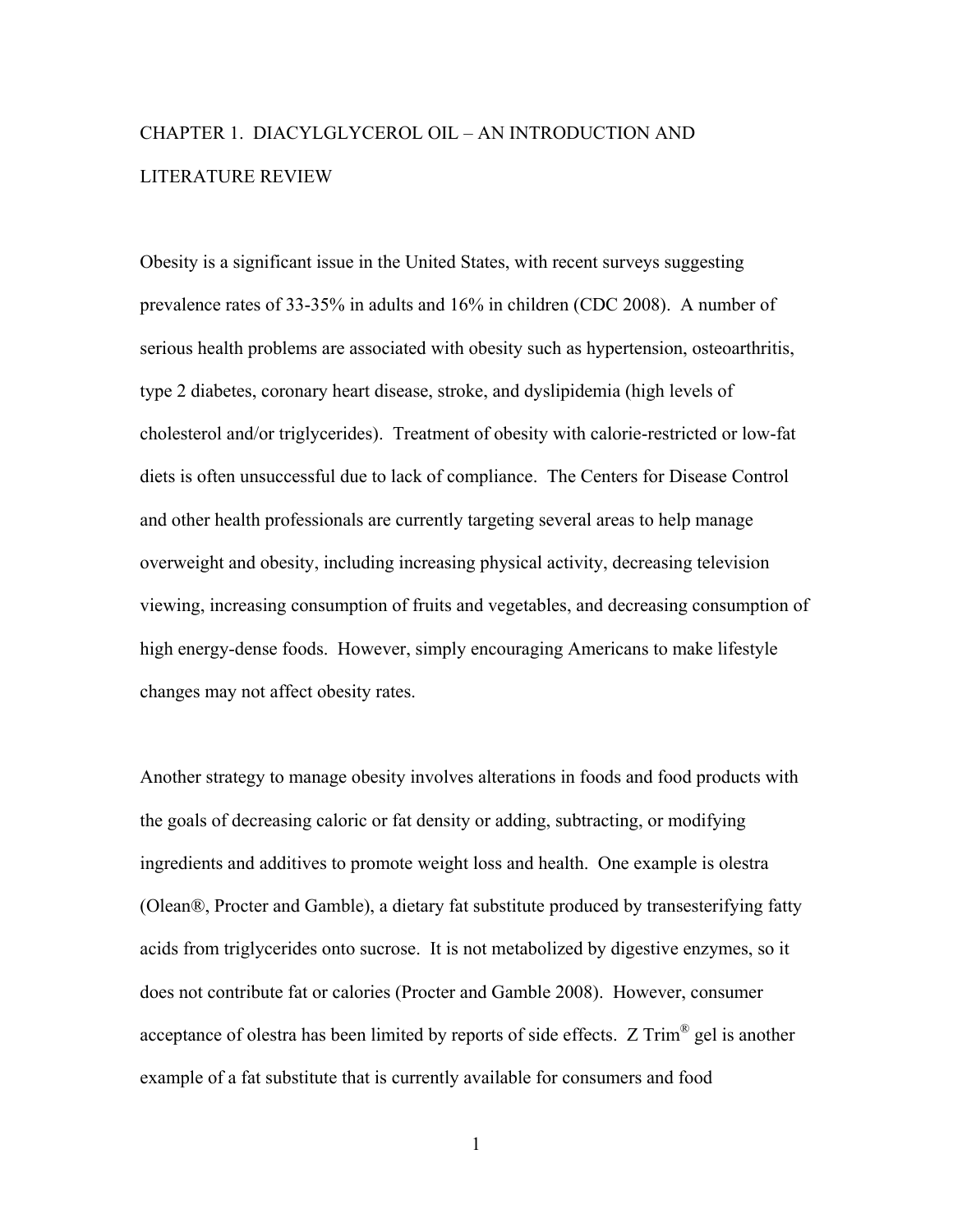manufacturers. This product is made from insoluble plant fiber (cellulose and hemicellulose from corn, oats, soy, or other grains) combined with water (Z Trim Holdings 2008).

A novel cooking and salad oil with a high concentration of diacylglycerols (DAG) was introduced in Japan in 1999 (Econa®, Kao Corporation) and in the U.S. in 2003 (Enova® oil, ADM-Kao LLC). The Enova product label prominently states "Less Is Stored In The Body As Fat" because it "is metabolized in a slightly different way" than conventional oils. Other product claims include "Results in lower serum triglyceride levels after a meal" and "Lower in saturated fat than canola oil". Research dating back to 1993 has demonstrated several interesting effects in both lab animals and humans. These include a reduction in serum triglyceride levels and post-prandial lipemia, decreased body weight, and decreased body fat (especially visceral fat). Potential health benefits have been demonstrated in different populations (e.g. healthy, overweight, diabetic). The following is a description of DAG oil along with a discussion of metabolism and possible mechanisms explaining its effects.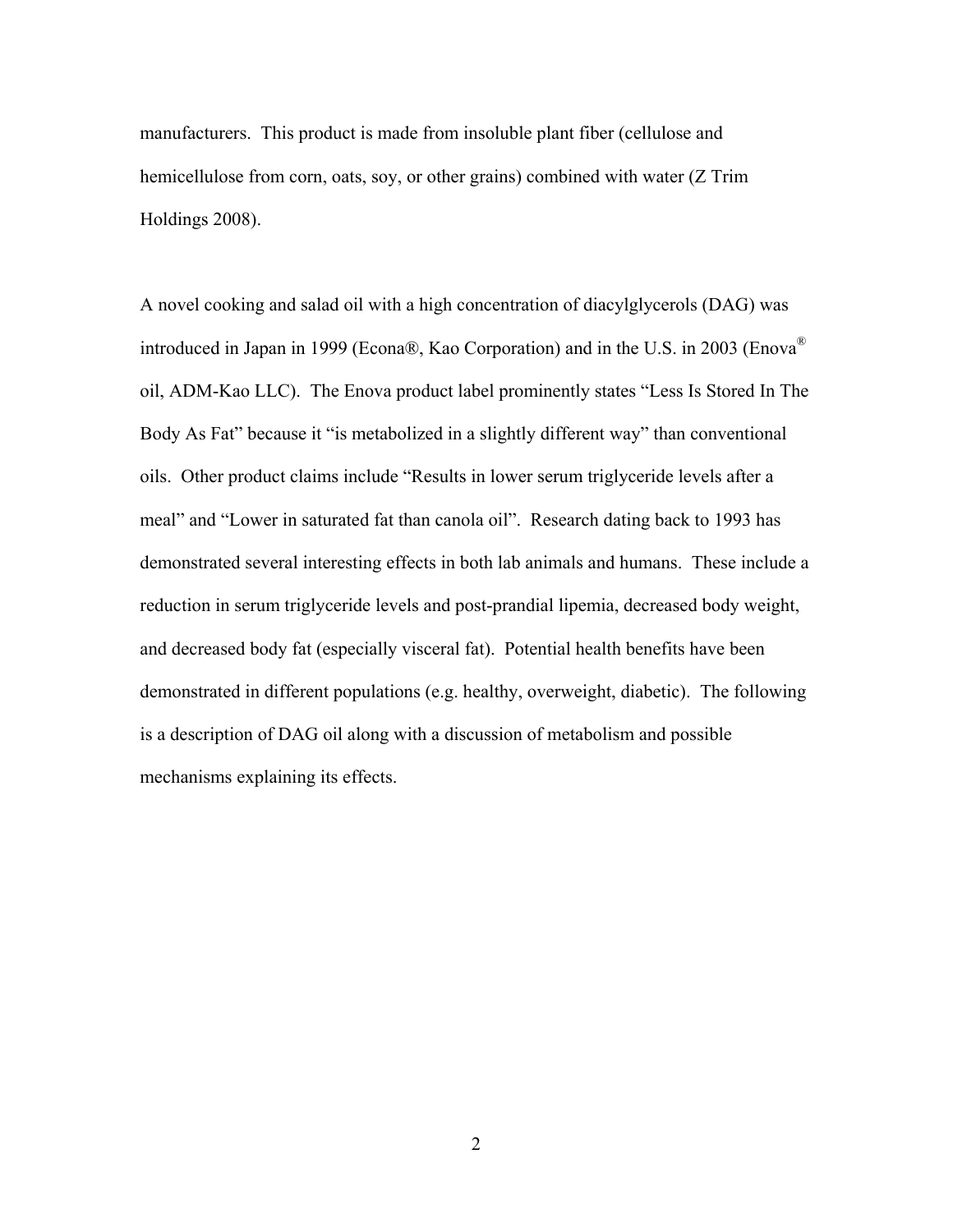## A. Description

The typical structure of dietary lipids (fats and oils) consists of glycerol with free fatty acids substituted for hydroxyls by ester linkages (Figure 1). Acylglycerols occur naturally as monoacylglycerol (MAG, 1-Monoacyl-*sn*-glycerol), diacylglycerol (DAG, 1,2- or 1,3-Diacyl-*sn*-glycerol), and triacylglycerol (TAG, 1,2,3-Triacyl-*sn*-glycerol) (Brenna and Sacks 2006).



Figure 1. Representations of chemical structures. (http://www.public.iastate.edu/~cfford/101triacylglycerol.gif)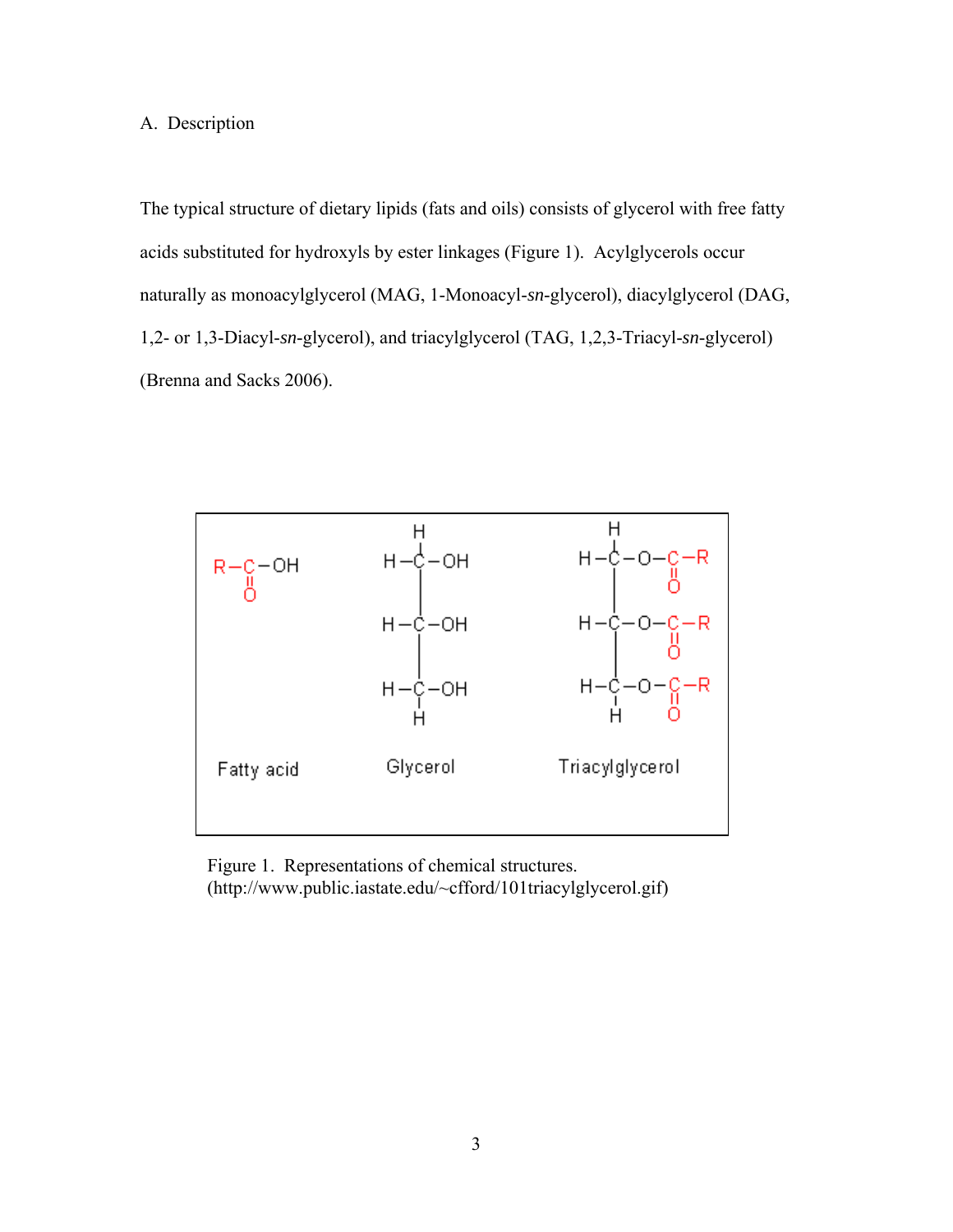Vegetable oils consist primarily of triacylglycerols, but small amounts of diacylglycerols

| (D'Alonzo et al 1982, Abdel-Nabey et al 1992). |
|------------------------------------------------|
| DAG can be synthesized enzymatically from      |
| vegetable oils by using the reverse reaction   |

| are also variably present (Table 1)            |            | Table 1. DAG content of vegetable oils |  |
|------------------------------------------------|------------|----------------------------------------|--|
|                                                | Oil        | DAG content                            |  |
| (D'Alonzo et al 1982, Abdel-Nabey et al 1992). | Soybean    | $1.0\%$                                |  |
|                                                | Safflower  | 2.1%                                   |  |
| DAG can be synthesized enzymatically from      | Corn       | 2.8%                                   |  |
| vegetable oils by using the reverse reaction   | Palm       | 5.8%                                   |  |
|                                                | Cottonseed | 9.5%                                   |  |

of 1,3-specific lipase (Figure 2) (Macrae 1983, Watanabe et al 2003). The result is a stable mixture consisting mainly of 1,3-DAG with smaller amounts of 1,2 (2,3)- DAG due to acyl migration. The ratio of 1,3-DAG to 1,2 (2,3)- DAG equilibrates to approximately 7:3 during the refining process and storage following the synthesis process (Watanabe et al 2003).



Figure 2. Representation of TAG and DAG (Tada 2004).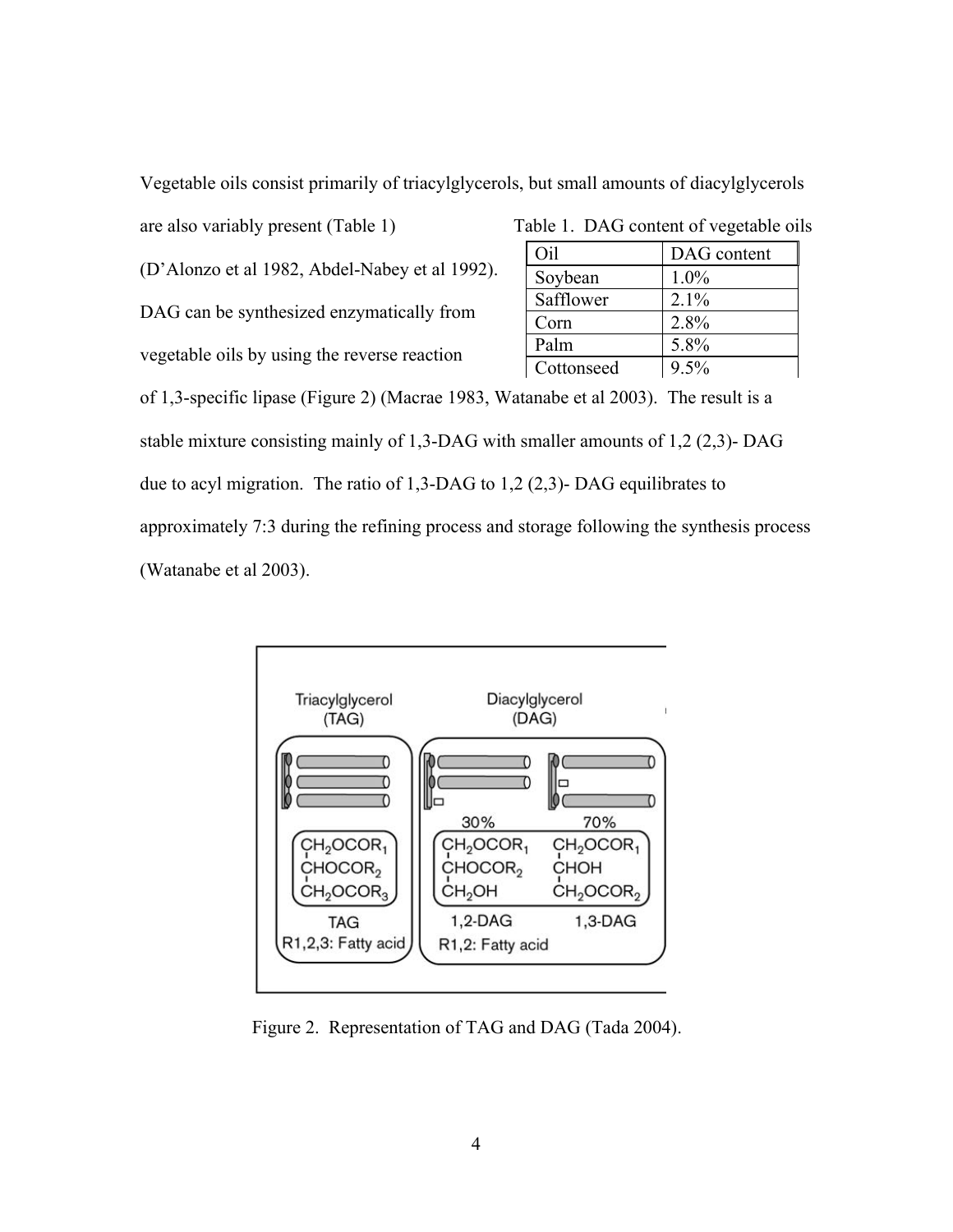#### B. Properties

DAG oil was found to have similar energy and apparent digestibility values to TAG oil in a feeding study in laboratory rats (Taguchi et al 2001). The fatty acid content of DAG oil varies in types and amounts depending on which vegetable oils are used in the enzymatic synthesis process. When TAG oil is used in comparative studies, blends of vegetable oils are used to create a mixture with a similar fatty acid profile as DAG oil.

The use of DAG oil in cooking has been reported. Thermal oxidation appeared to be similar to TAG oil and dependent on fatty acids rather than molecular structure (Shimizu et al 2004). Smoke and flash points are slightly less for DAG oil compared with TAG and more free fatty acids are produced (Li et al 2005). Oxidative stability when DAG is used in butter blends is similar to TAG but sensory characteristics (salty, buttery) are reduced (Kristensen et al 2006).

## C. Safety

In the U.S., commercial DAG oil is classified as GRAS (Generally Recognized As Safe) by the Food and Drug Administration. In Japan, DAG is approved by a similar governmental agency as FOSHU (Foods Approved for Specific Health Use). The use of DAG oil in food products in the U.S. is limited to cooking oil and as an ingredient in salad dressing and mayonnaise.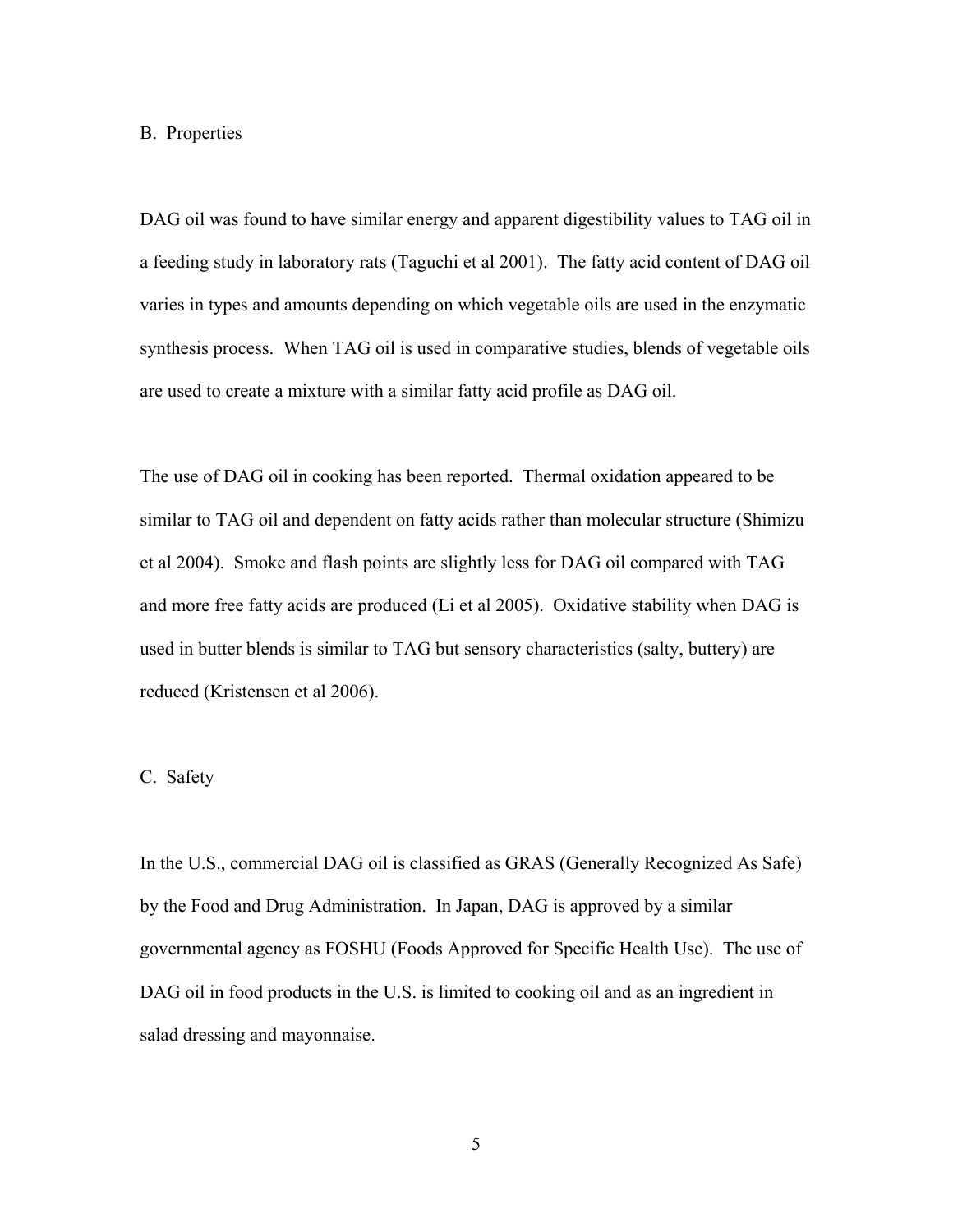Safety studies have been conducted in humans and laboratory animals. Certain vitamins are fat-soluble and absorption can depend on the type and amount of dietary lipids. In one study, healthy men ingested 20 g DAG or TAG daily for 12 weeks. At 4, 8, and 12 weeks, fasting serum concentrations of vitamin A (retinol), vitamin D (25-hydroxy- and 1-α-25-dihydroxy-vitamin D), and vitamin E ( $\alpha$ -,  $\beta$ -, and γ-tocopherol) were measured. No significant differences were seen between the two groups (Watanabe et al 2001).

In rats, DAG oil fed at 2.65% and 5.3% of the diet for 105 weeks did not cause any significant toxicological or treatment-related effects (Soni et al 2001). Genotoxicity potential was evaluated in mice using a bacterial reverse mutation assay, a chromosomal aberration assay, and a bone marrow micronucleus assay with both plain and heated DAG oil. No genotoxic effects were seen under the conditions of normal use (Kasamatsu et al 2005). A one-year study starting in 2.5-month-old dogs using varying levels of dietary DAG or TAG from 0% to 9.5% revealed no differences in clinical conditions, body weights, growth, food intakes, laboratory measures, or pathologic findings (Chengelis et al 2006).

Carcinogenicity potential was evaluated in 24-month studies in both rats and mice. DAG oil up to 5% of the diet did not result in any toxicity or carcinogenic effects compared with TAG oil (Chengelis et al 2006). No adverse maternal or fetal effects were seen in pregnant rats at DAG levels of 0-5.0 ml/kg body weight (Morita et al 2008). Heated DAG oil at 0-5.5% of the diet had no observed effects in rats (Morita et al 2008).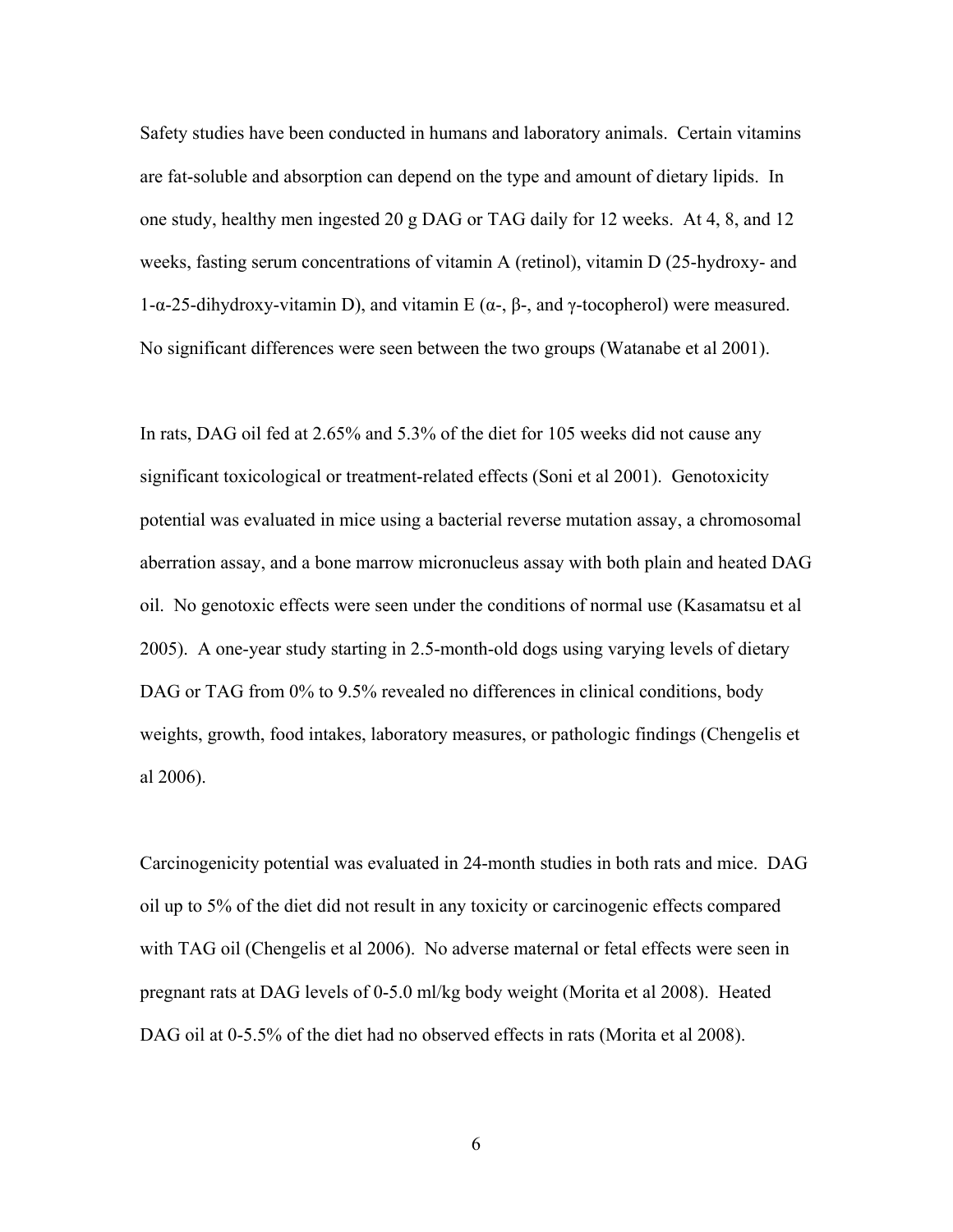#### D. Metabolism

The normal metabolism of dietary lipids has been reviewed (Tso et al 2006). Briefly, TAG is hydrolyzed by gastric lipase preferentially at the *sn*-3 position regardless of the esterified fatty acids. The resulting compound, 1,2-DAG, may promote the emulsification of fat in the stomach. In the duodenum, pancreatic lipase acts on the *sn*-1 and *sn*-3 positions of TAG and DAG molecules, resulting in 2-MAG and free fatty acids. To facilitate absorption, bile acids (or salts) solubilize the lipids by forming micelles which are able to diffuse through the unstirred water layer surrounding the epithelial surfaces of the enterocytes. Passive uptake and carrier-mediated uptake are proposed mechanisms for entry of micelles into enterocytes.

Once intracellular, lipids are rapidly reesterified to form TAG, phospholipids, and cholesteryl esters in the endoplasmic reticulum. Two mechanisms can be involved: the monoacylglycerol pathway and the glycerol 3-phosphate pathway. The concentration of 2-MAG appears to be directly related to the importance of the MAG pathway, and the enzymes involved include acyl-CoA:monoacylglycerol acyltransferase (MGAT) and acyl-CoA:diacylglycerol acyltransferase (DGAT). The glycerol phosphate pathway becomes the major mechanism when levels of 2-MAG are low. Lipoproteins and chylomicrons are assembled from TAG, cholesterol, apolipoproteins, and phospholipids and secreted into the lymphatic system via lacteals of the intestinal villi (Figure 3 top).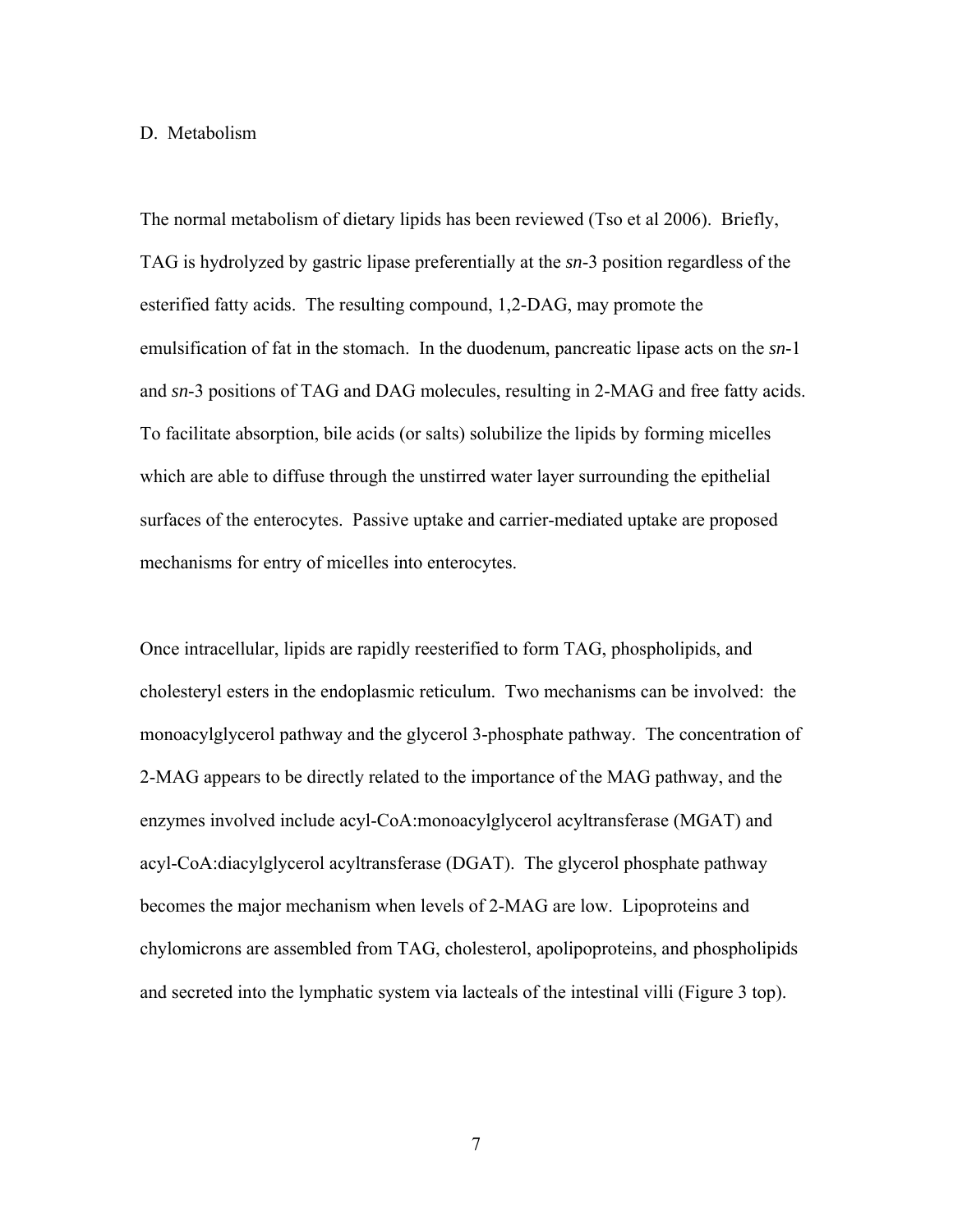



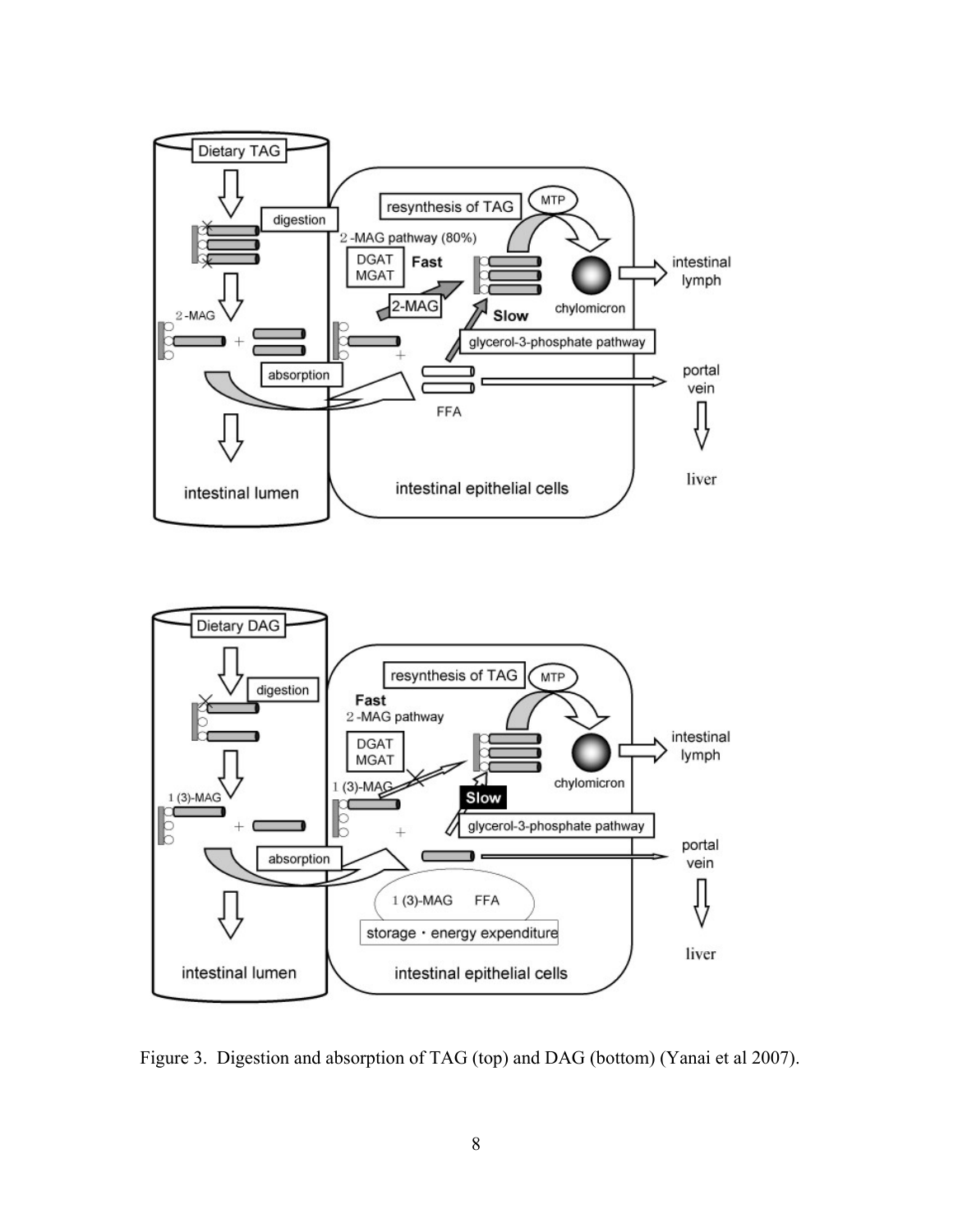DAG molecules are likewise hydrolyzed by gastric and pancreatic lipase to form MAG and free fatty acids. The two forms, 1,3-DAG and 1,2 (2,3)-DAG, are thought to be metabolized in different ways (Tada and Yoshida 2003). 1,2-DAG is hydrolyzed to 2- MAG and 1,3-DAG is hydrolyzed to 1- or 3-MAG. After uptake into enterocytes, 2- MAG is reesterified into TAG but there is decreased affinity for 1 (3)-MAG to MGAT. This may lead to slower synthesis of TAG through the glycerol phosphate pathway and decreased secretion into the lymphatics. The accumulation of fatty acids in enterocytes may lead to release into the portal vein directly to hepatocytes, where the fatty acids would undergo β-oxidation (Figure 3 bottom) (Tada 2004).

Evidence supporting the different metabolic outcomes of TAG and 1,3-DAG has been reported in several *in vitro* studies as well as research conducted in lab animals and humans. Intestinal mucosa studies from rats showed that 2-MAG molecules lead to high amounts of 1,2-DAG and TAG while 1-MAG molecules lead to 1,3-DAG and low quantities of TAG through the actions of MGAT and DGAT (Ailhaud et al 1964). MGAT had 3.9 X more activity with 2-MAG compared with 1-MAG in guinea pig mucosal studies (Short et al 1974), and 1.6-2.4 X more activity in human mucosal studies (Bierbach 1983).

Clinical evidence of the metabolism of dietary DAG was first reported in rats (Murata et al 1994). Rats were treated with emulsions of TAG and DAG, and cannulas in the thoracic ducts were used to collect lymph fluid. The rates of triacylglycerol and cholesterol transport in lymph were significantly lower in the DAG group compared with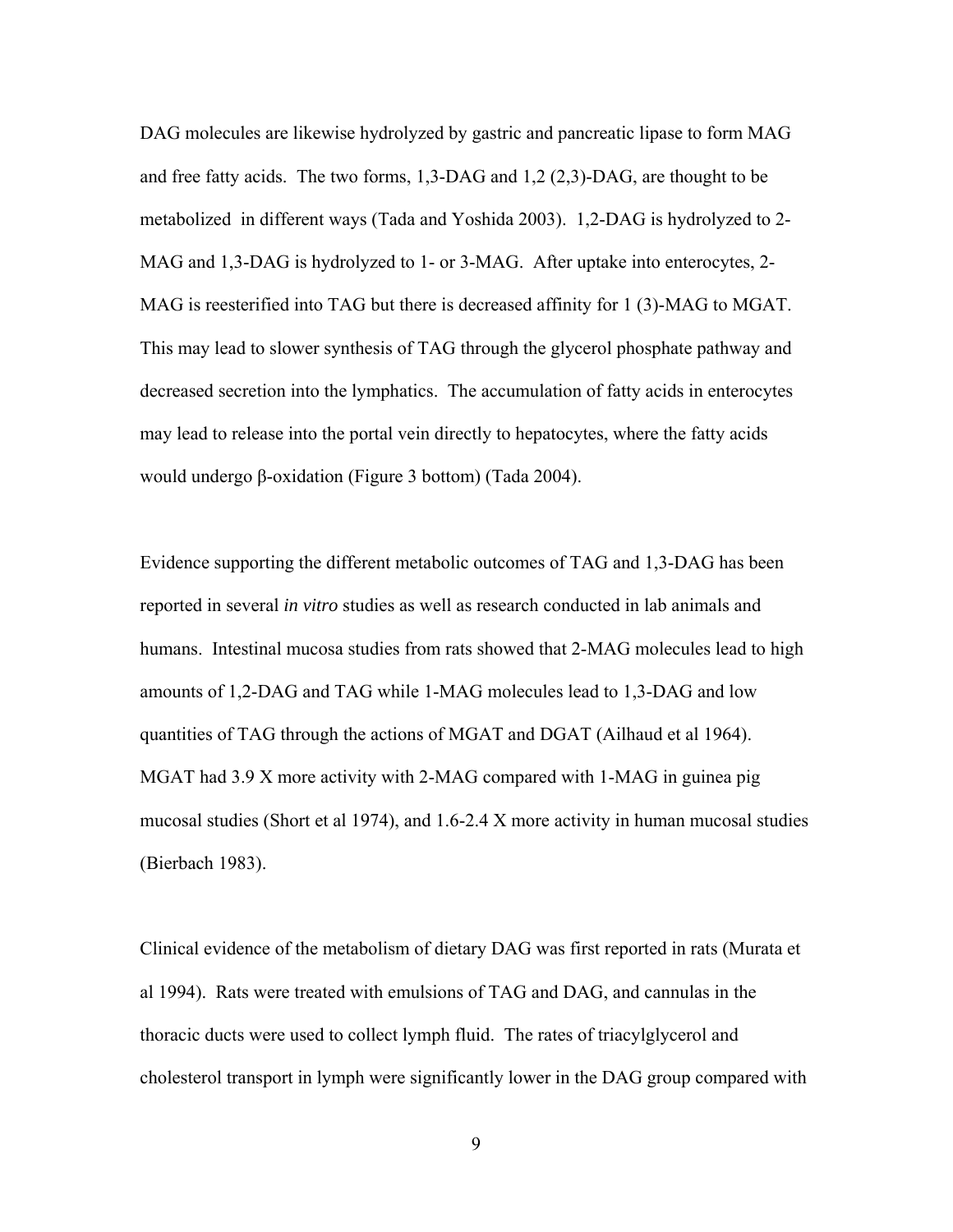the TAG group at several time points. A followup study (Murata et al 1997) showed that rats fed DAG had decreased activities of fatty acid synthetase and other enzymes of fatty acid synthesis as well as increased rates of mitochondrial and peroxisomal oxidation of palmitoyl-CoA in liver homogenates. Hepatic enzymes involved in the β-oxidation pathway also had increased activity with DAG compared with TAG. In mice, DAG stimulated β-oxidation and gene expression of acyl-CoA oxidase, acyl-CoA dehydrogenase, and uncoupling protein-2 in the small intestine (Murase et al 2002). A study in rats showed that mucosal TAG synthesis in the small intestine was reduced by intraduodenally infused DAG compared with TAG (Kondo et al 2003). Lymphatic transport of radiolabeled TAG and 1,3-DAG was compared in rats, and TAG levels were significantly reduced after 1 hour in the DAG group while no differences were seen after 2 or 3 hours (Yanagita et al 2004). In pigs, portal vein transport of nonesterified fatty acids (NEFA) were similar with either a TAG or DAG bolus feeding, but glycerol concentrations were higher in the DAG group.

A more recent report suggested that in mice chylomicrons formed after ingestion of DAG compared with TAG have similar total acylglycerol concentration but higher levels of MAG and DAG (Yasunaga et al 2007). These chylomicrons are cleared more rapidly from circulation by lipoprotein lipase-mediated lipolysis. Intravenous infusion of DAG and TAG was also evaluated, and DAG was cleared faster than TAG due to lipolysis and apolipoprotein E-dependent hepatic uptake.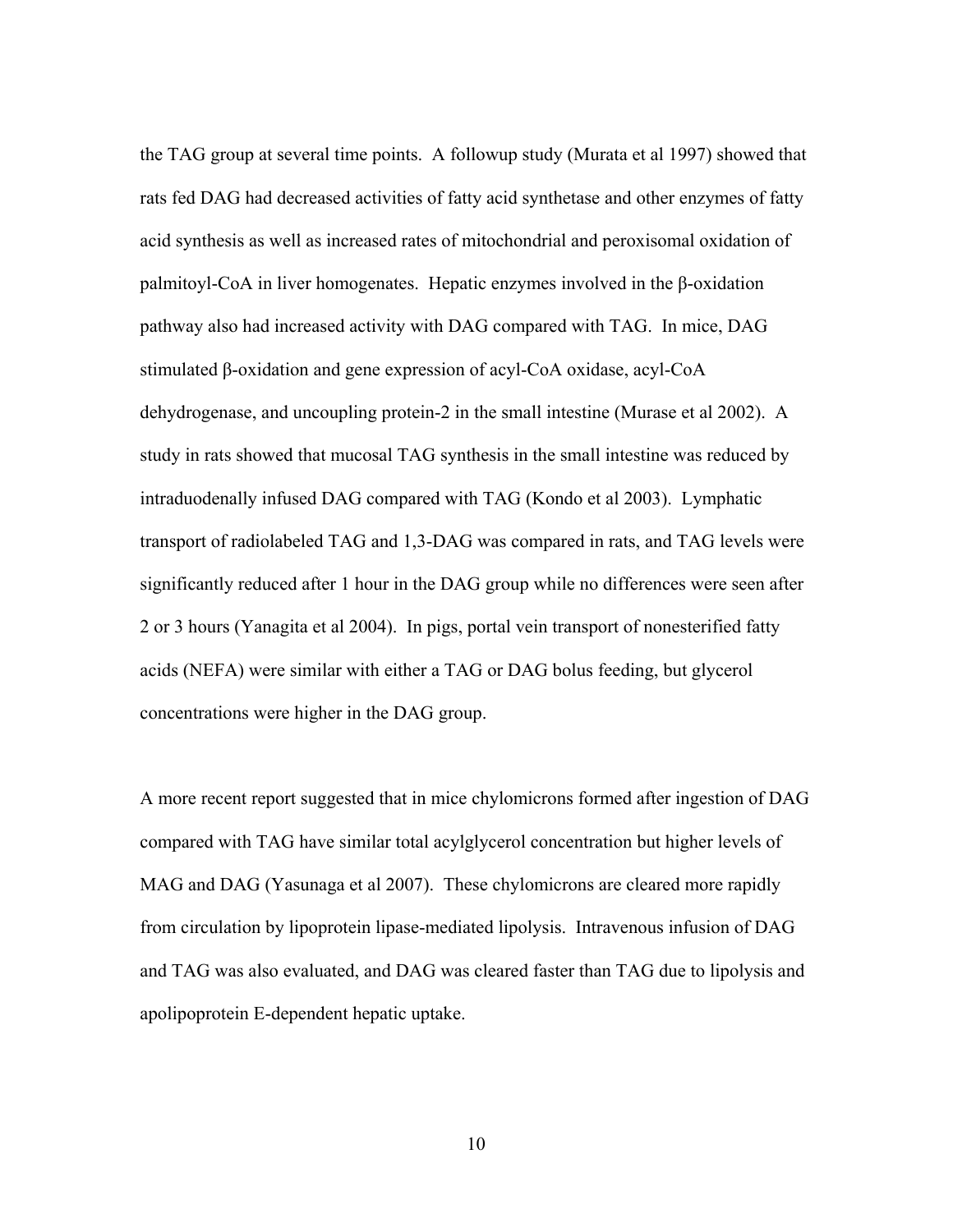Studies of fat oxidation have been performed to help elucidate the metabolic consequences of DAG ingestion. In healthy women, dietary DAG increased fat oxidation measured in a respiratory chamber compared with TAG while energy expenditure was not different (Kamphuis et al 2003). Another study in healthy men showed a lower postprandial respiratory quotient (RQ) and higher energy expenditure (EE) after a DAGcontaining meal compared with a TAG meal (Saito et al 2006). No differences were seen in a third study of healthy men and women in EE and RQ (Hibi et al 2008). However, in a subgroup analysis of subjects, those with a higher fat ratio had significantly lower RQ with DAG than TAG. In rats, postprandial oxygen consumption and fat oxidation was increased after ingesting a DAG emulsion compared with TAG (Kimura et al 2006). Lower RQ were also seen in a study in rats after a single and short-term DAG dietary ingestion compared with TAG (Osaki et al 2008).

In summary, the metabolism of dietary DAG has been shown to be different than TAG. There are several explanations for this difference, including slower and less efficient assembly of chylomicrons in enterocytes, increased portal circulation of DAG-derived fatty acids with increased oxidation, and faster and more efficient clearance of DAGcontaining chylomicrons in the circulation. Further studies are needed in both animals and humans to evaluate the digestion, absorption, and metabolism of DAG compared with TAG.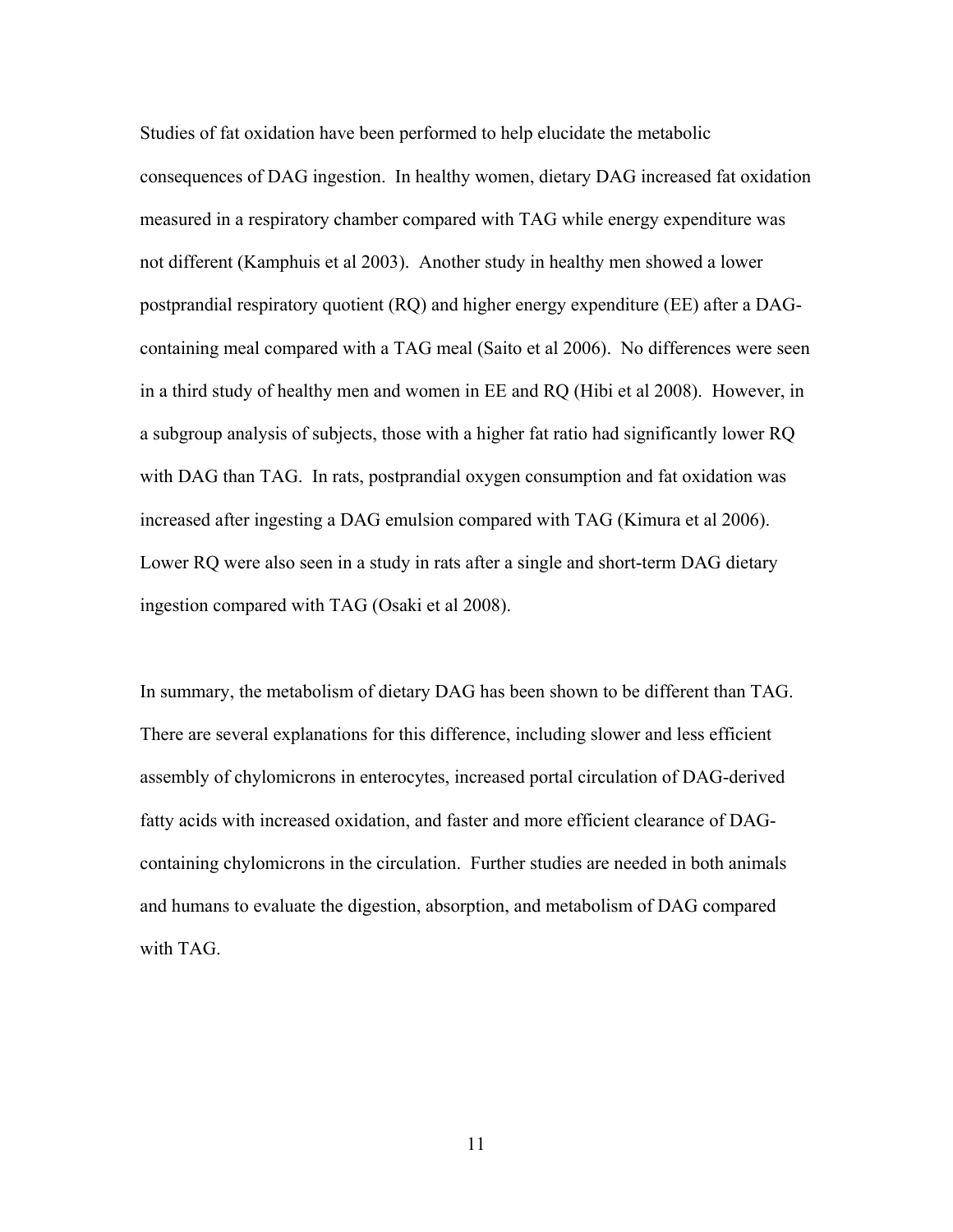#### E. Observations

#### 1. Serum TAG

The most consistently reported effect of dietary DAG oil in humans and animals is reduction of triglyceride (triacylglycerol, TAG) levels in plasma or serum. Hypertriglyceridemia is associated with an increased risk of cardiovascular disease in humans, and medications that lower TAG levels have demonstrated decreased events in the primary and secondary coronary prevention populations (Citkowitz 2008). Extreme elevations of TAG (above 1000 mg/dl) may cause acute pancreatitis. In the U.S., the prevalence of hypertriglyceridemia (> 150 mg/dl) is approximately 35% in men and 25% in women. Commonly recommended dietary treatments include reduction of fat intake, restriction of simple carbohydrates and alcohol, and increased fiber. Omega-3 fatty acid supplementation and aerobic exercise are also recommended. Fibrates, niacin, and statin drugs may be prescribed to lower high TAG levels (Citkowitz 2008). Because of the possibility of side effects of drugs and lack of compliance with exercise and diet plans, substitution of dietary DAG oil for TAG may be a useful adjunctive treatment for hypertriglyceridemia.

The first reported study of dietary DAG showed reduced TAG levels in normal rats after 17 and 34 days compared with TAG oil (Hara et al 1993). The difference in serum TAG was approximately 30% lower with DAG. A followup study in normal rats showed a 40- 44% reduction in serum TAG after 14 or 21 days with DAG compared with TAG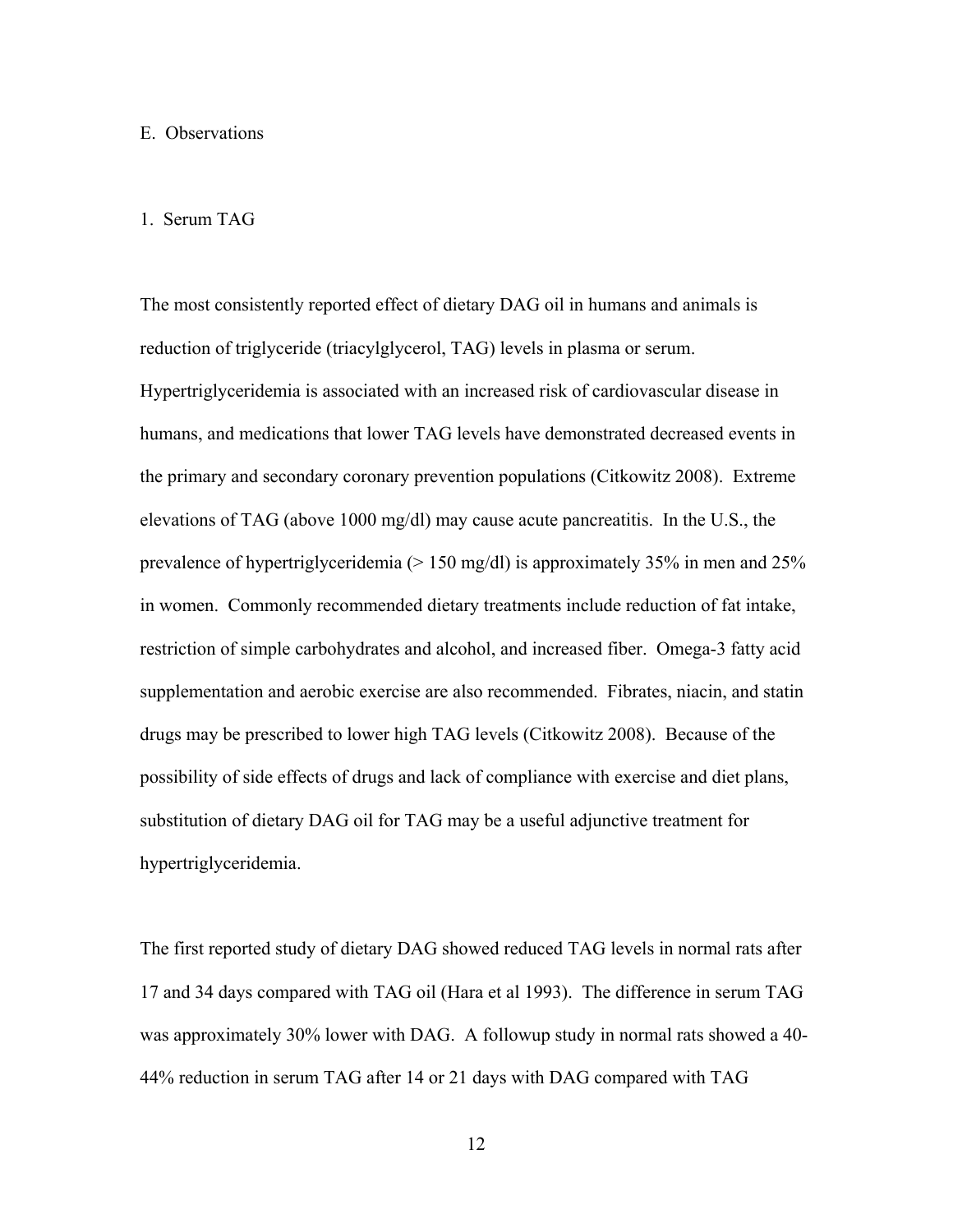(Murata et al 1997). The first report in humans was a postprandial study of DAG and TAG oil emulsions in healthy men (Taguchi et al 2000). At the late postprandial phase (4 and 6 hours after ingestion), serum TAG was reduced approximately 40% with DAG compared with TAG (Figure 4). Another human postprandial study showed an average 25% reduction in serum TAG at 2, 3, and 8 hours after DAG loading (Tada et al 2001). A meta-analysis of 10 studies confirmed a significant reduction in postprandial serum TAG at 2, 4, and 6 hours that was positively correlated with daily dosage (Xu et al 2008).



Figure 4. Mean  $(\pm SD)$  changes from baseline  $(\Delta)$  in serum triacylglycerol concentrations after ingestion of diacylglycerol emulsion (●) or triacylglycerol emulsion (  $\Box$ ). (A) 44g fat ingestion (n = 17); (B) 20g fat ingestion (n = 10); (C) 10g fat ingestion (n = 13); a: Significantly different from fasting levels, *p* < 0.05 (Student's *t* test for paired values); b: Significantly different from the corresponding values for the triacylglycerol emulsion, *p* < 0.05 (Student's *t* test for paired values). (Taguchi et al 2000).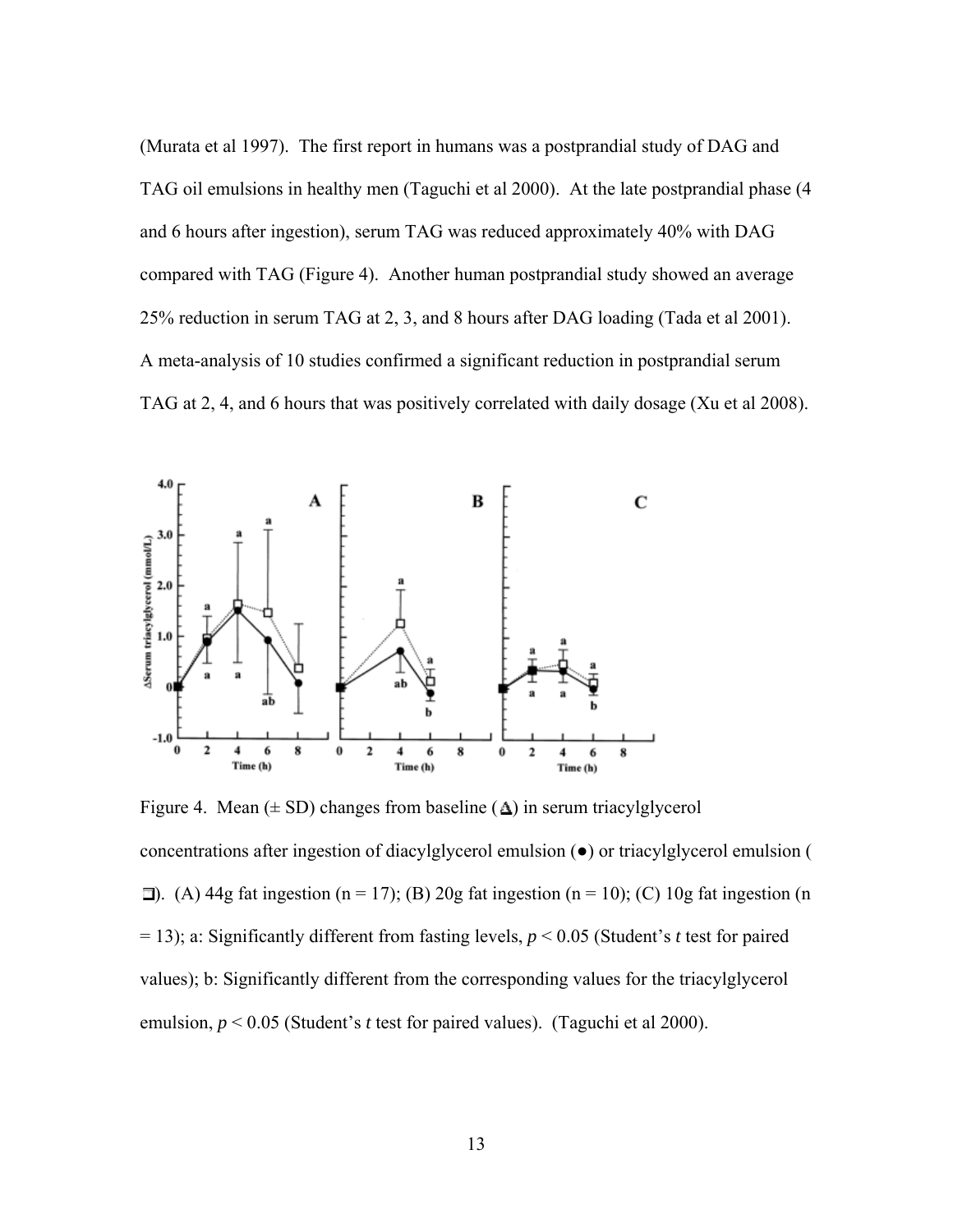A 12-week study was conducted in humans with hypertriglyceridemia (mean, 222 mg/dl) due to type II diabetes mellitus. DAG oil was substituted for ordinary TAG cooking oil, and the results showed a 39% decrease in serum TAG compared with baseline (mean, 135 mg/dl) (Yamamoto et al 2001). In contrast, the control group (TAG oil) showed a 12% increase from baseline in serum TAG levels.

A study in humans with insulin resistance but not diabetes used a single dose of DAG or TAG oil (Takase et al 2005). Postprandial serum samples were analyzed for TAG at 2, 3, and 4 hours, and there was less increase at each time point in the DAG group (change in baseline DAG: +17, +27, +18 mg/dl; TAG: +25, +42, +36 mg/dl).

In obese Beagle dogs, a 6-week feeding trial using DAG or TAG oil as a dietary fat source showed reduced serum TAG in the DAG group (baseline mean 66.0, post-feeding mean 52.5 mg/dl, 20% decrease) compared with the TAG group (baseline mean 73.7, post-feeding mean 70.3 mg/dl, 5% decrease) (Umeda et al 2006).

A reduction in serum TAG as a result of DAG consumption was also shown in multiple studies (Table 2). However, a number of other human and animal studies did not demonstrate a reduction in serum TAG when DAG was substituted for TAG (Table 3).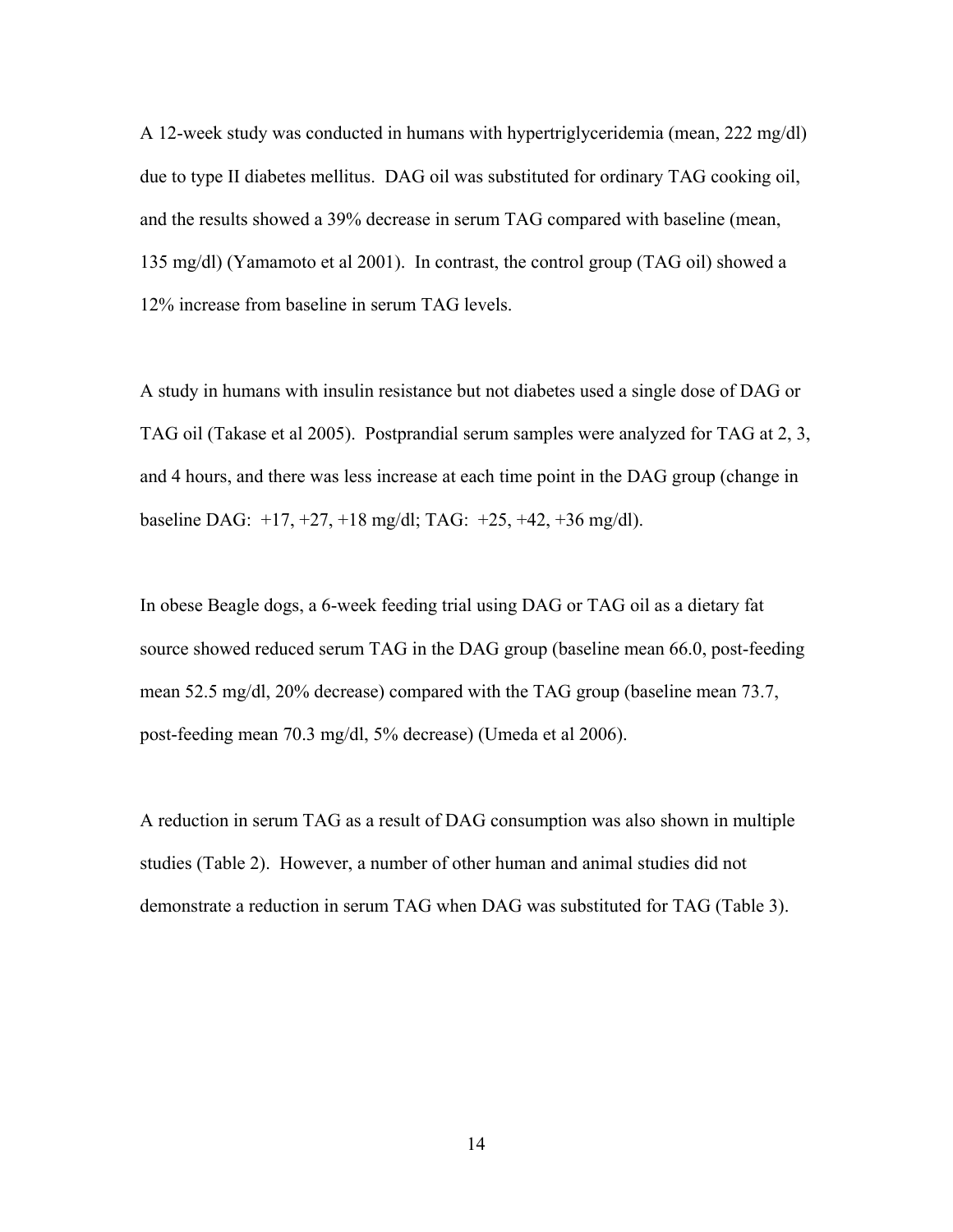| Study (et al.) | Year | Subjects                          | Duration     |
|----------------|------|-----------------------------------|--------------|
|                |      |                                   |              |
| Yanagisawa     | 2003 | Healthy women                     | 8 weeks      |
| Sugimoto       | 2003 | Healthy rats                      | 1-12 weeks   |
| Meng           | 2004 | Healthy rats                      | 8 weeks      |
| Mori           | 2005 | Diabetes-prone rats               | Postprandial |
| Tada           | 2005 | Diabetic men and women            | Postprandial |
| Kristensen     | 2006 | Healthy pigs                      | Postprandial |
| Bauer          | 2006 | Healthy dogs                      | Postprandial |
| Ijiri          | 2006 | Atherogenic mice                  | 8 weeks      |
| Yamamoto       | 2006 | Diabetic men and women            | 6 months     |
| Yamamoto       | 2006 | Diabetic men and women            | 3 months     |
| Mitsuhashi     | 2006 | Obese dogs                        | Postprandial |
| Tomonobu       | 2006 | Healthy men and women             | Postprandial |
| Kimura         | 2006 | Healthy rats                      | Postprandial |
| Ai             | 2007 | Healthy and insulin-resistant men | Postprandial |
| Fujii          | 2007 | Diabetic atherogenic mice         | 20 weeks     |
| Kim            | 2007 | Healthy rats                      | 6 weeks      |
| Yasunaga       | 2007 | Healthy mice                      | Postprandial |

Table 2. Studies showing reduced serum TAG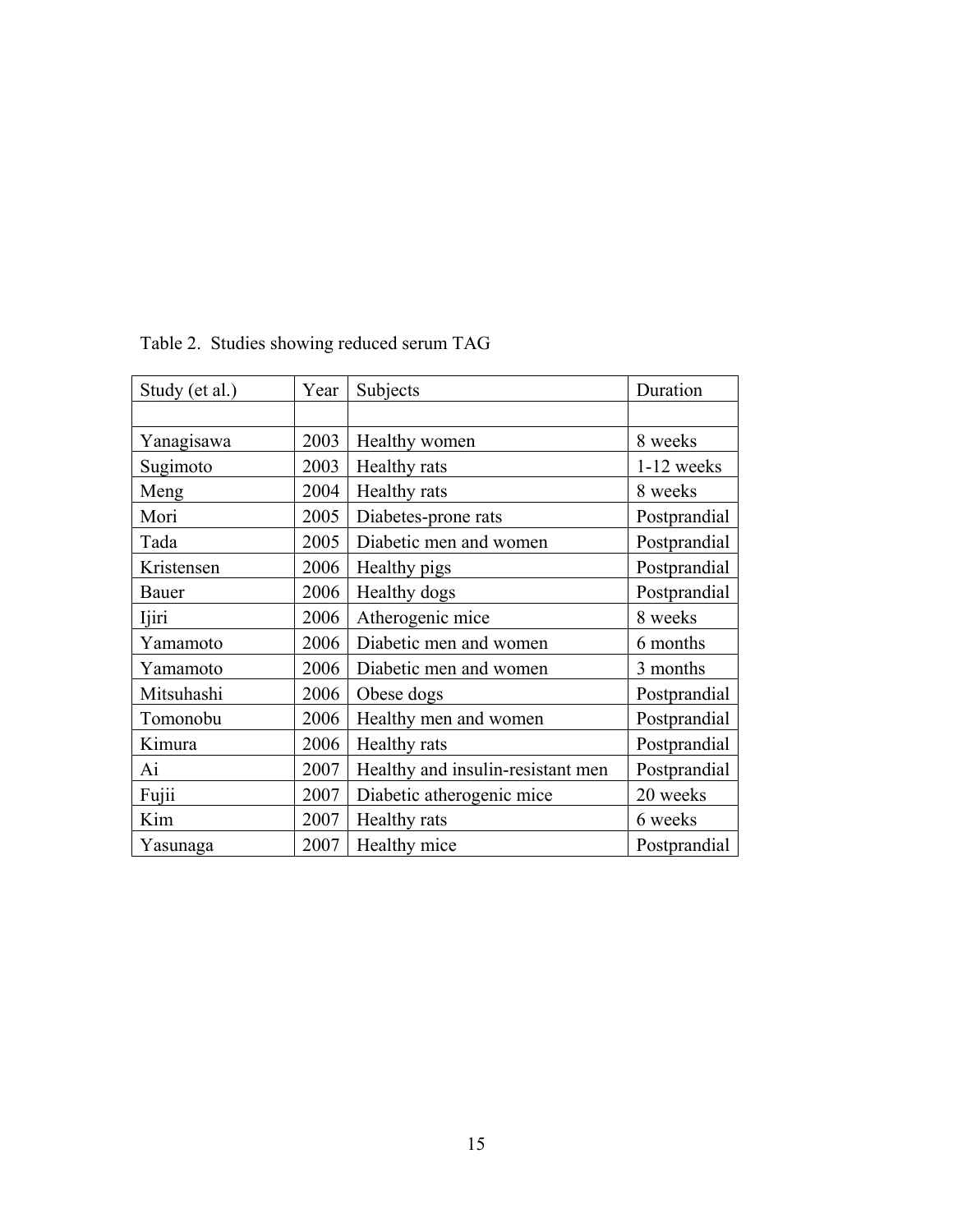| Study (et al.) | Year | Subjects               | Duration  |
|----------------|------|------------------------|-----------|
|                |      |                        |           |
| Nagao          | 2000 | Healthy men            | 16 weeks  |
| Murase         | 2001 | Obesity-prone mice     | 5 months  |
| Soni           | 2002 | Healthy rats           | 77 weeks  |
| Taguchi        | 2002 | Healthy rats           | 21 days   |
| Murase         | 2002 | Obesity-prone mice     | 8 months  |
| Maki           | 2002 | Overweight men         | 24 weeks  |
| Sugimoto       | 2003 | Obese rats             | 5 weeks   |
| Yasunaga       | 2004 | Healthy men and women  | 12 weeks  |
| Chengelis      | 2006 | Healthy dogs           | 12 months |
| Chengelis      | 2006 | Healthy rats           | 12 months |
| Matsuyama      | 2006 | Obese children         | 5 months  |
| Saito          | 2007 | Obesity-prone rats     | 15 weeks  |
| Ota            | 2007 | Healthy rabbits        | 50 days   |
| Ijiri          | 2007 | Atherogenic mice       | 8 weeks   |
| Kawashima      | 2008 | Obese men and women    | 1 year    |
| Li             | 2008 | Diabetic men and women | 4 months  |
| DeIulio        | 2008 | Healthy rats           | 30 days   |
| Ramprasath     | 2008 | Overweight women       | 4 weeks   |

Table 3. Studies showing no change in serum TAG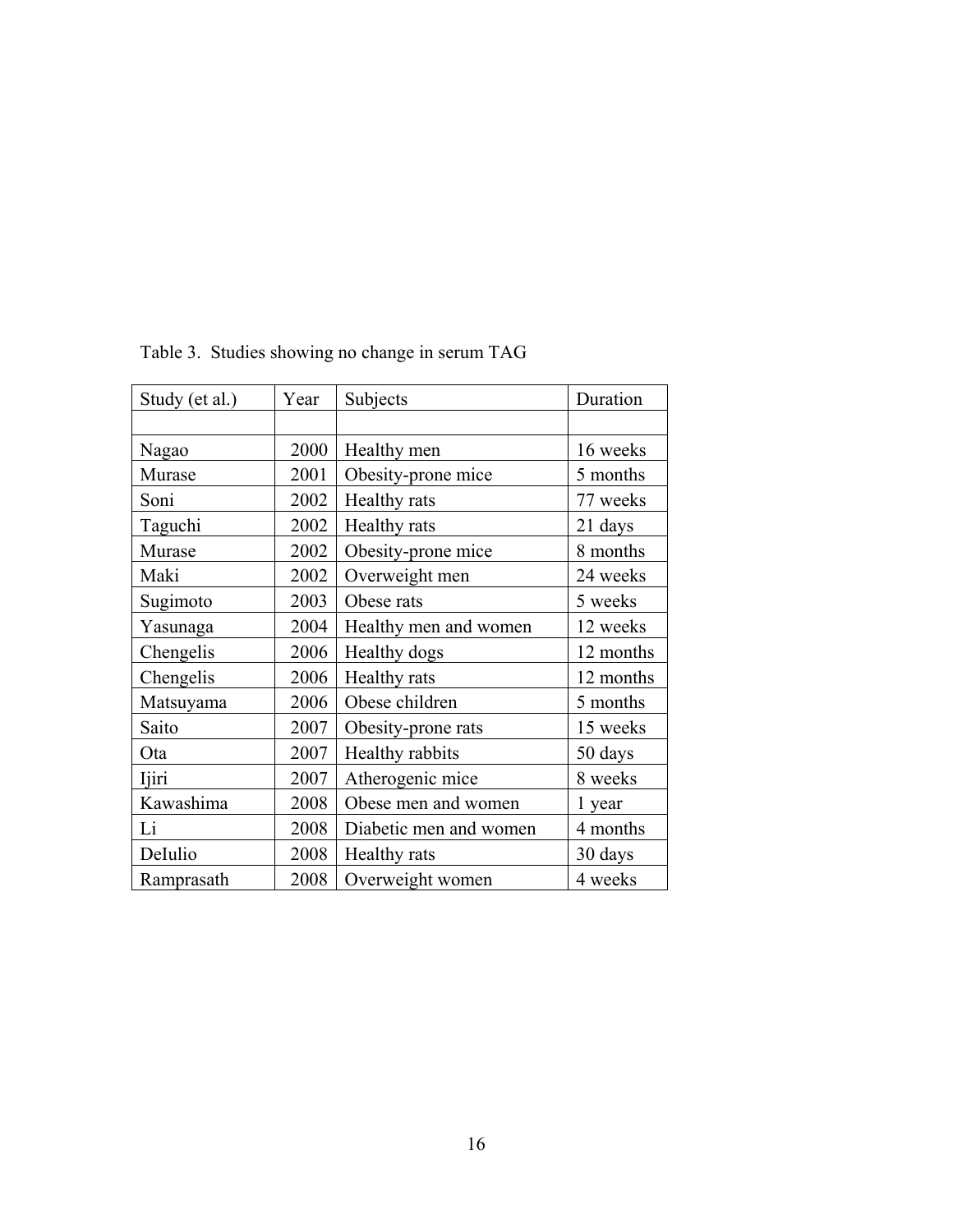The reasons why DAG oil was not effective in some studies are not apparent. Differences in subjects, study designs, amount or dose of oil used, effect of diet and other dietary fats and oils, and other factors may have influenced the results. However, the nearly 25 studies that did show a TAG-lowering effect of DAG support the theoretical mechanisms noted in the previous section.

### 2. Body weight and composition

Another observation is the reduction in body weight and adipose tissue (fat mass) reported in several studies. The first report in humans was a double-blind controlled trial in 38 healthy men in which 10 g of DAG or TAG oil was incorporated into a normal daily diet (Nagao et al 2000). Measurements included anthropometric values, blood samples, computed tomography (CT), and densitometry. After 16 weeks, the DAG group had statistically significant reductions in body weight, body mass index (BMI), waist circumference, total fat area, visceral fat area, subcutaneous fat area, and hepatic fat.

A double-blind randomized, parallel intervention trial study of 79 obese (BMI 34) men and women was carried out for 24 weeks (Maki et al 2002). Subjects incorporated DAGor TAG-containing foods into the diet with the goal of achieving 15% of the total dietary energy from the oils ( $\sim$  20-40 g/day). Body weight decreased in both treatment groups, with the DAG group showing significantly more weight loss and reduction in fat mass than the TAG group. A recent meta-analysis of 6 studies found a modest effect of DAG on weight loss (-0.75 kg) (Xu et al 2008).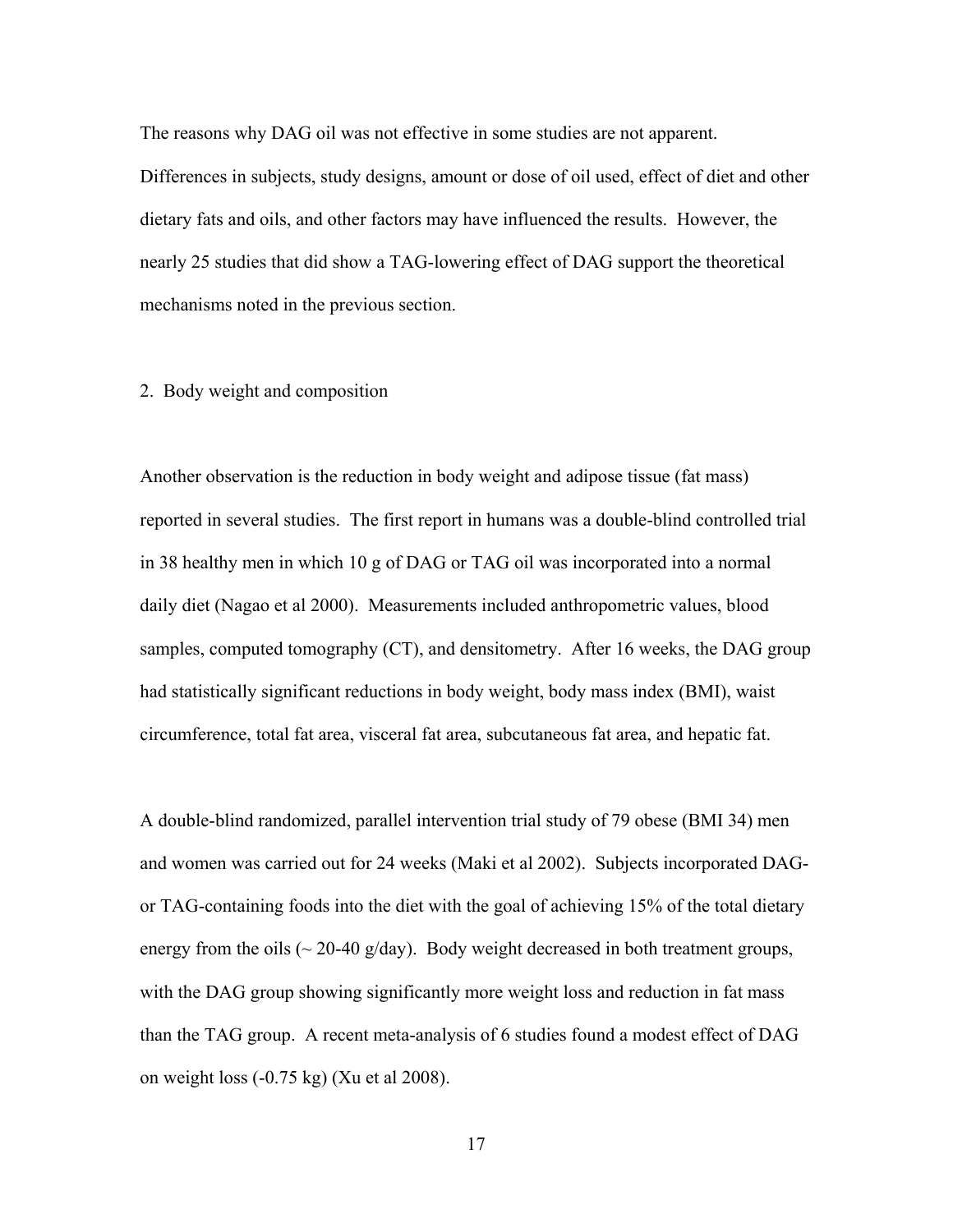The mechanism explaining the reduction in body fat may involve differences in how DAG is metabolized compared to TAG. Studies in humans and animals have demonstrated lower respiratory quotients (RQ) indicating increased fat oxidation. In one report, 12 healthy women were given diets containing 40% energy as DAG or TAG oil (Kamphuis et al 2003). After 36 hours in a respiratory chamber, fat oxidation  $(g/day)$ was significantly higher in the DAG group along with reduced RQ. A postprandial study of 13 healthy men used a breath analysis apparatus to demonstrate lower RQ when a DAG-containing meal was eaten compared to a TAG-meal (Saito et al 2006). Higher energy expenditure and fat oxidation was also seen in healthy rats after a DAG or TAG emulsion was given (Kimura et al 2006). An example of an animal study is a 2-week feeding study in healthy rats that showed lower RQ with DAG measured by indirect calorimetry (Osaki et al 2008).

A recent study in overweight men and women using a respiratory chamber showed increased fat oxidation and resting metabolic rate after a 14-day intake of 10 g/day of DAG compared with TAG oil (Hibi et al 2008). However, no difference in RQ was seen in a study of healthy men and women in which half of dietary fat intake (15% of daily energy) was either DAG or TAG oil over a 4-day period in a respiratory chamber (Hibi et al 2008).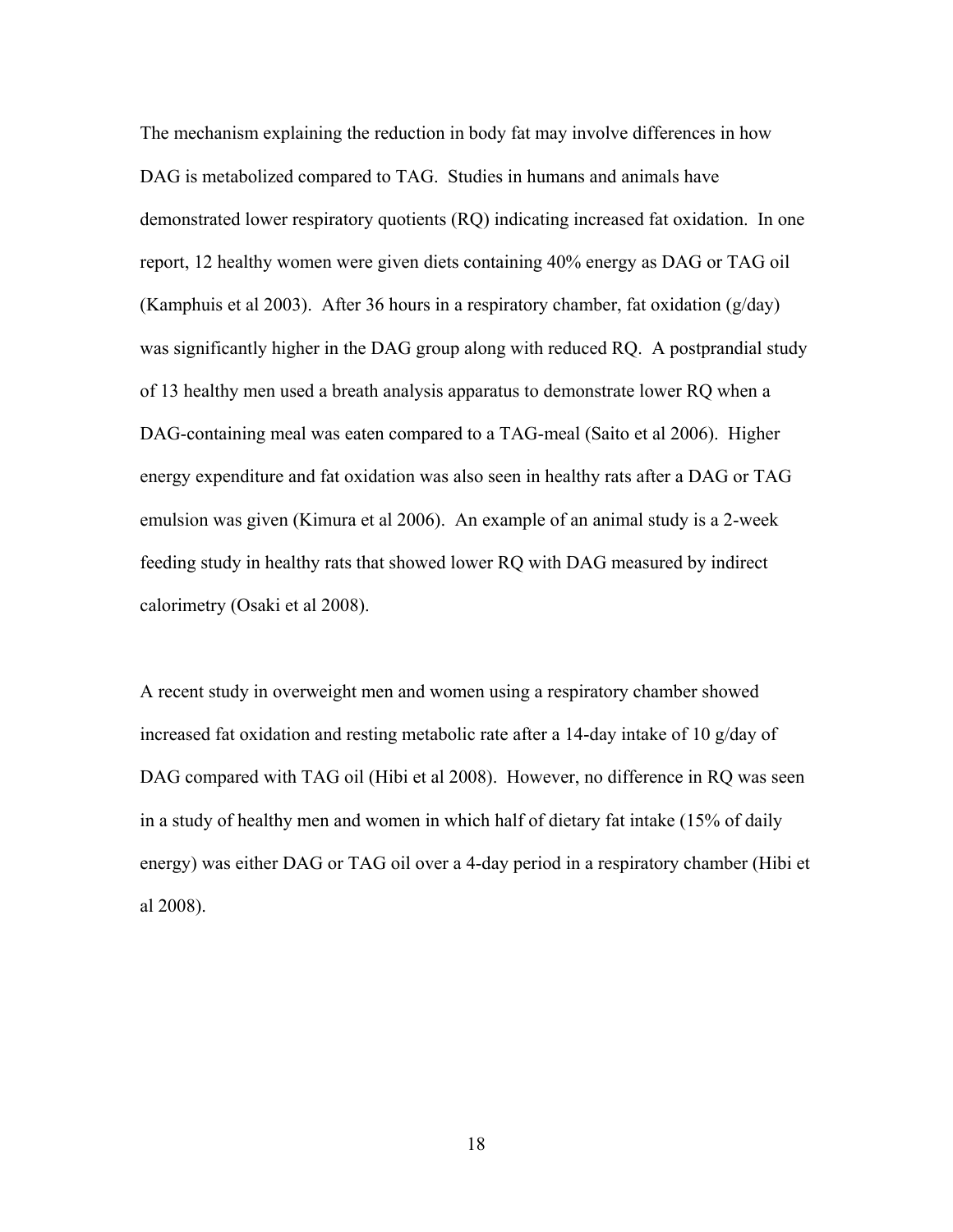#### 3. Medical conditions

DAG oil has been suggested as part of the treatment for humans with various lipid-related disorders. As noted above, a number of research studies of effects of DAG have been performed in normal, healthy humans and animals. Other studies have used animal models and humans with previously diagnosed diseases such as type 2 diabetes mellitus and obesity.

 In a study of 16 human patients seen in an outpatient clinic for type 2 diabetes and hypertriglyceridemia, DAG or TAG oil was incorporated into the daily diet for 12 weeks (Yamamoto et al 2001). Serum TAG and glycohemoglobin  $_{AIC}$  levels were significantly lower in the DAG group. The authors concluded that a DAG-enriched diet might be useful as an adjunct treatment leading to reduced risk factors for arteriosclerosis and better quality of life than simply a fat-restricted diet. A postprandial study of DAG oil in six humans with type 2 diabetes showed a smaller increase in serum TAG compared with TAG oil (Tada et al 2005). A 6-month trial in type 2 diabetic humans with nephropathy (n=15) comparing DAG and TAG oil demonstrated reduced body weight, BMI, serum TAG, and level of azotemia in the DAG group (Yamamoto et al 2006). In a study of type 2 diabetic humans (n=24), a 3-month trial of DAG vs. TAG oil showed reduced waist circumference and serum TAG concentration along with increased HDL concentration (Yamamoto et al 2006). In humans with type 2 diabetes (n=112), a 4-month trial comparing DAG and TAG demonstrated reduced body weight, BMI, waist circumference, insulin levels, and leptin levels with DAG (Li et al 2008).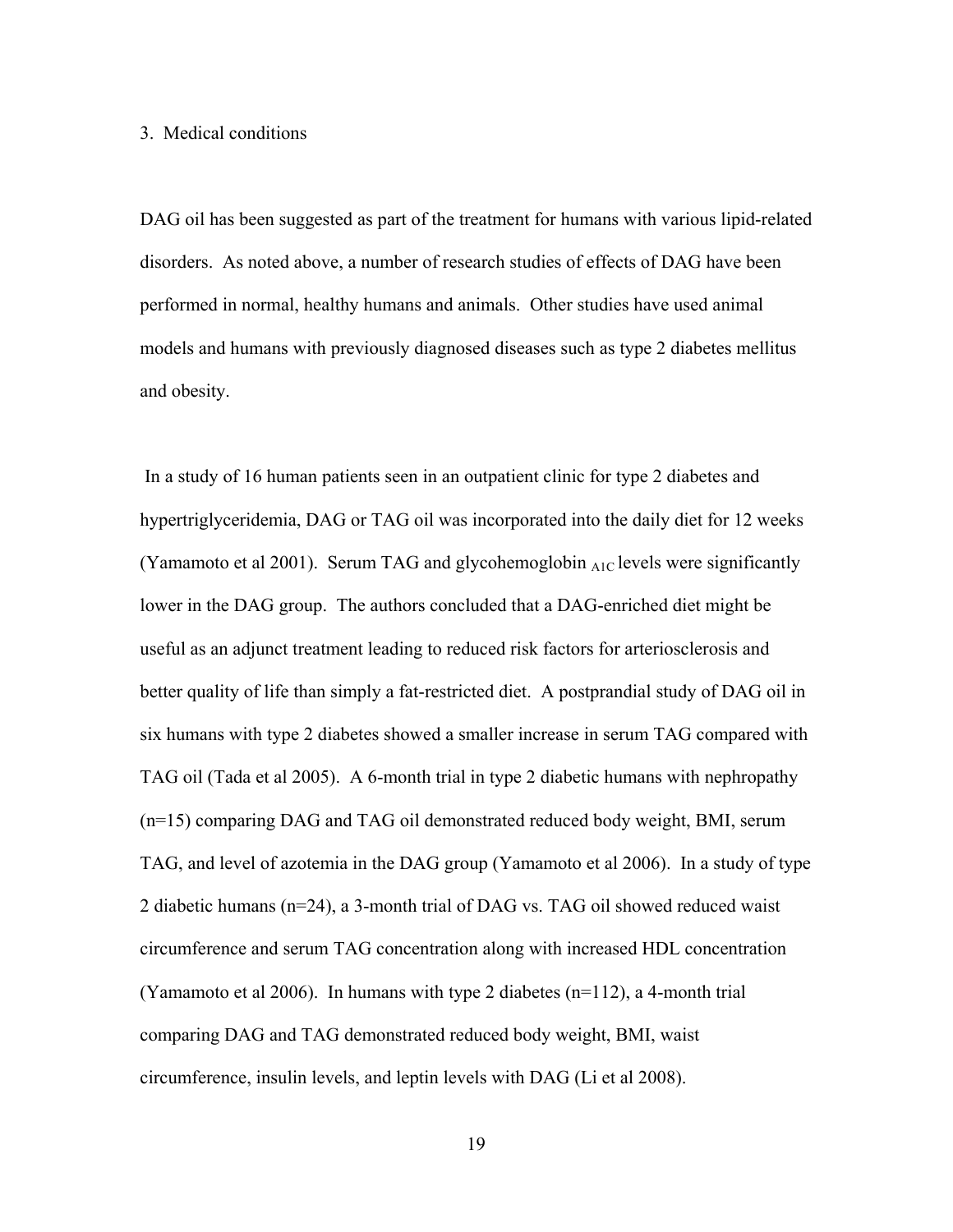A study carried out in overweight or obese men and women (n=131) demonstrated increased loss of body weight and body fat when DAG oil was substituted for TAG oil over a 24-week period (Maki et al 2002). The actual losses were modest but statistically significant (3.6% vs. 2.5% weight loss, 8.3% vs. 5.6% fat mass reduction). In obese children (7-17 years old, n=11), DAG oil was incorporated into the daily diet for 5 months which resulted in decreased fat mass and decreased serum leptin and HDL concentrations (Matsuyama et al 2006). A one-year study compared DAG and TAG oil in overweight humans (n=312), and the DAG group had a slightly reduced body weight (- 0.55 kg) while the TAG group had a slight increase (+ 0.31 kg) (Kawashima et al 2008).

Patients receiving hemodialysis are at high risk of lipid disorders including hypertriglyceridemia and low HDL-cholesterol. In a study of ten uremic humans on dialysis, DAG was incorporated into the daily diet for 5 months (Teramoto et al 2004). Abdominal fat mass along with serum lipoprotein A and VLDL concentrations all decreased while there was no change in serum TAG, cholesterol, LDL, HDL, or IDL concentrations.

A single case report has been published reporting the use of DAG oil in a patient diagnosed with hyperlipidemia resulting from lipoprotein lipase deficiency (Yamamoto et al 2005). This 34-year old man had elevated serum TAG (1818 mg/dl) and undetectable lipoprotein lipase (LPL) (< 20 ng/ml). An initial postprandial study was performed comparing DAG, TAG and medium-chain triglyceride (MCT) oils (approximately 17 g in an emulsion). The results indicated an increased serum TAG concentration after the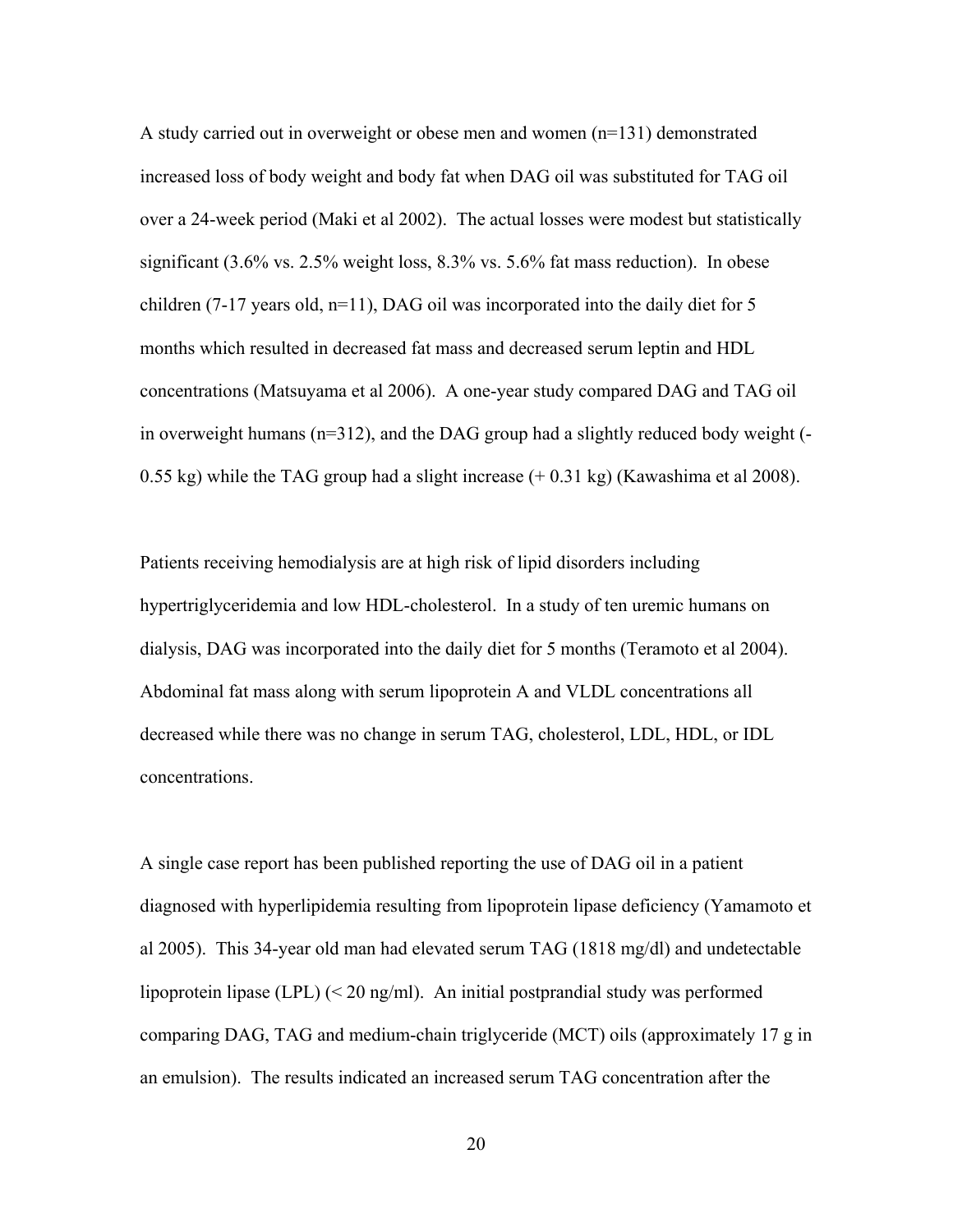TAG oil and decreased TAG after DAG or MCT oil (Figure 5). Following this, a 3 month study was performed in which DAG oil (20 g/day) was substituted for a portion of TAG in the daily diet. DAG was introduced at month 3 and a reduction in serum TAG was seen 1 and 2 months later. The overall intake of both TAG and DAG increased in the final month of the study which apparently caused an increase in serum TAG (Table 4). The results suggest that DAG oil included as part of a fat-restricted diet is beneficial in reducing the hyperlipidemia of LPL-deficiency.



 Figure 5. Postprandial serum TAG responses after ingestion of 3 different oils in an LPL-deficient patient. Postprandial serum TAG levels after ingestion of each emulsified oil was expressed as Δpostprandial TAG (mg/dl), minus the initial TAG value from each time point value. Circles indicate DAG oil; triangles, TAG oil; and squares, MCT oil. (Yamamoto et al 2005)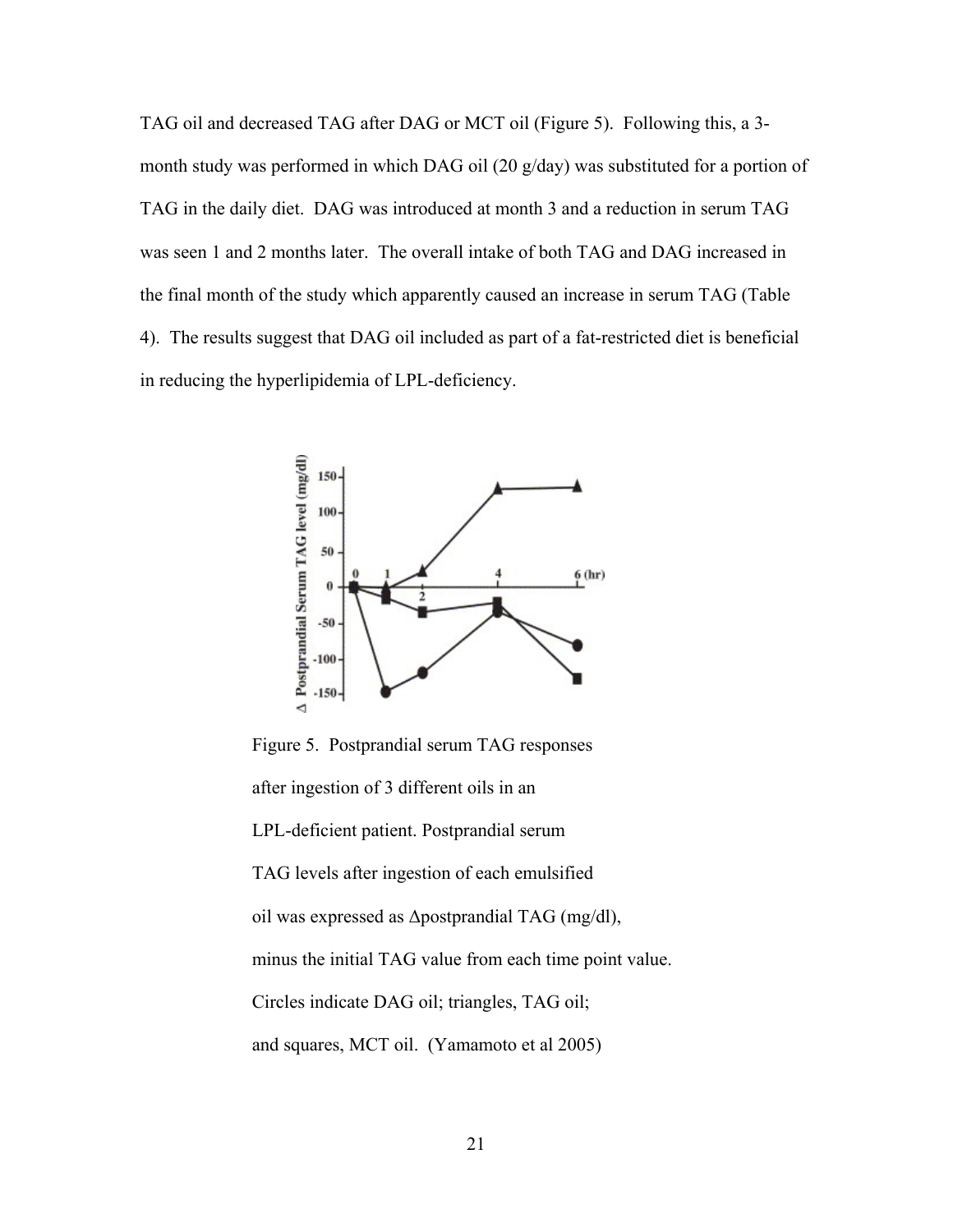|           | Duration (mo) $\vert$ TAG (mg/dl) |      | Total chol (mg/dl)   HDL chol (mg/dl) |    |
|-----------|-----------------------------------|------|---------------------------------------|----|
|           | $\theta$                          | 1939 | 205                                   | 21 |
|           | ı                                 | 2525 | 293                                   | 34 |
| $DAG$ oil | 2                                 | 1926 | 234                                   | 27 |
|           | 3                                 | 1173 | 155                                   | 16 |
|           | $\overline{4}$                    | 749  | 142                                   | 17 |
|           | 5                                 | 2195 | 269                                   | 29 |

Table 4. Effect of long-term administration of DAG oil on serum lipid levels in an LPLdeficient patient

DAG oil was used for the duration of 2 to 5 months. Chol indicates cholesterol; HDL, high-density lipoprotein. (Yamamoto et al 2005)

In another case report, a 43-year old man with hypertriglyceridemia, chylomicronemia, postprandial epigastric pain, and recurrent pancreatitis was diagnosed with apolipoprotein C-II deficiency (Yanai et al 2007). He was placed on a diet restricted in fat (10 g/day) and energy (900 kcal/day). After 3 weeks, serum TAG was reduced from 2252 mg/dl to 230 mg/dl. A postprandial study was then done comparing DAG and TAG oil (10 g emulsion). The results indicated a lower serum TAG level at 4 and 6 hours (Figure 6). The suppression of postprandial TAG increase by DAG oil in this individual may have a benefit in preventing complications such as discomfort and pancreatitis in the future.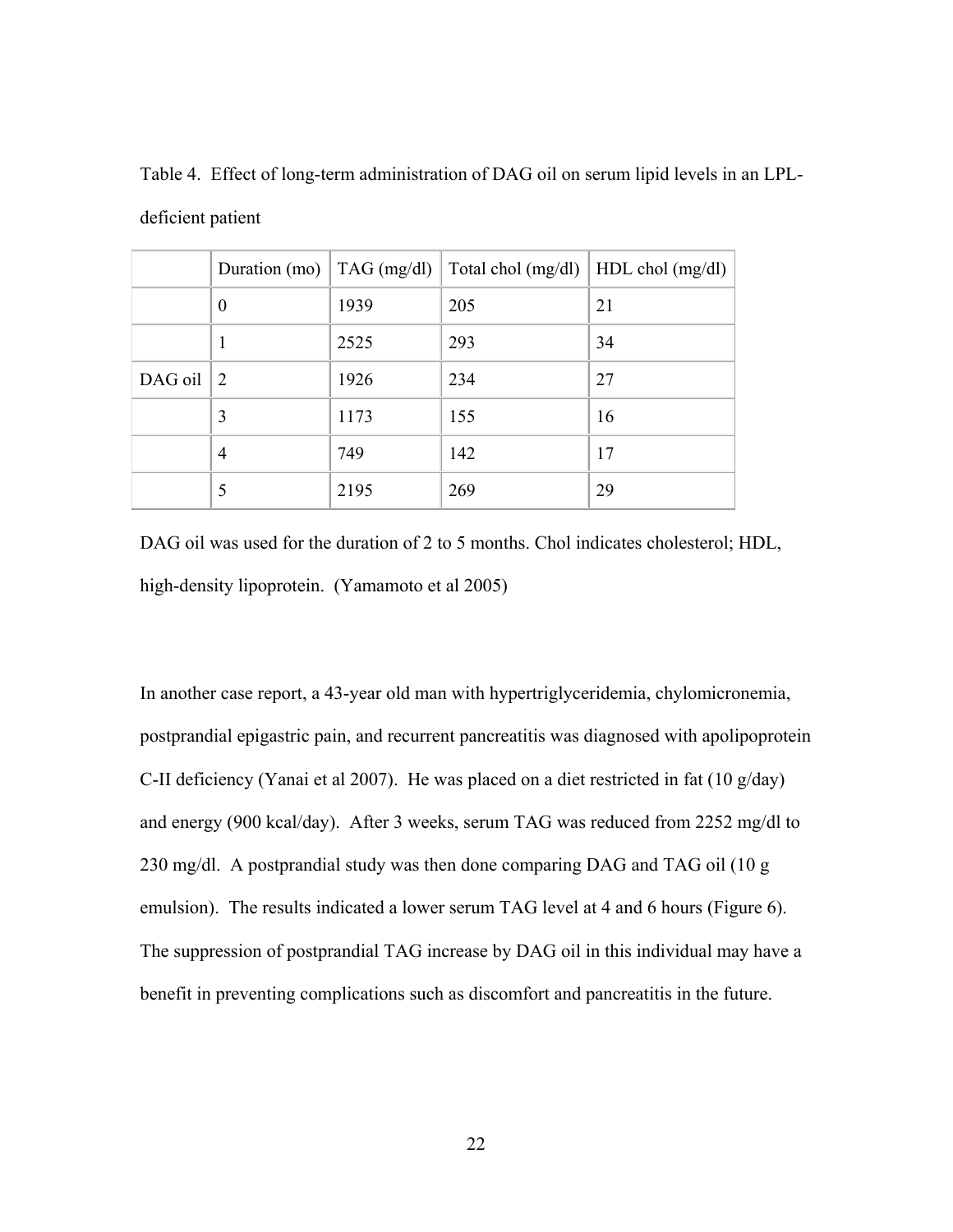

Figure 6. Serum lipid changes after ingestion of diacylglycerol (DAG) or triacylglycerol oil (TAG). Black and white circles indicate values changed from baseline; black and white boxes indicate the incremental area under the curve of each value for 8 h after ingestion of TAG and DAG, respectively. (Yanai et al 2007)

Laboratory animal studies previously noted that used strains of mice or rats predisposed to obesity, diabetes, or atherosclerosis have revealed both beneficial effects of DAG oil and no evidence of effect compared with TAG oil. Animal models of human disease are valuable for pilot studies and for investigations of mechanisms, safety, and other observations not possible or practicable in human studies. Because DAG oil is intended for dietary use in humans, emphasis should appropriately be placed on human clinical trials.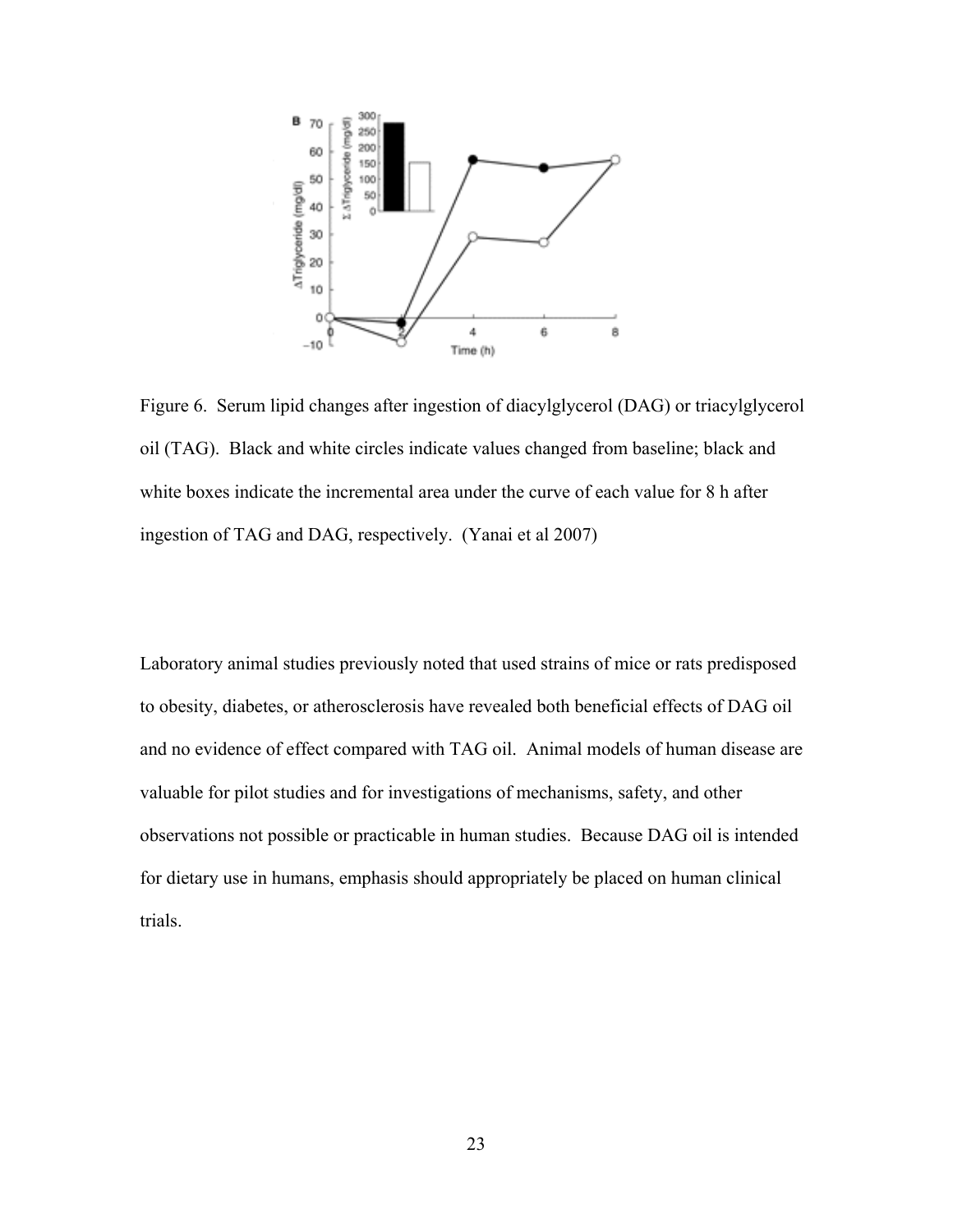# CHAPTER 2. LIPOPROTEIN LIPASE DEFICIENCY AND RATIONALE FOR **STUDY**

Lipoprotein lipase (LPL) is an enzyme involved in lipid metabolism and transport (Mead et al 2002). Its main function is the hydrolysis of triacylglycerols (TAG) found in circulating chylomicrons and very low-density lipoproteins (VLDL) (Preiss-Landl et al 2002). LPL is found primarily in adipose, myocardial, and skeletal muscle tissue. Other tissues with LPL activity include the brain, placenta, lungs, spleen, and pancreas along with macrophages and steroidgenic tissue (Preiss-Landl et al 2002). In addition to TAG hydrolysis, LPL also has a bridging function between lipoproteins and capillary endothelial walls and acts as a ligand for the LDL receptor to facilitate cellular uptake of lipoproteins.

LPL deficiency is a rare familial autosomal recessive disorder, occurring at an estimated rate of one per one million population (Brunzell and Deeb 2001). The disease is often diagnosed in infancy or childhood by detecting "chylomicronemia", or marked hypertriglyceridemia. The most severe clinical manifestation is acute or recurrent pancreatitis, which can lead to pancreatic necrosis and death. Episodic abdominal pain, hepatomegaly, eruptive xanthomas (deposits of lipid in skin), lipemia retinalis, and dyspnea are also common complications of hypertriglyceridemia. The condition can be life-threatening during pregnancy (Ivan et al 2008). Typically the plasma fasting triglyceride level is 2000 mg/dl or higher in clinically affected patients, but some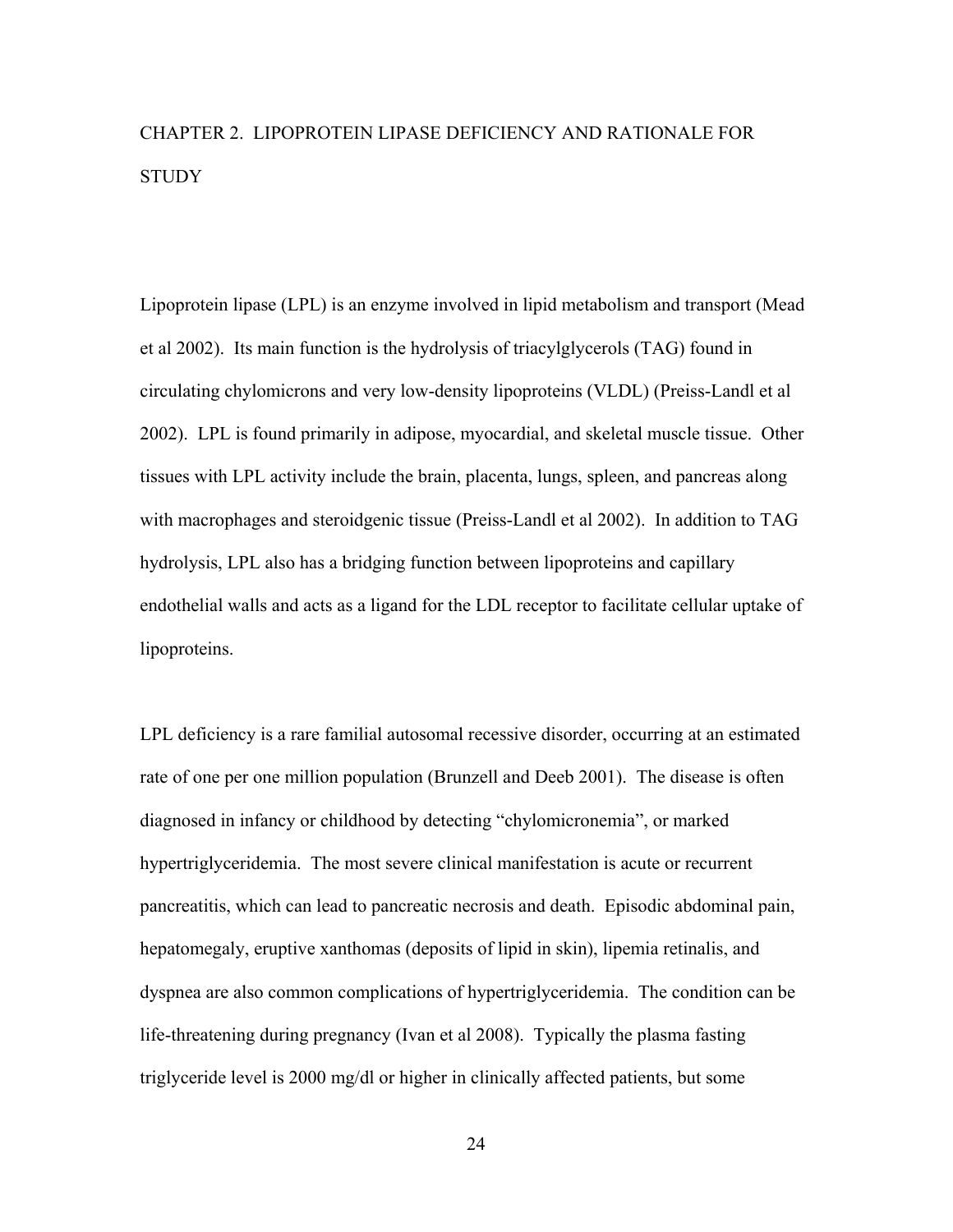individuals have triglyceride levels up to 29,000 mg/dl with no symptoms. The main treatment is dietary fat restriction, with the goal of achieving a plasma triglyceride level consistently below 1000 to 2000 mg/dl. Medium-chain triglyceride oil (MCT) can be used for cooking because it is absorbed directly into the portal circulation instead of being incorporated into chylomicrons. Avoidance of alcohol and certain medications may help, and one individual responded to omega-3 fatty acid supplementation from fish oil (Brunzell and Deeb 2001).

To further study the function of LPL and LPL deficiency, homozygous knockout mice  $(LPL^{-1})$  were developed (Weinstock et al 1995). Neonatal pups had marked hypertriglyceridemia (15,000 mg/dl) and died at 16-24 hours of age. Heterozygous mice  $(LPL<sup>+/-</sup>)$  had mild elevations in triglycerides (up to twofold) and survived to adulthood. The LPL deficiency was later shown to be corrected by gene transfer of a naturallyoccurring beneficial mutation,  $LPL^{S447X}$  (Ross et al 2004). Rescued mice had nearnormal plasma lipoprotein profiles and were clinically healthy.

A naturally-occurring feline model of LPL deficiency has been developed and maintained in a breeding colony of domestic cats (Jones et al 1983, Ginzinger et al 1996). A mutation leads to a substitution of arginine for glycine at residue 412 in the *LPL* gene (Gly412Arg mutation) (Ginzinger et al 1996). The phenotype is similar to familial LPL deficiency in humans, as homozygous cats have marked hypertriglyceridemia (200- 12,000 mg/dl), xanthomas, and lipemia retinalis (Jones et al 1986, Bauer et al 1984, Ginzinger et al 1999). However, unlike in humans, abdominal pain and pancreatitis have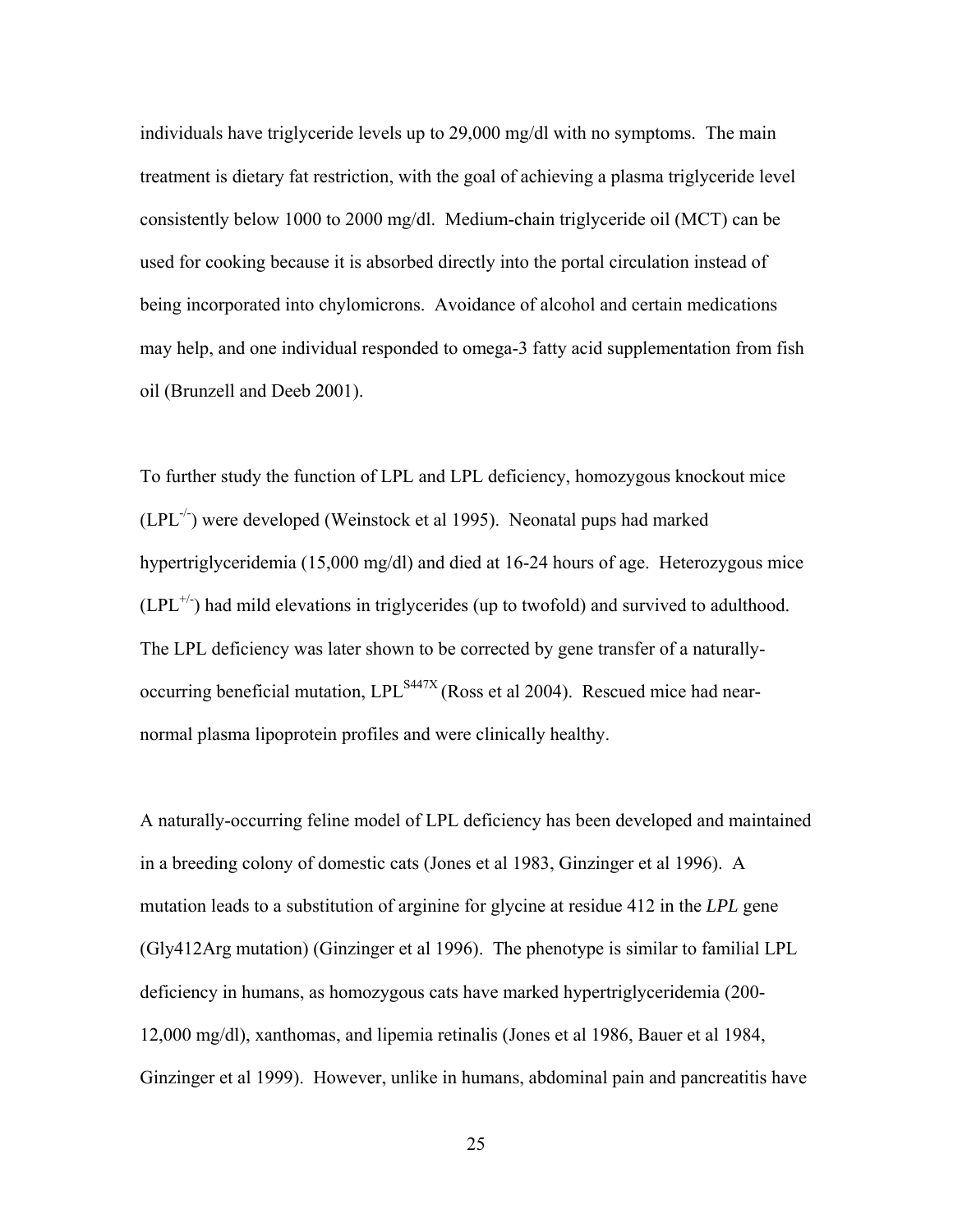not been reported in cats. In one study, LPL<sup>-/-</sup> kittens had reduced body mass and growth rates along with an increased rate of stillbirths in homozygous queens compared with heterozygous (LPL<sup>+/-</sup>) or normal (LPL<sup>+/+</sup>) queens (Ginzinger et al 1996). A later study found improved growth of kittens when fed a low-fat (10% as fed) purified or commercial diet (Reginato et al 2002). In another study, a commercial diet with 12.5% crude fat as fed was used in adult LPL-deficient cats with no reported adverse effects (Kanchuk et al 2003). This feline model has the potential to be useful in comparative studies of LPL physiology, function, and regulation in addition to dietary or medical treatments of hypertriglyceridemia in both humans and cats. In one recent example, gene therapy was successfully used to correct feline LPL deficiency (Ross et al 2006). The effects were transient due to an immune response by the cats to the human LPL variant, but immunosuppressive therapy helped increase the duration of the beneficial effect. Human LPL gene therapy may be feasible as a treatment for familial hypertriglyceridemia.

One approach to the treatment of hypertriglyceridemia in humans is varying the types of dietary fat instead of or in addition to restricting the total intake. MCT oil has been used in patients with primary hypertriglyceridemia (Rouis et al 1997, Asakura et al 2000). Omega-3 fatty acid supplementation was shown to lower triglyceride levels in 12 individuals with familial LPL deficiency (Richter et al 1992). Fish oil and omega-3 fatty acids have been successfully incorporated into feline diets and used to treat several disorders, but have not been investigated in LPL-deficient cats. MCT oil has been shown to be unpalatable in normal cats, leading to decreased feed intake and weight loss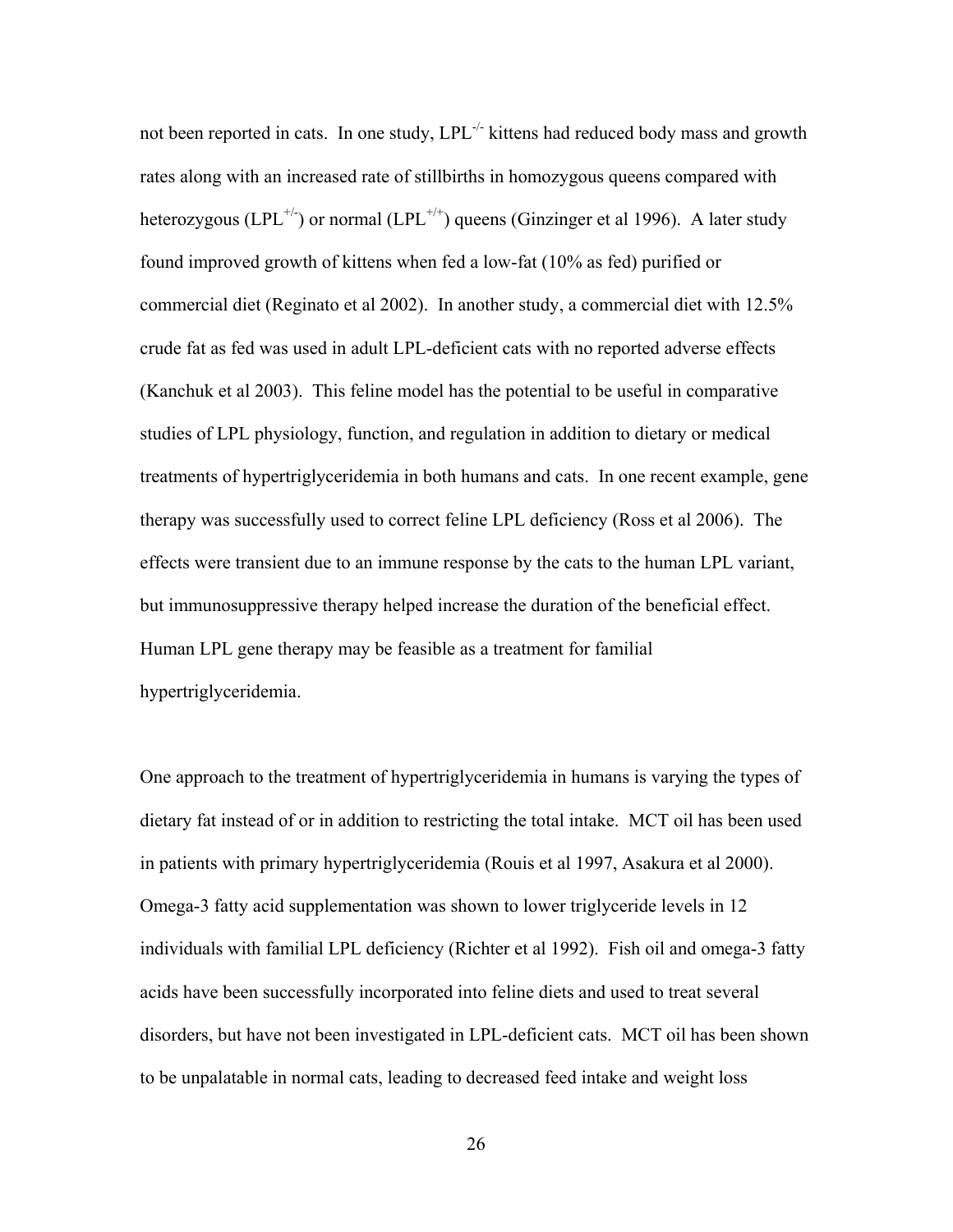(MacDonald et al 1985). However, a recent report suggested that MCT palatability in cats may depend on the type, amount, and diet composition (Trevizan et al 2008).

Based on these and other reports concerning dietary DAG and hypertriglyceridemia, a study was conducted to evaluate the effects of DAG oil in LPL-deficient cats. The research hypothesis was that a short-term feeding trial with DAG oil as the fat source in a semipurified diet would result in lower serum triglyceride concentrations compared with TAG oil. Serum cholesterol and non-esterified fatty acids were also measured, and feed intakes, body weights, and overall health were monitored. A pilot study in healthy colony cats was performed first to determine acceptance of DAG oil when added to a commercial dry-type diet.

This research project was designed to yield useful information in the management of both cats and humans with similar lipid disorders, and help establish homozygous LPL-/- cats as a valid research model in future studies of familial hypertriglyceridemia syndromes. In addition, the palatability and safety of DAG oil in cats would be evaluated for potential usefulness in home-prepared and commercial feline diets.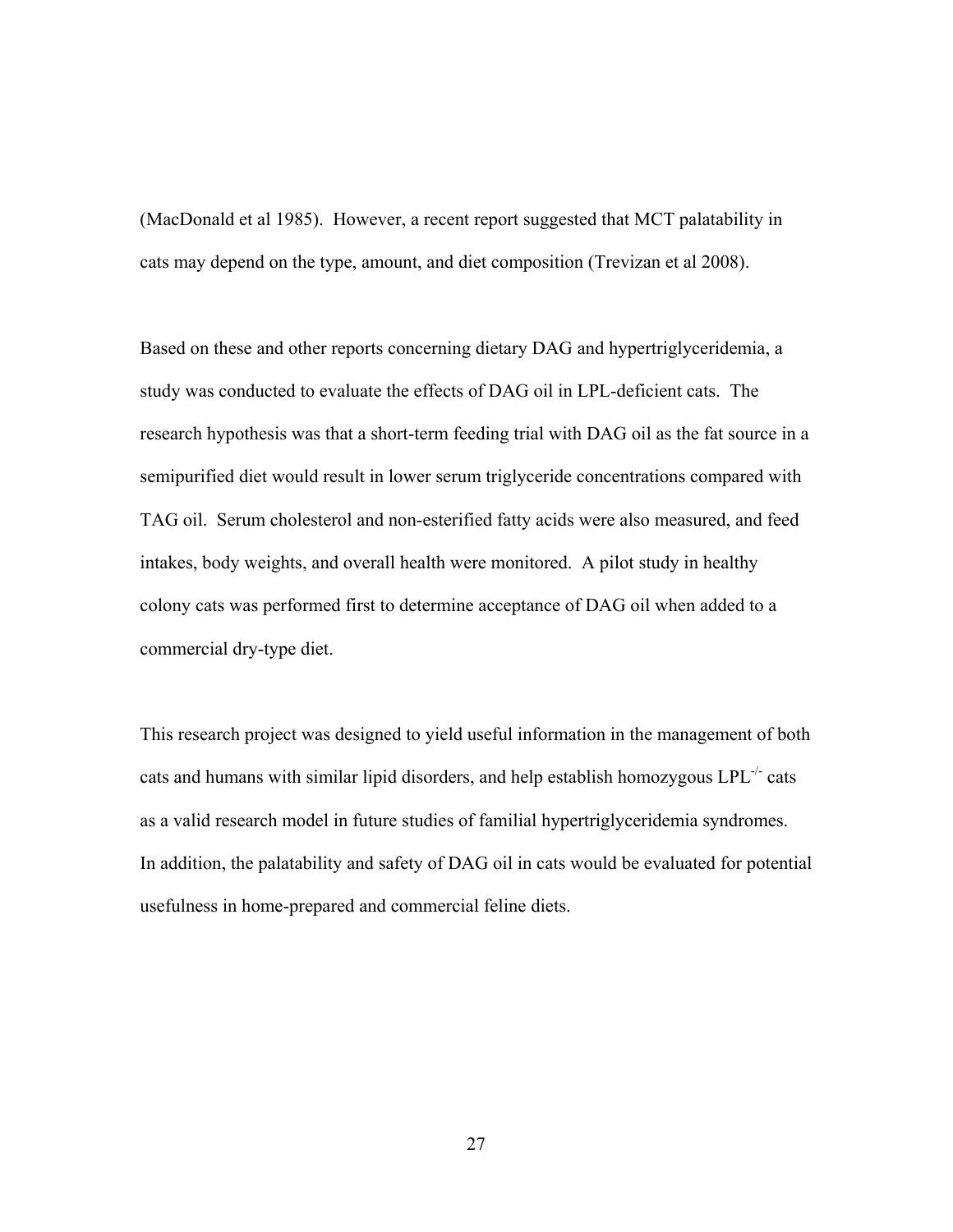## CHAPTER 3. PALATABILITY OF DIETARY DAG OIL IN HEALTHY CATS

## 1. Experimental Methods

### Animals

Eight specific pathogen-free domestic shorthair cats aged  $39 \pm 5.0^*$  months, body weight  $3.73 \pm 0.322$  kg were obtained from the Feline Nutrition and Pet Care Center, University of California, Davis, and individually housed. Daily exercise and socialization were provided in a group setting. Cats were given fresh food and water each morning for *ad libitum* consumption. General health observations by trained personnel were recorded daily, and cages and litter boxes were carefully examined for evidence of vomiting or diarrhea. Fecal quality was assessed daily on a 7-point scoring system  $(1 = \text{hard} \text{ and } \text{dry})$ ,  $2 =$  firm,  $3 =$  formed,  $4 =$  formed and moist,  $5 =$  very moist,  $6 =$  unformed,  $7 =$  watery; Nestlé Purina Fecal Scoring System). The protocol allowed for removal from the study if any cat consumed 50% or less of daily energy requirements on 3 consecutive days or if any medical problems occurred that needed veterinary treatment.

 $*$  All statistical results are reported as mean  $\pm$  the standard error of the mean (SEM)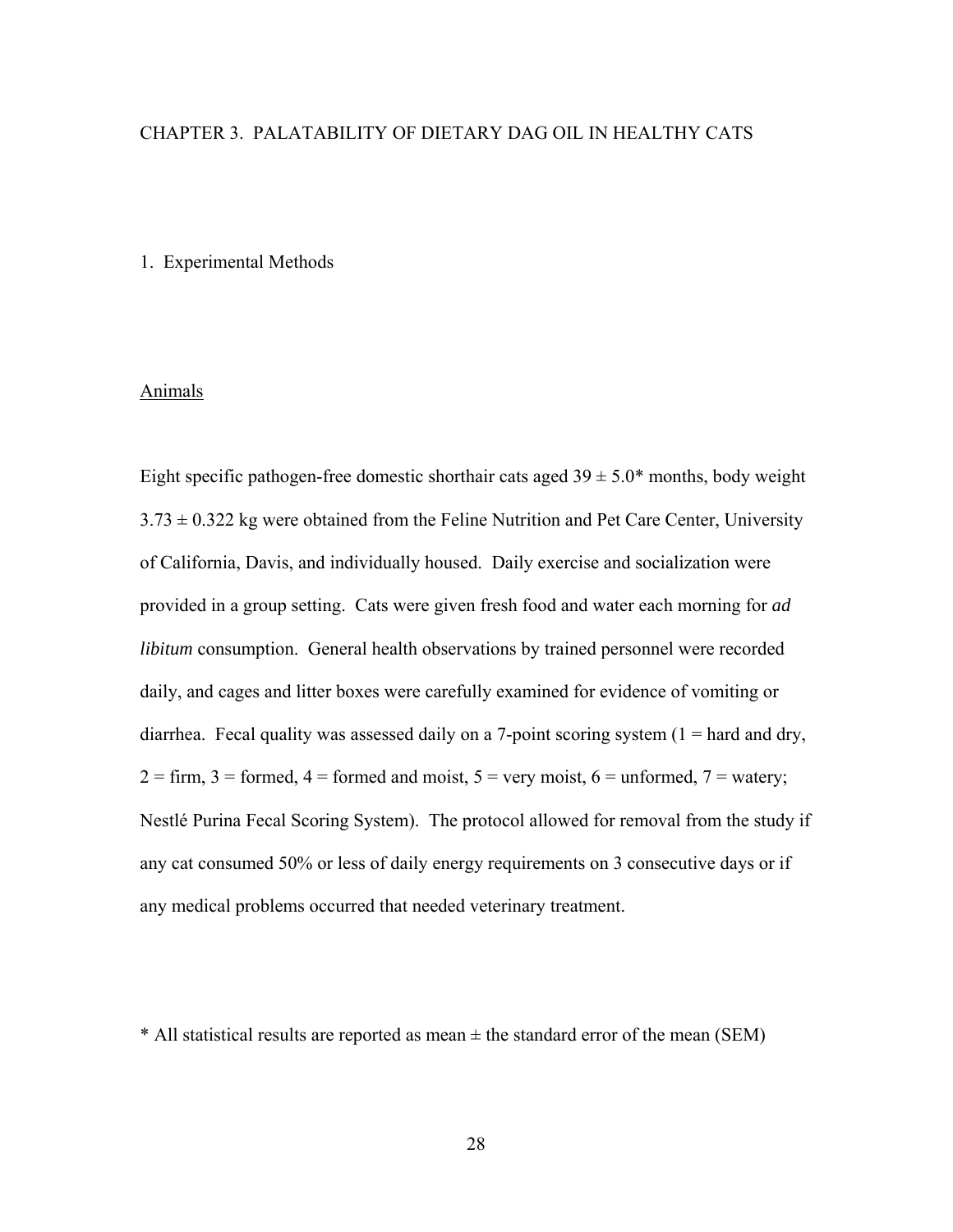#### Test oils

The DAG-rich oil was a commercially available product (Enova<sup>®</sup> oil, ADM-Kao LLC). The TAG-rich oil was also a commercially available product (Crisco<sup>®</sup> Pure Vegetable oil (100% soybean), J. M. Smucker Company). Both oils were purchased locally at a grocery store.

#### Diets

A commercially available dry kibbled feline diet was used in this study (Royal Canin Veterinary Diet™ feline Diabetic DS 44™). This diet was formulated to meet the nutritional levels established by the Association of American Feed Control Officials (AAFCO) cat food nutrient profiles for adult maintenance (Appendix 1). The test diet was formulated by adding 15 grams of DAG oil per 100 grams of dry diet. The control diet was formulated by adding 15 grams of TAG oil per 100 grams of dry diet (Appendix 1). The amount of oil to add was limited by both the ability of the dry diet to absorb the liquid and the desire to limit dietary fat to less than 50% of total energy. Each diet was prepared with a stand-type mixer (Hobart, Troy, OH) and stored at 2º C until use.

#### **Design**

Each cat was offered two food bowls (marked "A" and "B") and one bowl for water. Fresh food was added to the bowls each morning and the weight of the bowl and diet was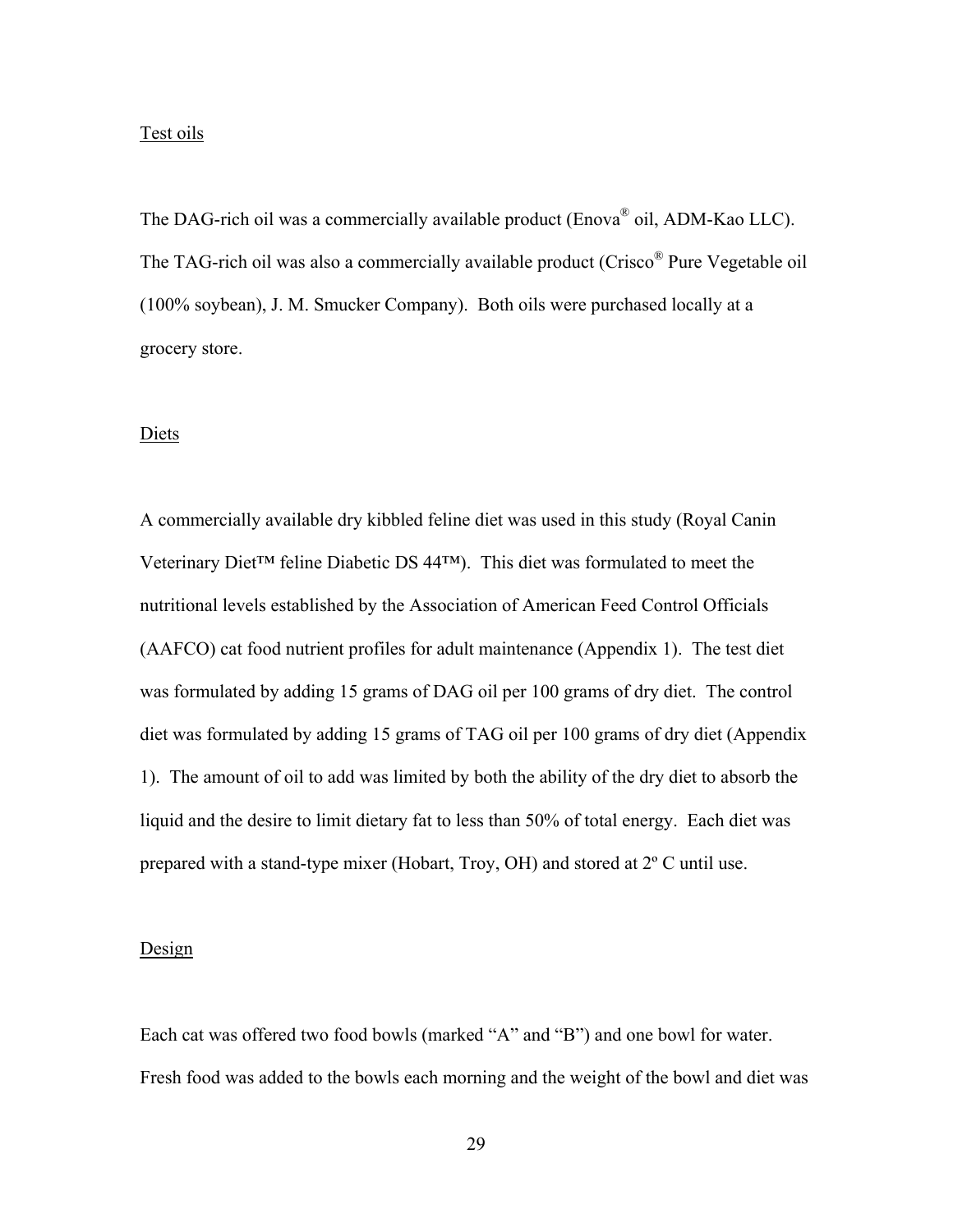recorded. After each 24-hour period, the bowls were removed, weighed, emptied, cleaned, and refilled with fresh food. The differences in bowl weights were recorded as the daily food intake.

A five-day acclimation period was performed by mixing the two diets together in equal amounts by weight. Each cat was offered approximately one-half cup ( $\sim$  37 grams) of the diet mixture in each of two separate bowls from Day -5 to Day -1. The experimental trial started on Day 0 and continued through Day 13 (total of 14 days). Each cat was offered approximately one cup ( $\sim$  75 grams) of each diet (DAG and TAG) in separate bowls. The placement of the bowls was randomized by assigning the left-right order based on a chart generated by coin flips.

Observations and measurements were recorded on datasheets (Appendix 2). The amount of food intake of each diet, fecal quality, and general health notes were recorded daily. Cats were weighed weekly starting on Day 0 (0, 7, and 14 days of trial).

#### Statistical Analysis

The data on food intake passed normality and equal variance tests. Body weights were normalized to metabolic body weights using the formula  $(BW_{kg}^{0.75})$ . The effect of diet on food intake was analyzed with paired t-tests. Changes in body weight over time was evaluated by one way analysis of variance. Differences were considered significant at *P*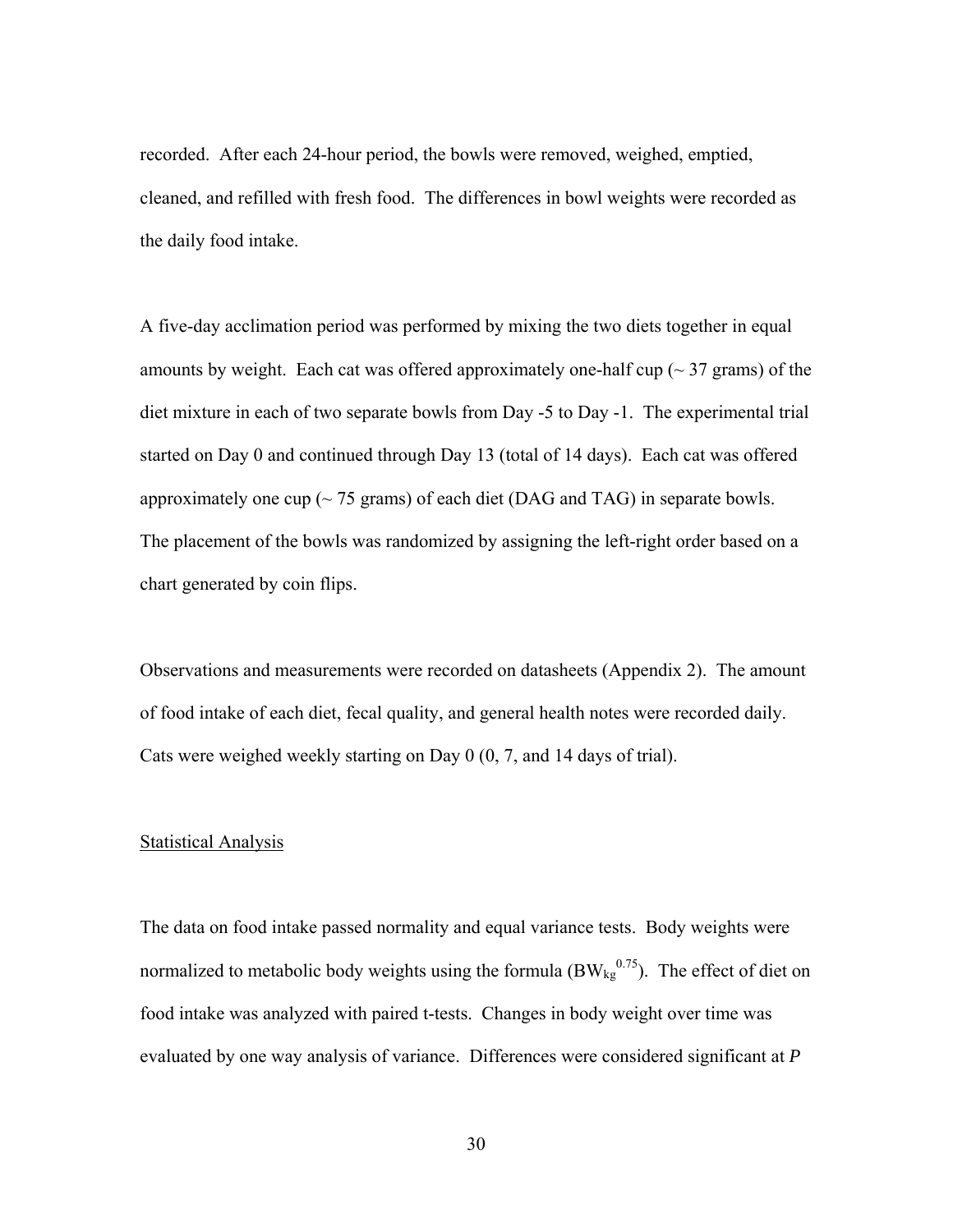- < 0.05. Statistical analysis was performed using SigmaStat version 3.5 (Systat, Chicago,
- IL), and Microsoft Excel 2003 (Microsoft, Redmond, WA).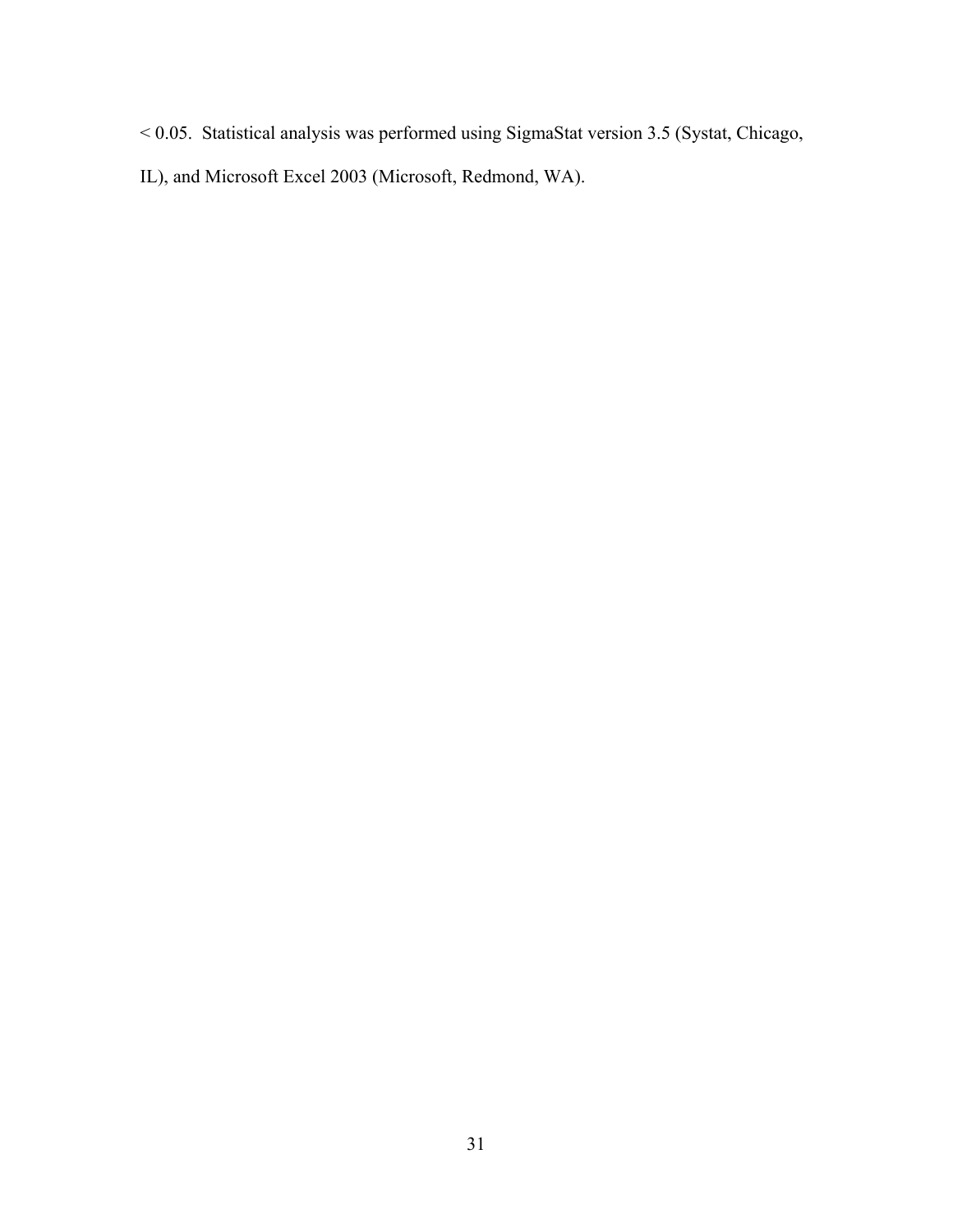## 2. Results

## General health observations

All cats completed the trial with no clinical signs of illness, and the diets were accepted. All fecal scores were recorded as "1" (hard and dry) or "2" (firm) with two exceptions. One cat had a score of "3" (formed) on Day 5 and a different cat had a score of "4" (formed and moist) on Day 0.

## Body weights

Body weights of cats did not significantly change at Days 7 and 14 compared with baseline (Table 5, Figure 7). Cat  $#01-307$  lost approximately 5% BW from day 7 to day 14, but general health and fecal scores remained normal during this time.

Table 5. Changes in body weights (BW), mean  $\pm$  SEM

| Day $0$ | Day 7                                                   | Day 14 | $\mid$ P value |
|---------|---------------------------------------------------------|--------|----------------|
|         | BW (kg) $3.73 \pm 0.32$ $3.75 \pm 0.33$ $3.74 \pm 0.30$ |        | 0.98           |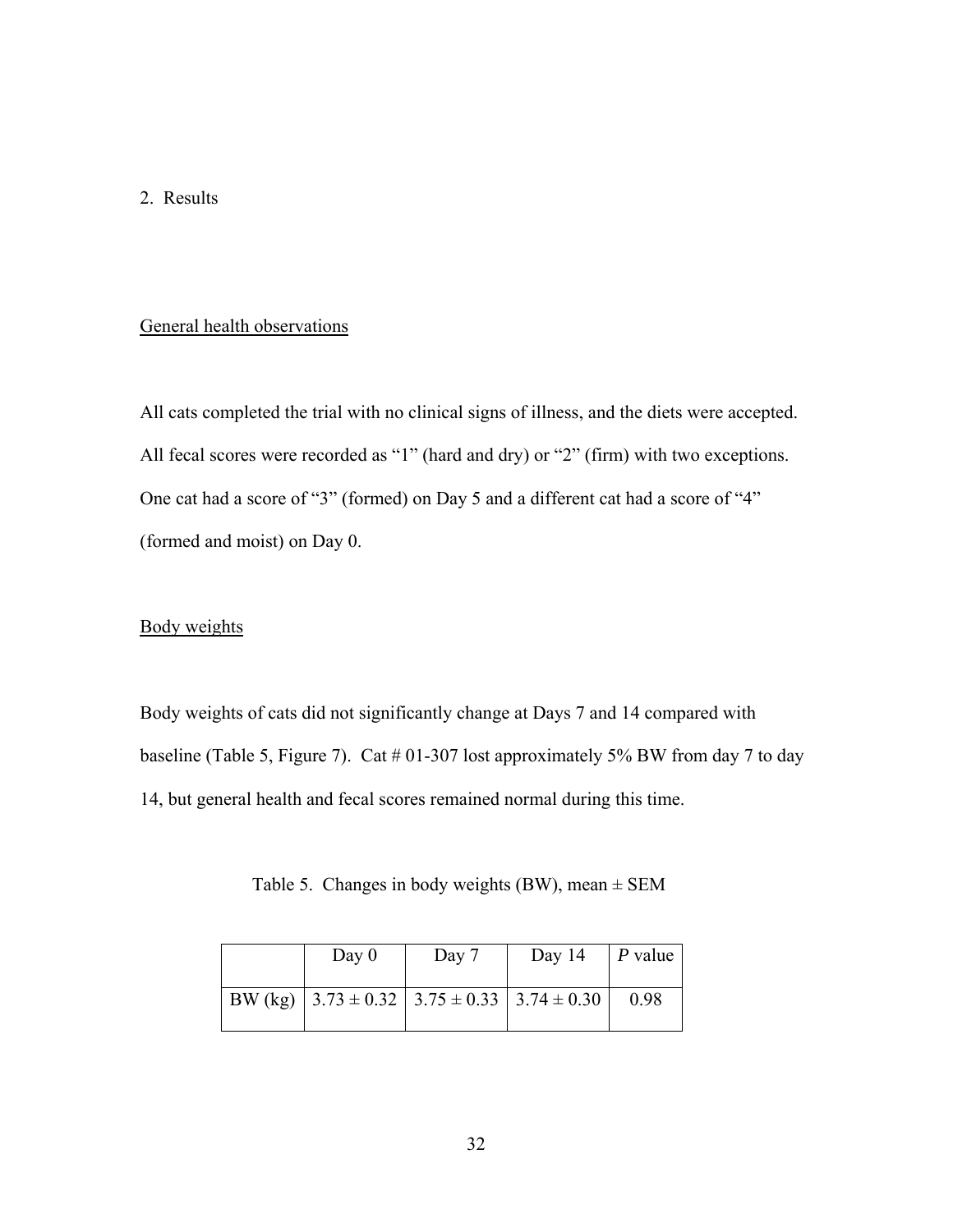#### **Body Weights**



Figure 7. Weekly body weights (kg) by cat ID #.

## Food intake

The daily intake was measured by subtracting the bowl plus food weight from the previous day's bowl plus food weight. The DAG and TAG diet weights were recorded separately. The total diet intake over the 14-day trial is shown in Figure 8.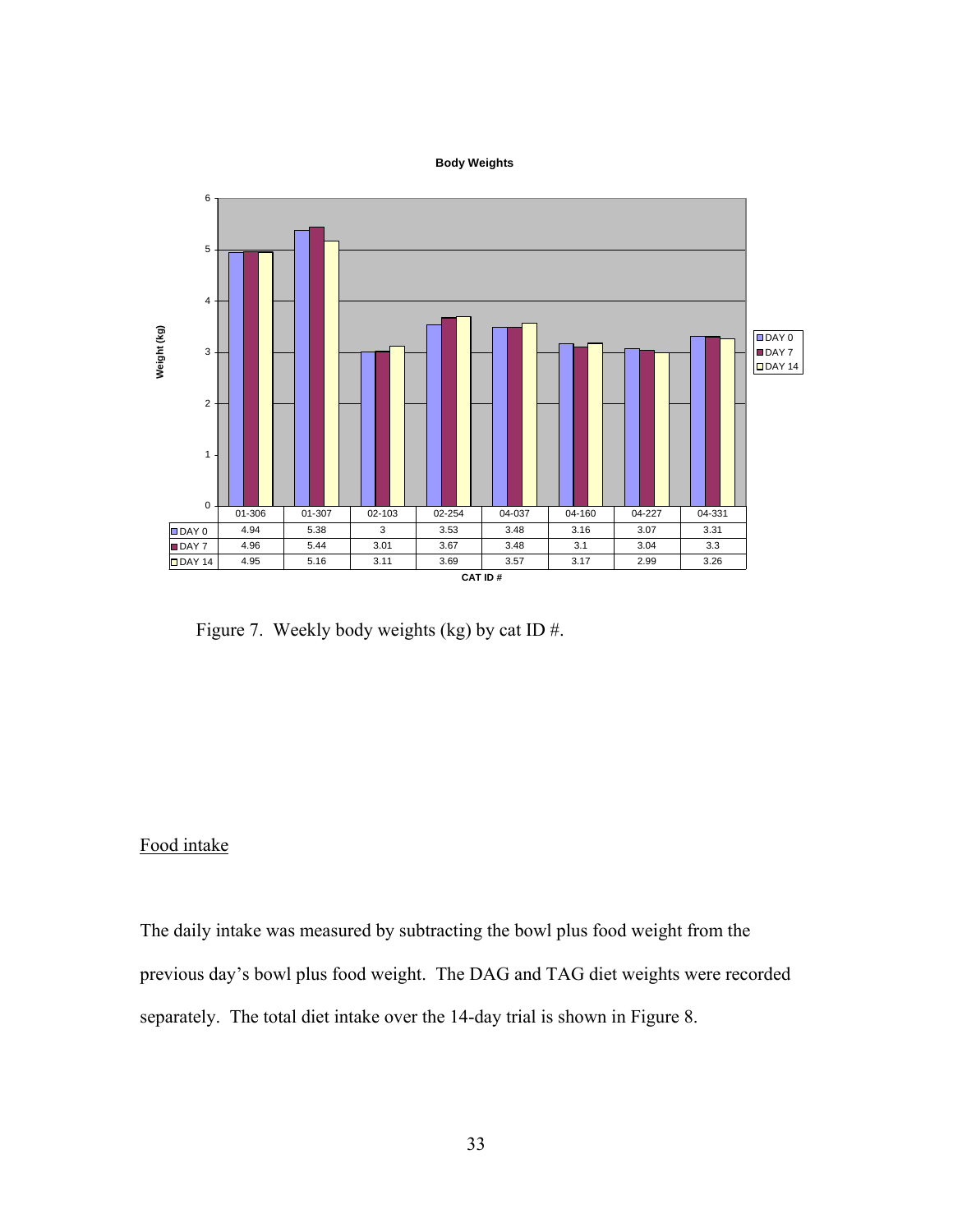#### **Total Intake by Diet**



 Figure 8. Total food intake during trial. First column - DAG diet, second column – TAG diet.

The mean intake of the DAG diet was higher than the TAG diet (Table 6). However, the difference was not statistically significant  $(P = 0.394)$ . The total intake per cat was normalized by metabolic body weight (MBW) by dividing the total of each diet (g) by the MBW (kg) measured on Day 14 (Figure 9). The mean intake on this basis was higher with the DAG diet than the TAG diet (Table 7), but the difference was not statistically significant ( $P = 0.258$ ).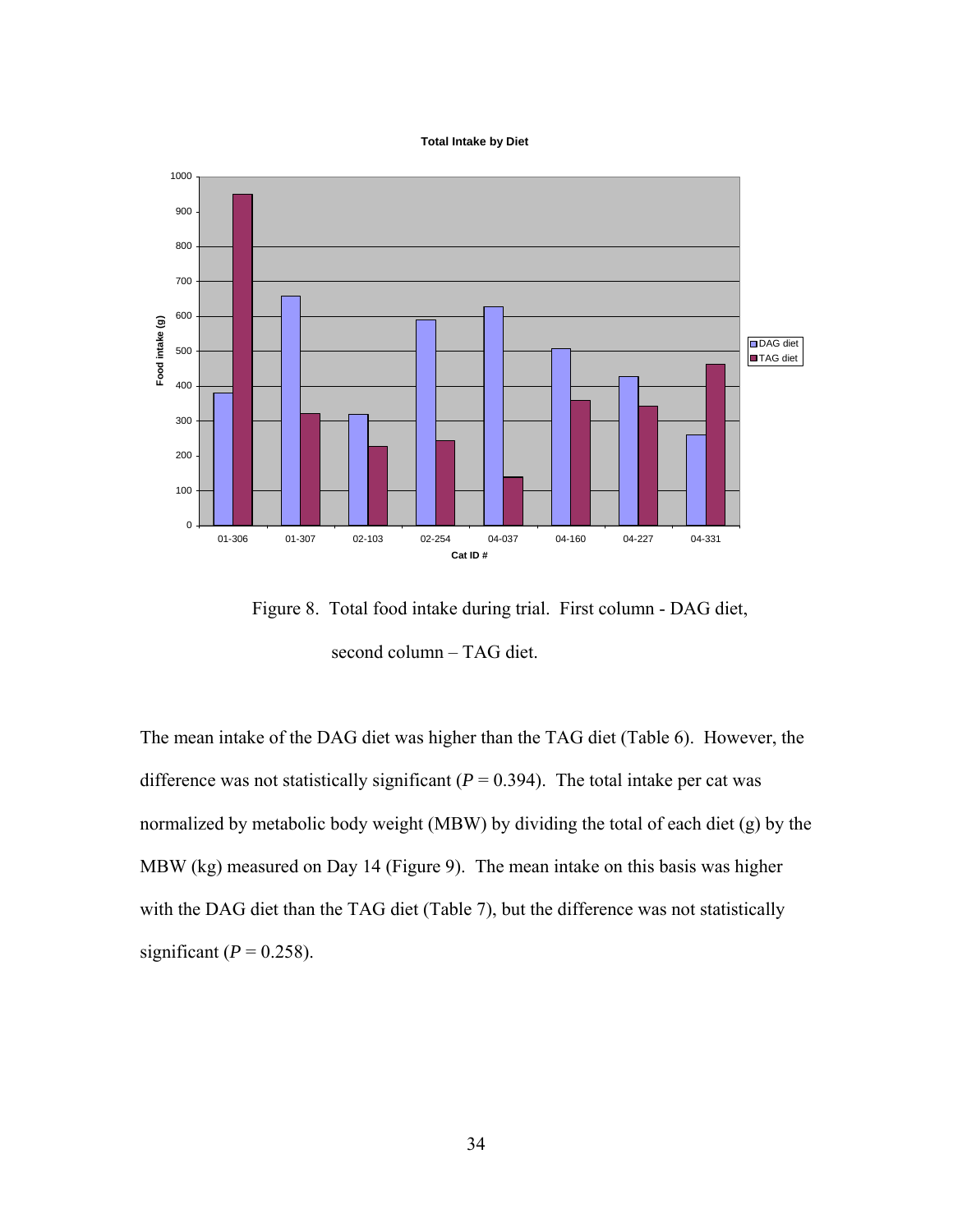Table 6. Statistical analysis of total food intake by type of diet.

| t-test raw data (total intake per cat)              |        |   |                      |                      |            |
|-----------------------------------------------------|--------|---|----------------------|----------------------|------------|
| <b>Normality Test:</b> Passed $(P = 0.257)$         |        |   |                      |                      |            |
| Equal Variance Test:                                |        |   | Passed $(P = 0.757)$ |                      |            |
| <b>Group Name</b>                                   | N      |   |                      | Missing Mean Std Dev | <b>SEM</b> |
| <b>DAG</b>                                          | 8      | 0 |                      | 470.375 147.633      | 52.196     |
| <b>TAG</b>                                          | 8      | 0 |                      | 380.125 250.160      | 88.445     |
| Difference                                          | 90.250 |   |                      |                      |            |
| $t = 0.879$ with 14 degrees of freedom. (P = 0.394) |        |   |                      |                      |            |





Figure 9. Total food intake during trial divided by ending metabolic BW ( $kg^{0.75}$ ). First column - DAG diet, second column – TAG diet.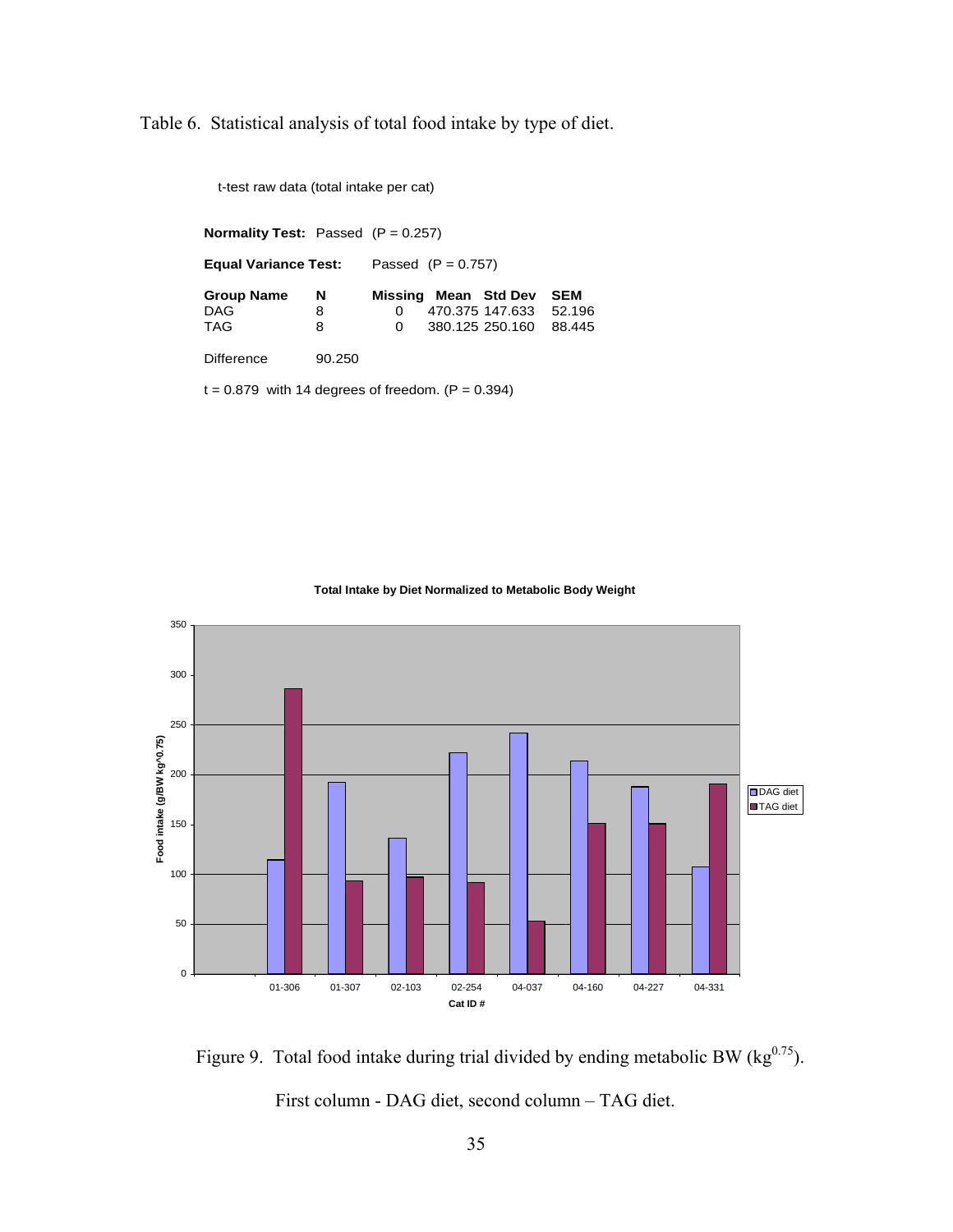Table 7. Statistical analysis of total food intake normalized to MBW by type of diet.

t-test raw data (total intake per cat normalized to MBW)

**Normality Test:** Passed (P = 0.191) **Equal Variance Test:** Passed (P = 0.465)  **Group Name N Missing Mean Std Dev SEM**  DAG 8 0 176.737 51.232 18.113 TAG 8 0 139.233 73.839 26.106 Difference 37.504  $t = 1.180$  with 14 degrees of freedom.  $(P = 0.258)$ 

Individual daily food intakes ranged from 21 g to 116 g, and all cats ate from one or both bowls every day. One cat (ID  $\#$  04-037) consumed the highest amount of the DAG diet (MBW basis) and the least amount of TAG diet compared to the other cats, most likely indicating a palatability preference (Figure 9). Individual data also showed that there were four occasions in which zero food intake was recorded (ID # 04-037, TAG diet, 2 days; ID # 04-331, DAG diet, 2 days). Individual cat data also revealed that in some cases the amount of intake of each diet changed over time (Appendix 3). This may indicate that some cats developed a preference for one of the other diets during the study.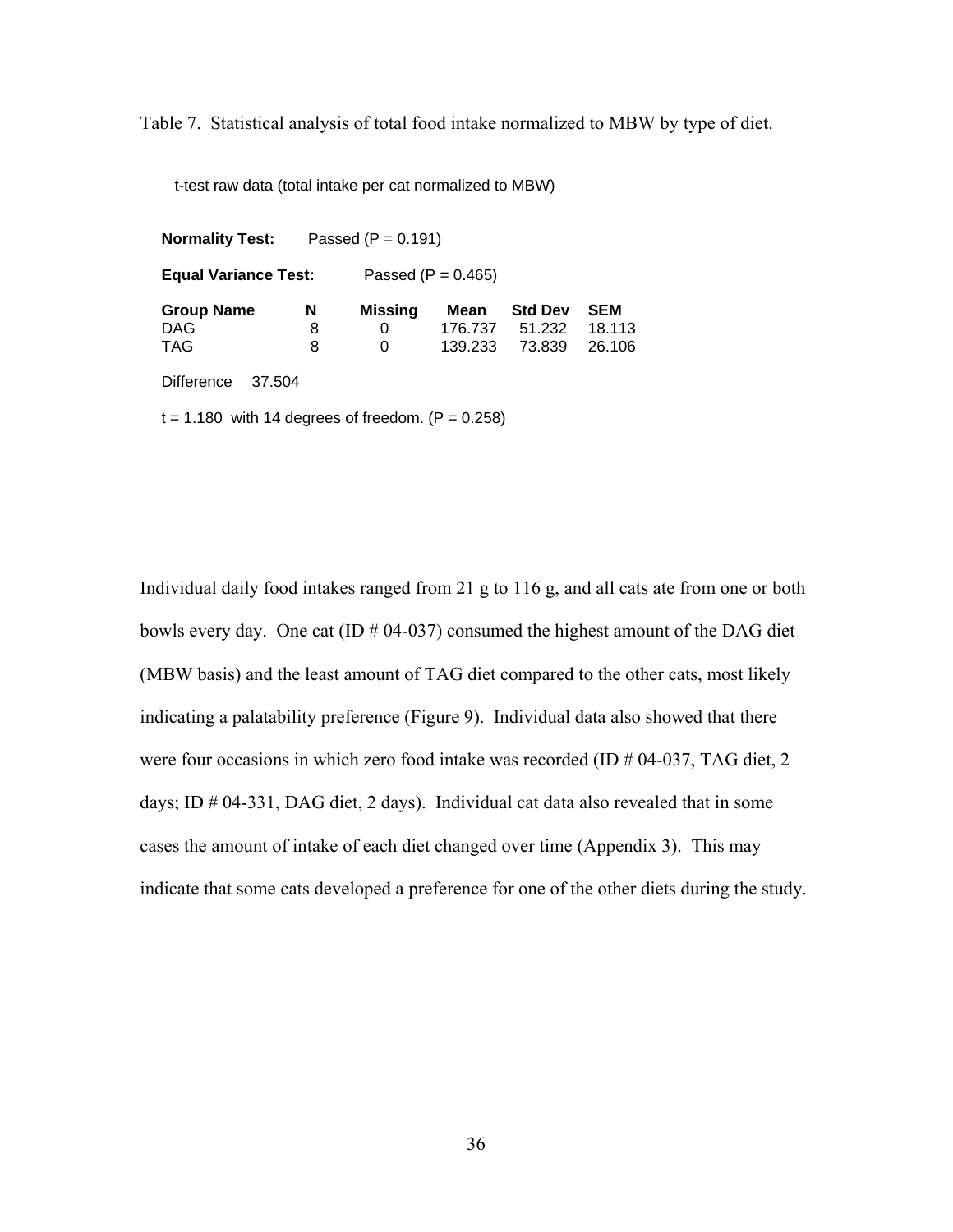#### 3. Discussion

The main purpose of this pilot study was to determine if DAG oil would be palatable to cats when added to a commercial diet. Studies have shown that cats do not accept fats and oils equally (Kane et al 1981, MacDonald et al 1985), so it was important to establish that DAG oil would not negatively influence palatability before performing further research.

The DAG and TAG vegetable oils were added to a dry-type commercial diet that was formulated to be a high-protein, low-carbohydrate diet mildly restricted in fat and appropriate for the management of diabetes mellitus in cats. The diet met the nutritional requirements for maintenance of adult cats. After the addition of the oils, the diet was approximately twice as high in fat, and moderately lower in protein and carbohydrate (Appendix 1). The energy density increased 18% from 372 to 439 kcal/100g. On a dry matter basis (DMB), the fat content of the diets after oil addition was 25%. This level has been reported in a study using purified diets, and was found to be more palatable than diets containing either 10% or 50% fat (Kane et al 1981). The safe upper limit of total dietary fat for adult cats is 33% DMB (NRC 2006).

In the study, cats were offered a choice of DAG- and TAG-containing diets in equal quantities with the position of the bowls changed randomly to minimize any effects of placement in determining food intake. Domestic lean adult cats at maintenance have a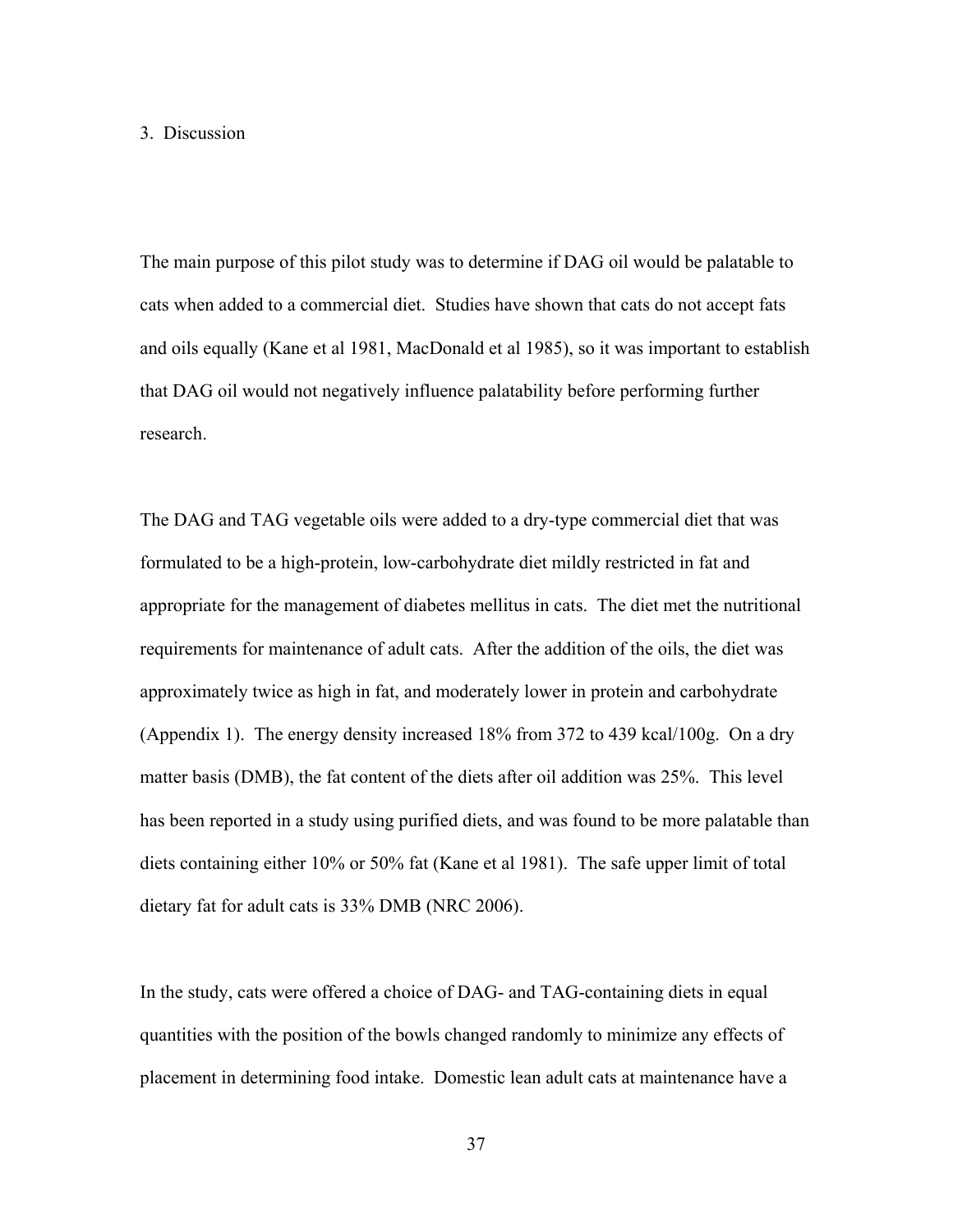metabolizable energy requirement of 100 kcal X kg BW $^{0.67}$  (NRC 2006). The cats were offered a sufficient quantity of each diet so that they could meet energy needs with either diet alone. Cat #01-307 had the highest body weight (5.44 kg) and the highest requirement (311 kcal/day). The diets were supplied at a minimum of 75 g each, so with an energy density of 4.39 kcal/g, the total for each diet was 329 kcal which exceeded the requirements of each cat. Cats that ate most or all of the diet were given additional amounts on subsequent days to minimize the confounding effect of food disappearance forcing consumption of the alternate diet.

The results indicated that there was no significant difference in total food intake when the two diets were compared The data showed that 6/8 cats ate more DAG diet while 2/8 cats ate more TAG diet (Figures 8 and 9). However, the difference was not statistically significant.

Another purpose of this study was to determine if the addition of either oil had any clinically apparent negative effects. The general health of the cats was observed and recorded daily by an experienced caretaker, and no problems were noted. Body weights did not significantly change during the trial except for a 5% weight loss in one cat (ID  $#$ 01-307). Examination of total daily food intakes in this cat showed a decrease in the second week of the study compared with the first week (234 g vs 423 g). There was no obvious reason for this reduction in intake. Fecal quality was also observed as an indicator of problems with digestibility or gastrointestinal tract function. On two occasions, the feces were scored as "3" or "4" in two cats, but subsequent scores were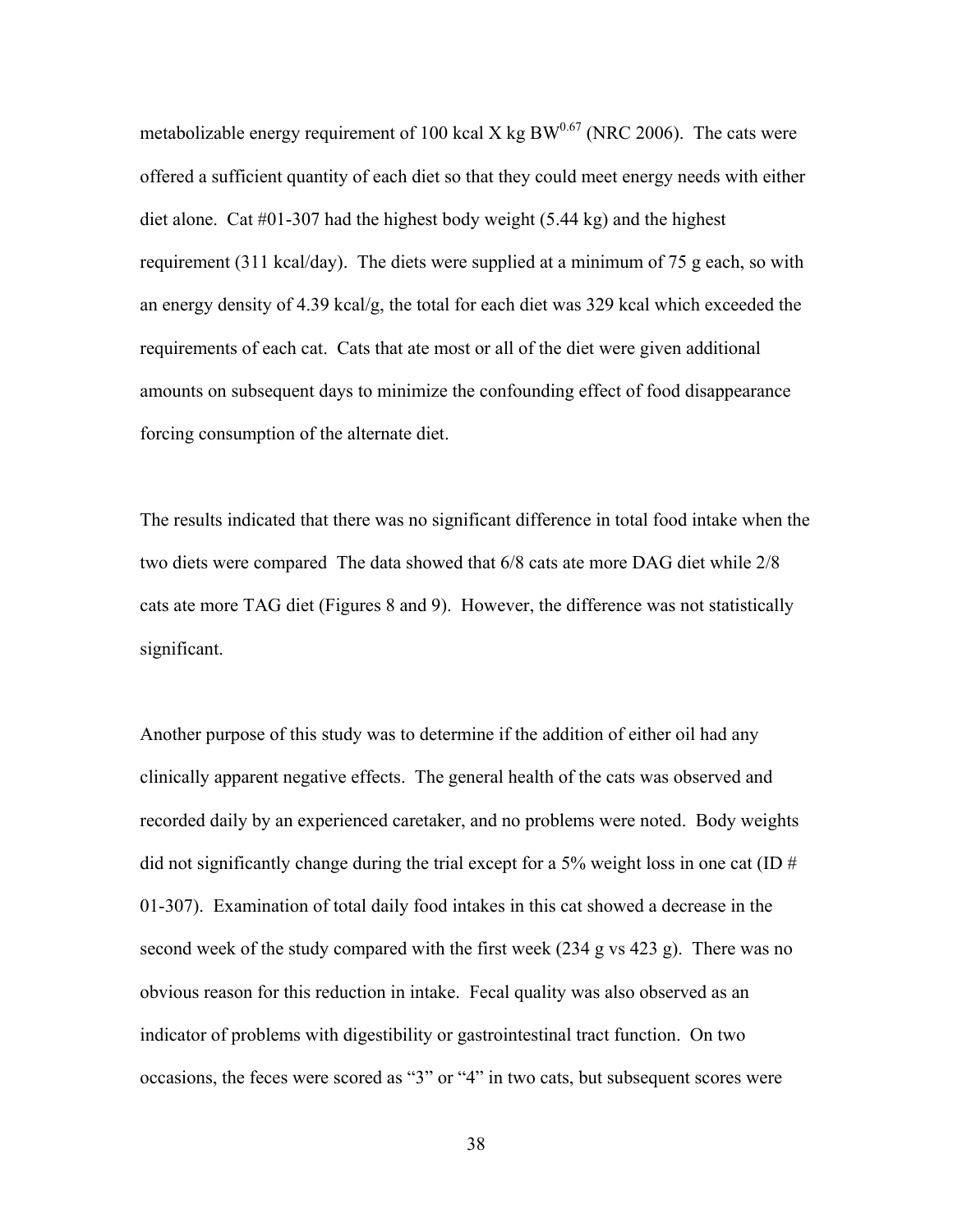"1" or "2", which are considered normal. Based on these observations, DAG oil was considered to be safe when fed to cats for a short time period.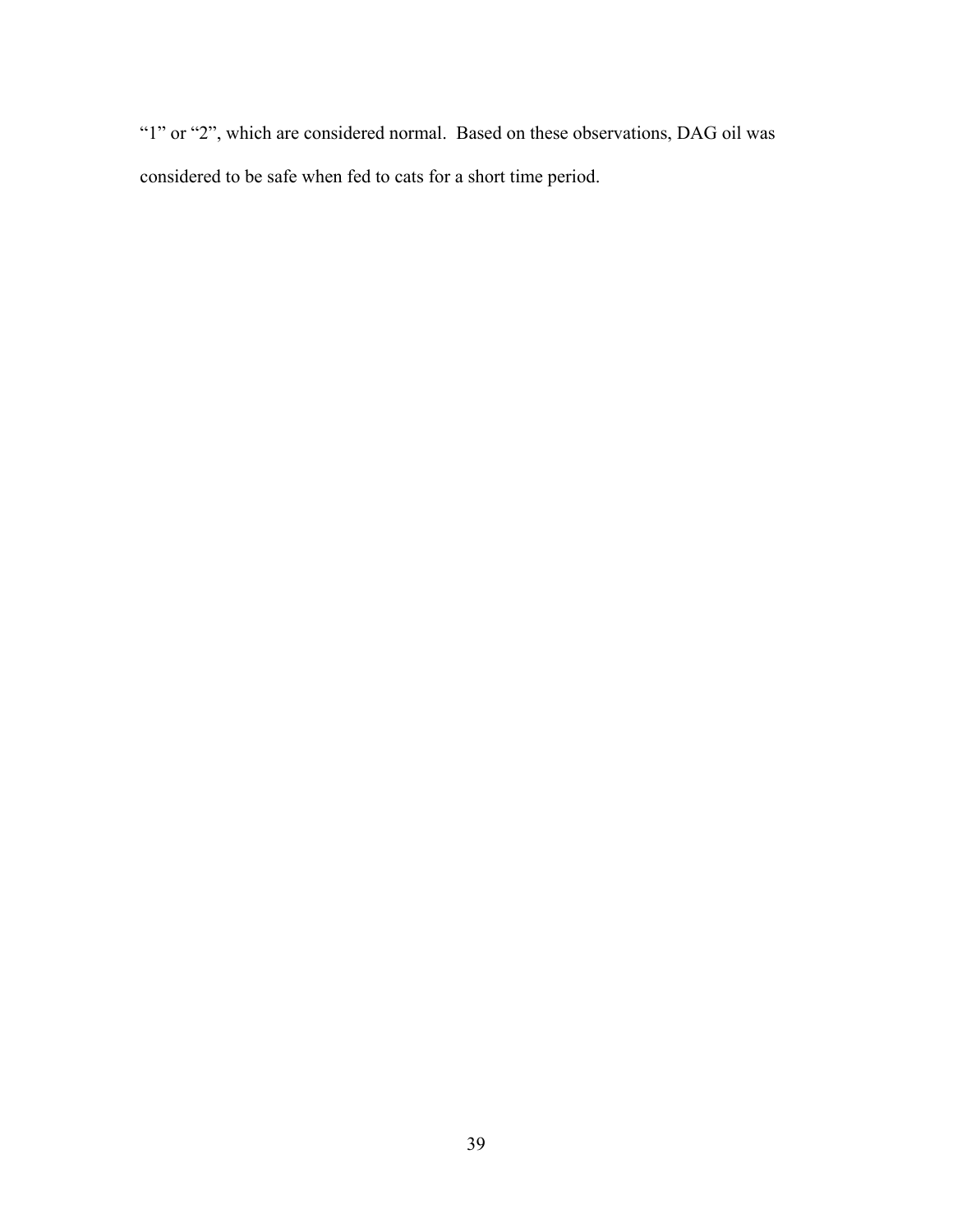## 4. Conclusions

A pilot study was performed with eight healthy cats to determine acceptance and tolerance of dietary DAG oil as measured by food intake and general health monitoring prior to undertaking further research. A commercial diet was mixed with either DAG or TAG oil and both diets were offered to cats during a two-week feeding trial. The majority of cats preferred the DAG diet as measured by higher food intake compared with the TAG diet, but the difference was not statistically significant. All cats accepted both diets with no adverse effects noted on general health and fecal quality. One cat had an unexplained reduction in food intake and body weight in the second week of the study, but all other cats maintained healthy weights and normal diet consumption. Therefore, DAG oil was shown to be palatable and safe for use in other dietary trials.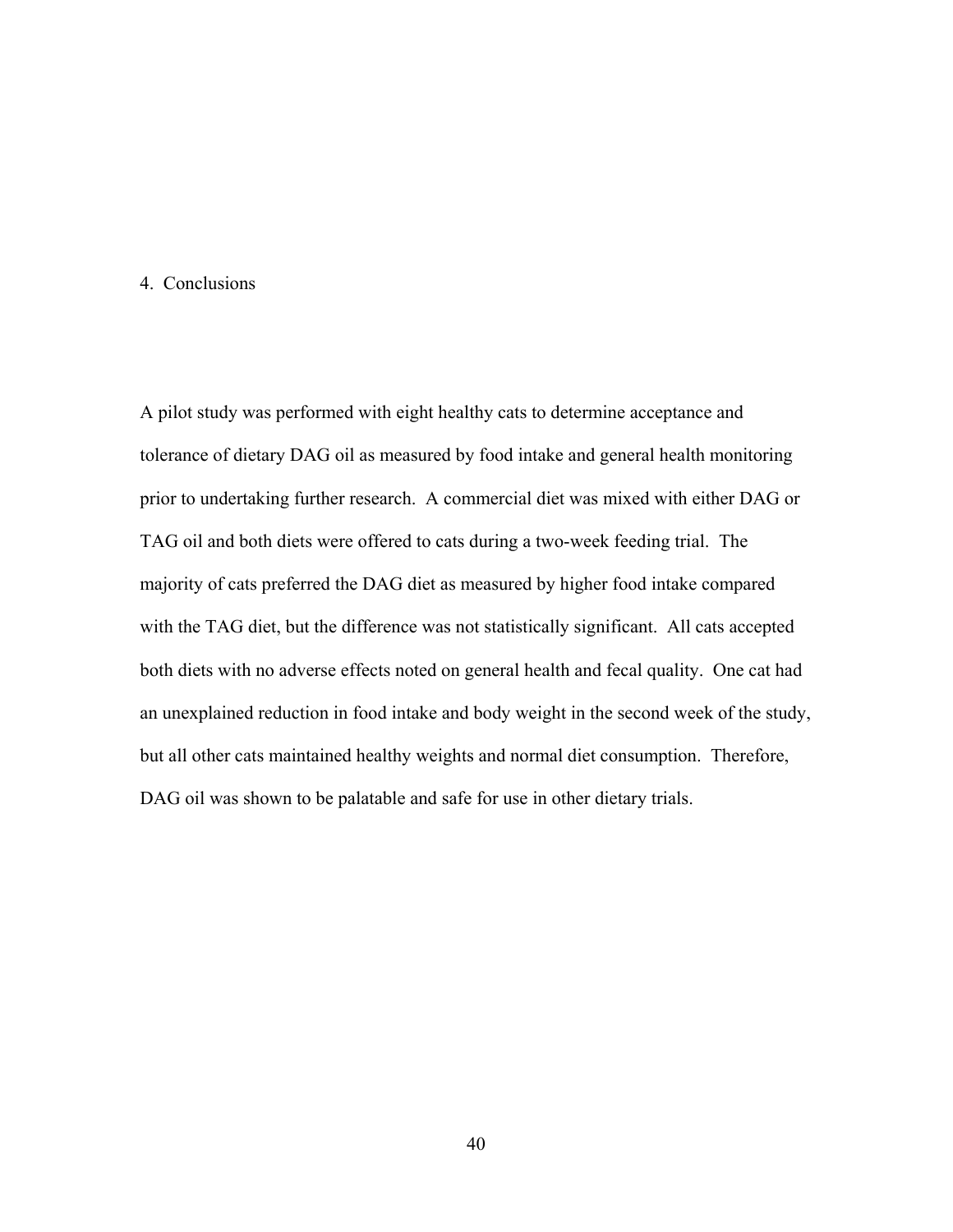# CHAPTER 4. EFFECT OF DIETARY DIACYLGLYCEROL OIL ON HYPERTRIGLYCERIDEMIA IN LIPOPROTEIN LIPASE-DEFICIENT CATS

#### 1. Experimental Methods

#### Animals

Twelve specific pathogen-free domestic shorthair male cats aged  $1.5 \pm 0.1^*$  years, body weight (BW)  $4.6 \pm 0.2$  kg were obtained from and individually housed at the Feline Nutrition and Pet Care Center, University of California, Davis. Daily exercise and socialization were provided in a group setting. Each cat was determined to be homozygous for the Gly412Arg LPL mutation by polymerase chain reaction-based mismatch analysis (Ginzinger et al 1996). Cats were given fresh food and water each morning, and remaining food from the previous day was collected and frozen for later dry matter determination. Diets and water were offered for *ad libitum* consumption. Food intakes, BW, fecal quality, and general health observations were recorded daily. Body condition scores were assigned weekly according to a 9-point integer system in which 5 is ideal and 1 is leanest and 9 is the heaviest possible body condition (Laflamme 1997). The care and housing of the cats and the experimental protocol were approved by the Institutional Animal Care and Use Committee of the University of California, Davis.  $*$  All statistical results are reported as mean  $\pm$  the standard error of the mean (SEM)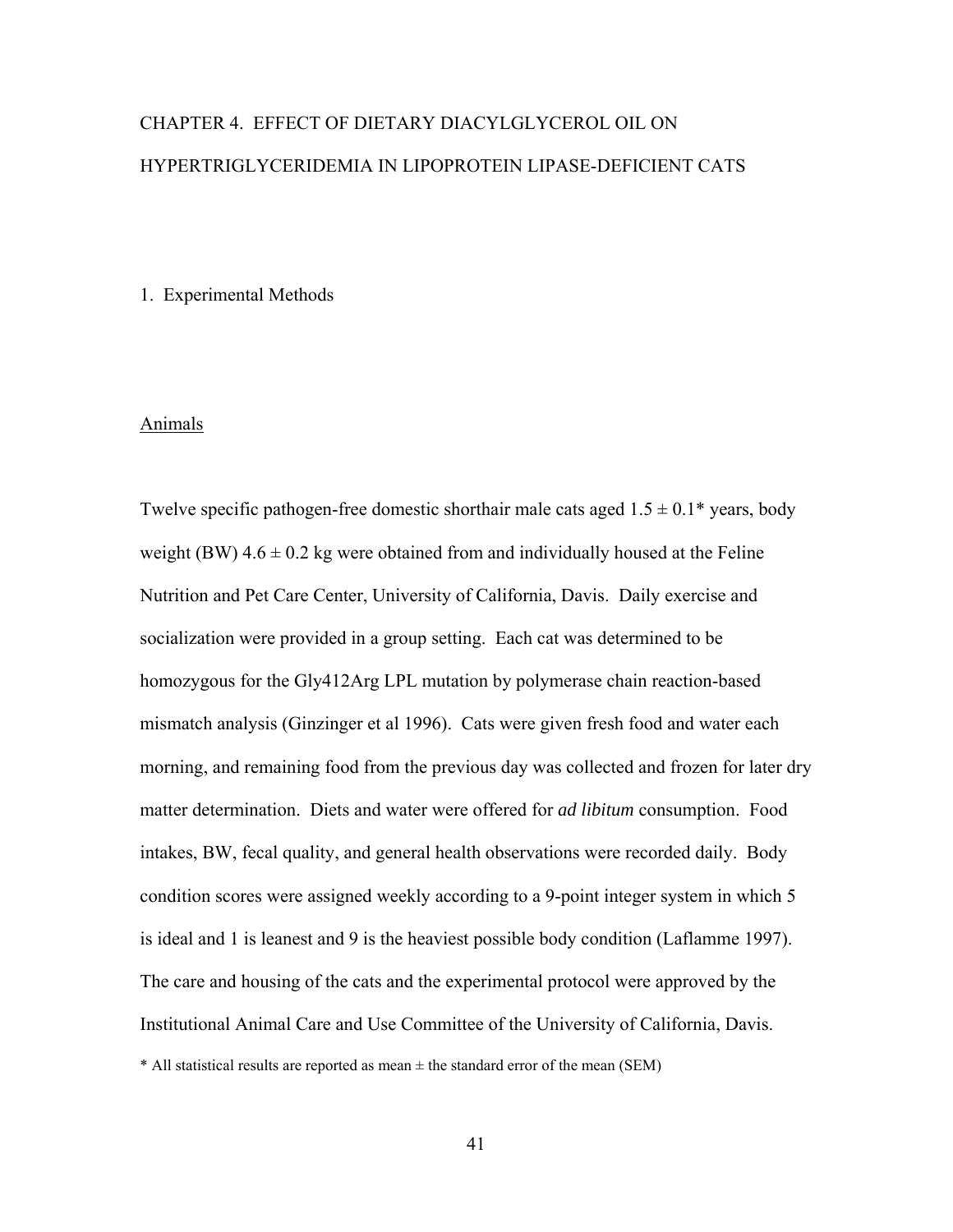## Test oils

The evaluated DAG-rich oil was a commercially available product (Enova<sup>®</sup> oil, ADM-Kao LLC). A TAG oil was prepared by mixing canola, soybean, and safflower oils (Crisco® Pure Rapeseed and Crisco® Pure Vegetable Oil, J. M. Smucker Company, LouAna Pure Safflower Oil, Ventura Foods) so that the fatty acid profile was similar to that of the DAG oil (Table 8). The fatty acid compositions of the TAG and DAG oils were analyzed by extraction-methylation and gas chromatography (Sukhija, Palmquist 1988).

## **Diets**

Two semipurified diets were formulated to meet or exceed the recommended nutrient allowances for maintenance of adult cats (NRC 2006). The diets differed only in oil source (Table 9). Diets were mixed and extruded through a meat grinder die (Hobart M-802, Hobart 4812, 1-cm die, Troy, OH, USA) to form pellets. The diets were stored frozen and thawed immediately before use.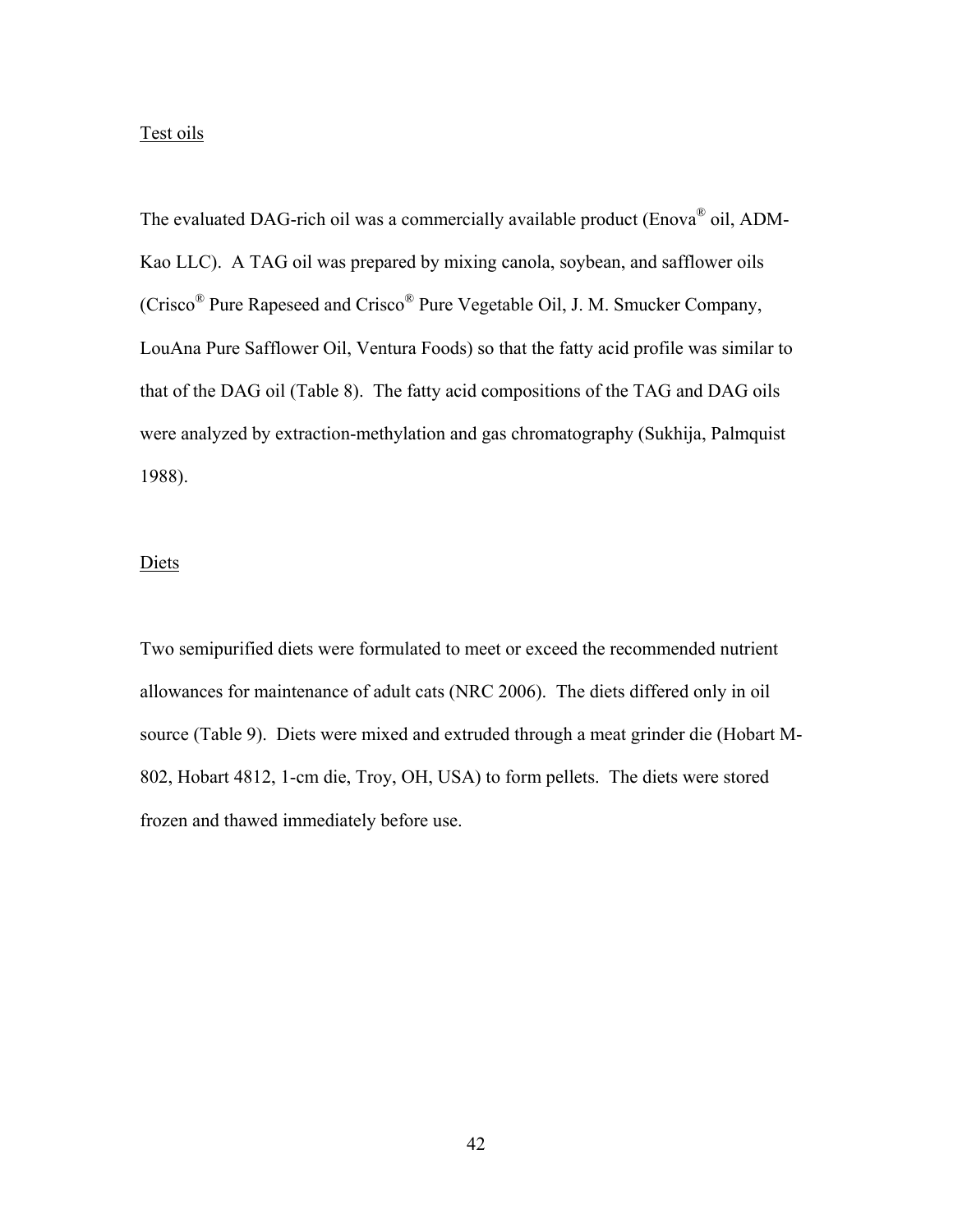|                                     | DAG oil | TAG oil          |
|-------------------------------------|---------|------------------|
| Acylglycerol species <sup>1</sup>   | g/100 g |                  |
| Monoacylglycerol                    | 0.6     | $\boldsymbol{0}$ |
| Diacylglycerol                      | 87.4    | 0.1              |
| Triacylglycerol                     | 11.0    | >98.5            |
| Fatty acid composition <sup>2</sup> |         |                  |
| 16:0                                | 3.3     | 6.6              |
| 18:0                                | 0.5     | 1.5              |
| 18:1                                | 40.4    | 40.5             |
| 18:2                                | 47.1    | 43.5             |
| 18:3                                | 7.9     | 6.5              |

Table 8. Acylglycerol and fatty acid compositions of the test oils.

<sup>1</sup> Analyzed at Agricultural Experiment Station Chemical Laboratories, University of Missouri

<sup>2</sup> As measured from lipid extracts followed by methylation and gas chromatographic analyses as described in Experimental Methods  $(n = 3)$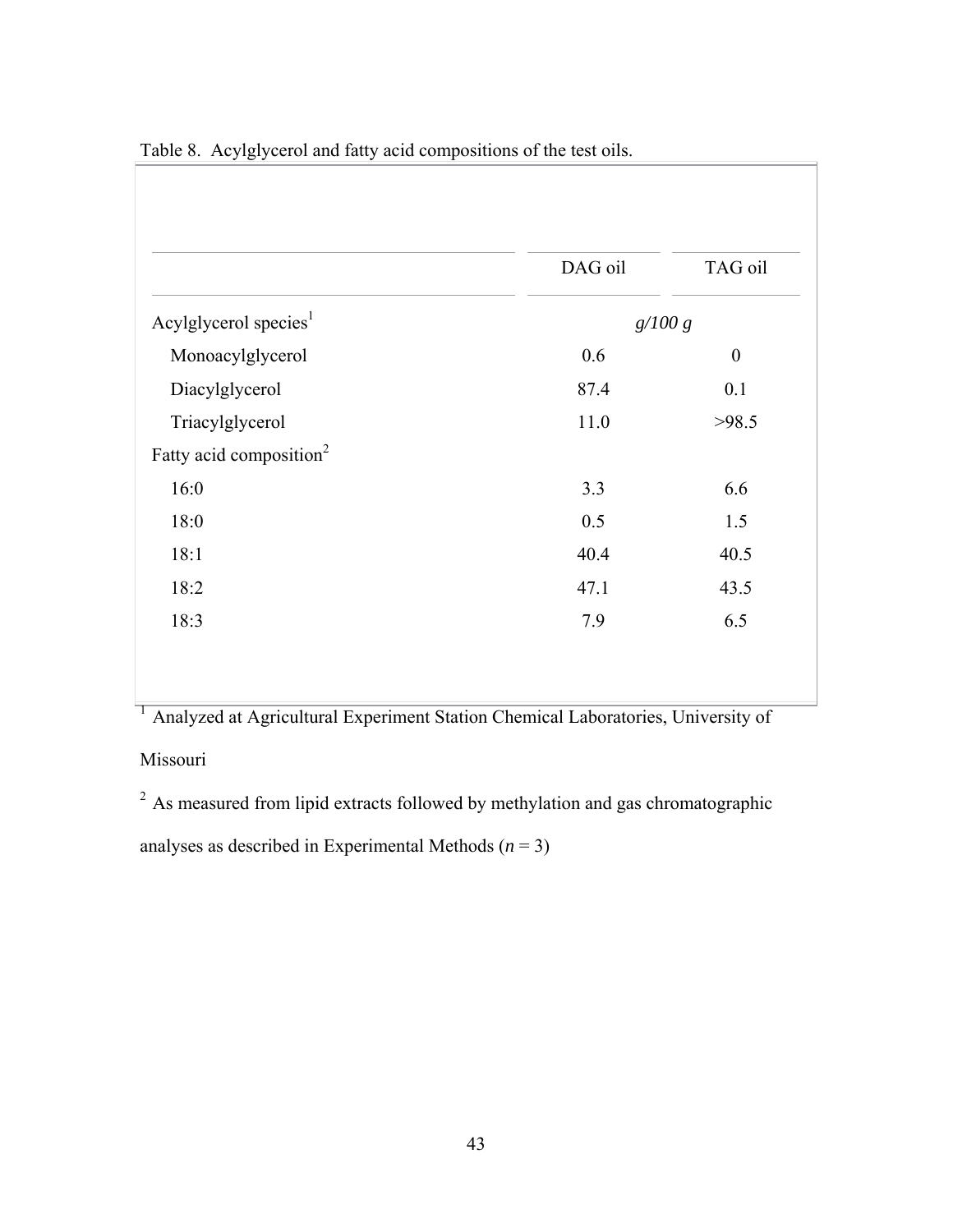|                                    | Treatment diet   |                |
|------------------------------------|------------------|----------------|
|                                    | <b>DAG</b>       | <b>TAG</b>     |
| Ingredients, g/kg (as-fed basis)   |                  |                |
| Casein, High Nitrogen <sup>2</sup> | 300              | 300            |
| Soy Protein Isolate <sup>3</sup>   | 250              | 250            |
| Corn Starch <sup>2</sup>           | 200              | 200            |
| Sucrose <sup>2</sup>               | 91               | 91             |
| DAG oil <sup>4</sup>               | 100              | $\overline{0}$ |
| TAG oil <sup>5</sup>               | $\boldsymbol{0}$ | 100            |
| Mineral mix <sup>6</sup>           | 40               | 40             |
| Vitamin mix <sup>7</sup>           | 10               | 10             |
| Choline <sup>8</sup>               | $\overline{4}$   | $\overline{4}$ |
| Arachidonic acid <sup>9</sup>      | 3                | 3              |
| Taurine <sup>10</sup>              | $\overline{2}$   | $\overline{2}$ |
| Water added, g/kg diet             | 400              | 400            |
| Protein, % of ME                   | 47               | 47             |
| Fat, % of ME                       | 25               | 25             |
| Carbohydrate, % of ME              | 28               | 28             |
| $ME, MJ·kg DM^{-1}$                | 17.1             | 17.1           |

Table 9. Ingredient composition and macronutrient contribution to ME of treatment  $diets<sup>1</sup>$ 

<sup>1</sup> Calculated assuming protein, carbohydrate, and fat contain 16.7, 16.7, and 37.7 MJ/kg, respectively.

 $<sup>2</sup>$  Dyets, Inc. (Bethlehem, PA)</sup>

<sup>3</sup> Supro 661, Dyets, Inc. (Bethlehem, PA)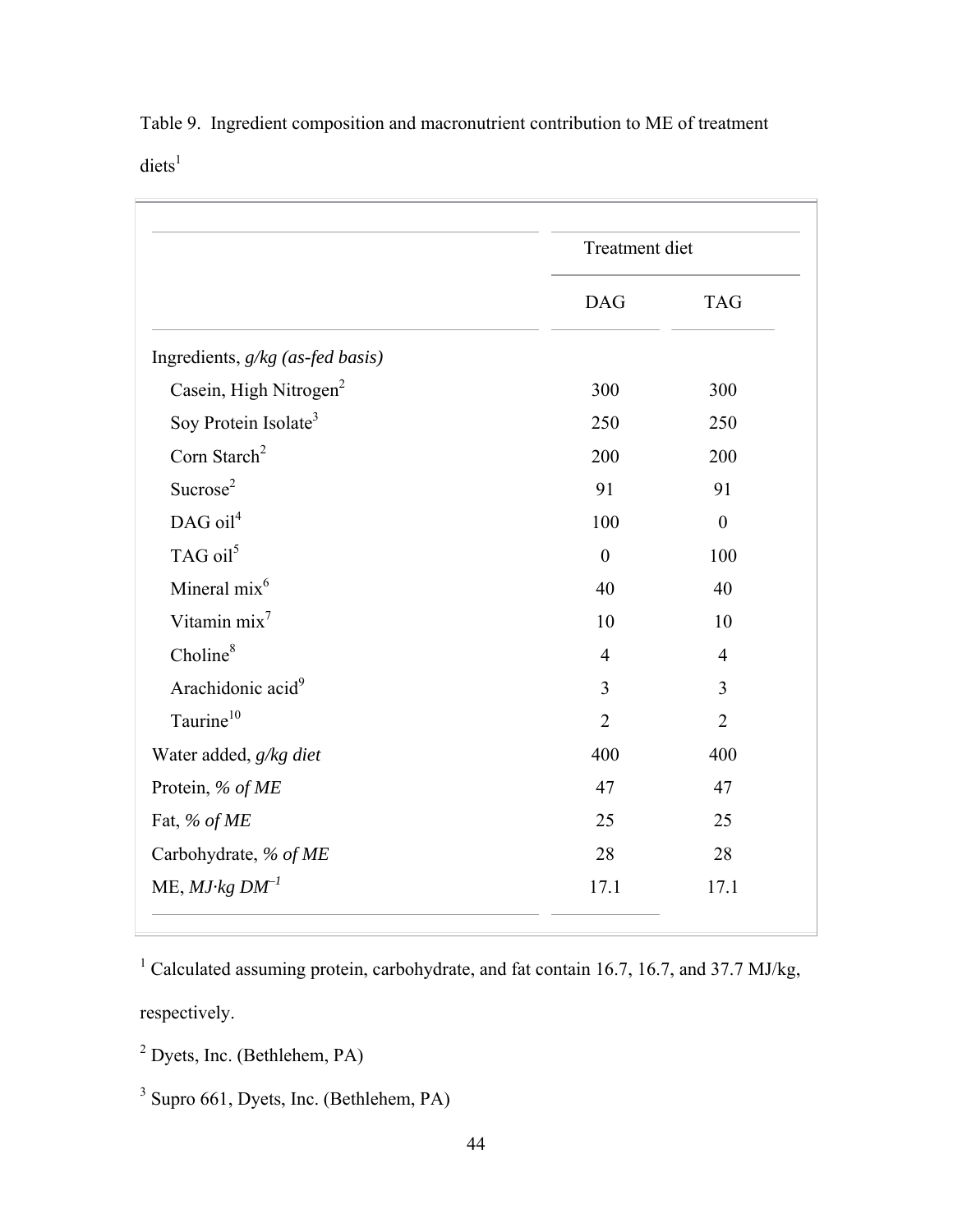<sup>4</sup> Enova<sup>®</sup> oil, ADM-Kao LLC (Decatur, IL, USA)

<sup>5</sup> Crisco<sup>®</sup> Pure Canola and Crisco<sup>®</sup> Pure Vegetable Oil, J. M. Smucker Co. (Orrville, OH,

USA), LouAna Pure Safflower Oil, Ventura Foods LLC (Brea, CA, USA)

 $6$  NRC Cat Salt Mix, Dyets, Inc. (Bethlehem, PA, USA) Provided (g/kg diet): calcium phosphate tribasic 570, potassium phosphate 250, sodium chloride 35, potassium chloride 80, magnesium oxide 19, manganous carbonate 0.35, ferric citrate 13, zinc carbonate 2.8, cupric carbonate 0.35, potassium iodate 0.02, sodium selenite 0.01, chromium potassium sulfate 0.55, sucrose 28.92

<sup>7</sup> NRC Cat Vitamin Mixture, Dyets, Inc. (Bethlehem, PA, USA) Provided (g/kg diet): thiamin HCl 0.7, riboflavin 0.5, pyridoxine HCl 0.6, niacin 4.5, calcium pantothenate 0.7, folic acid 0.09, biotin 0.01, vitamin B12 (0.1%) 2.2, vitamin A palmitate (500,000 U/g) 1.3, vitamin D3 (400,000 U/g) 0.15, vitamin E acetate (500 U/g) 10.0, menadione sodium bisulfite 0.02, myo-inositol 20, sucrose 959.23

8 Choline chloride, Dyets, Inc. (Bethlehem, PA, USA)

<sup>9</sup> VEVODAR Crude Arachidonic Oil, DSM Food Specialties (Delft, the Netherlands) <sup>10</sup> Sigma Chemical Co. (St. Louis, MO, USA)

## **Design**

Two identical dietary crossover studies were conducted approximately 6 months apart. For each study, 6 cats were adapted to the TAG diet from a commercial dry-type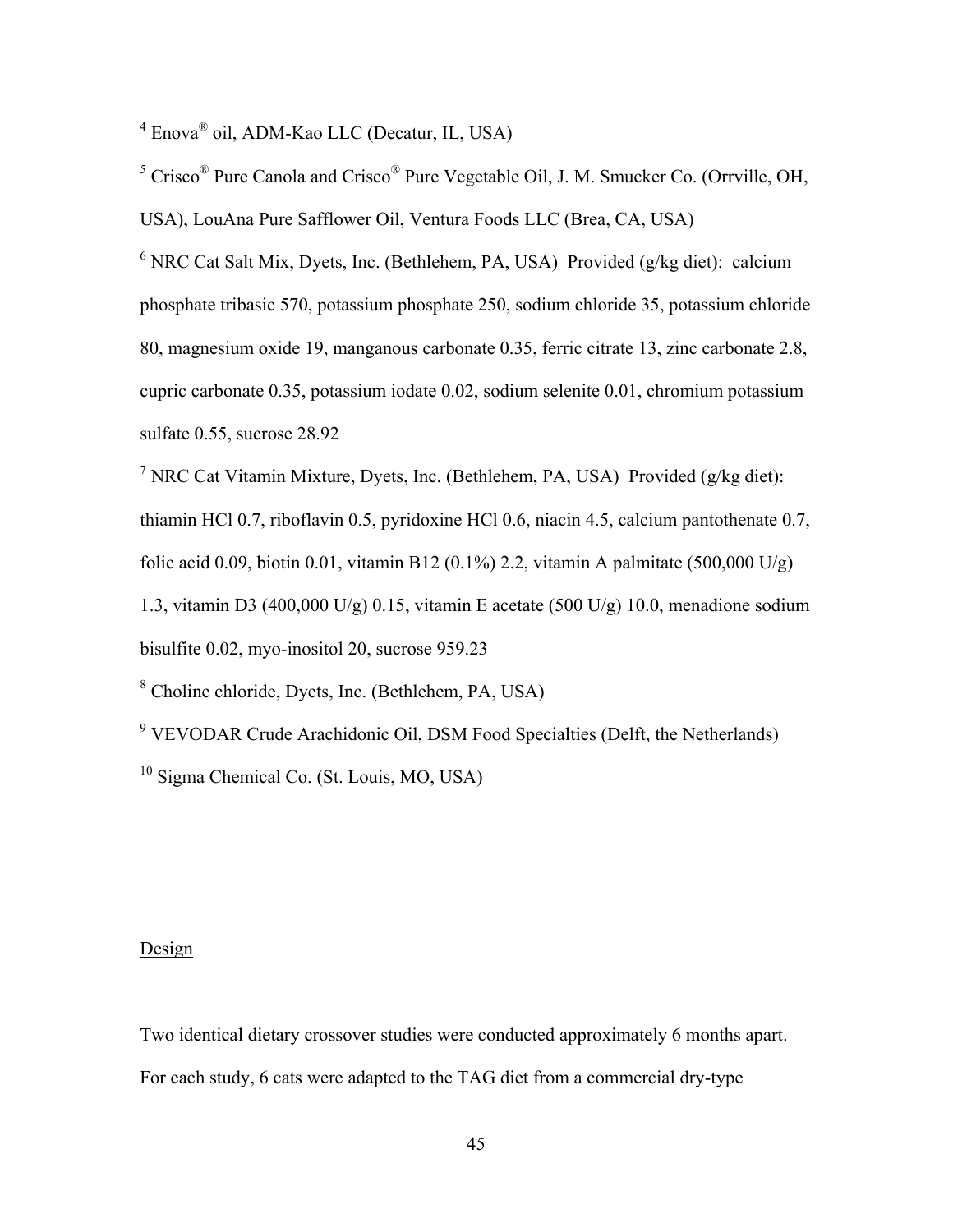extruded diet (34% metabolizable energy [ME] fat, Whiskas® for kittens, Mars, McLean, VA, USA) for 21 d.Two days before the start of the study, a nonfasting 1-ml blood sample was collected from each cat by jugular venipuncture and submitted to a commercial laboratory (IDEXX, West Sacramento, CA, USA) for determination of serum TAG concentration. Cats were pair-matched based on serum TAG concentrations (range, 540 - 2796 mg/dl) and assigned to 2 groups of 3 cats each so that the range in serum TAG concentrations was similar between the groups. One group continued to receive the TAG diet after the adaptation period while the other group was switched to the DAG diet. After 8 days, the diets were crossed-over and presented for 8 more days with no washout period.

## Samples and analyses

Nonfasting blood samples were collected by jugular venipuncture from each cat on days 6, 7, and 8 and again on days 14, 15, and 16. The samples were allowed to clot, centrifuged at  $\sim$  1200 x g for 10 minutes, and serum separated and frozen at -20 °C for later analysis.

*Serum TAG.* A commercial enzymatic-colorimetric kit (Infinity™, Thermo Electron, Pittsburgh, PA, USA) that measures glycerol after hydrolysis of acylglycerol was used to determine serum TAG concentrations. Due to the unusually high triglyceridemia, serum was diluted from 1:5 to 1:15 with normal saline (0.9% NaCl) so that assayed TAG concentrations were in the linear range of the test kit.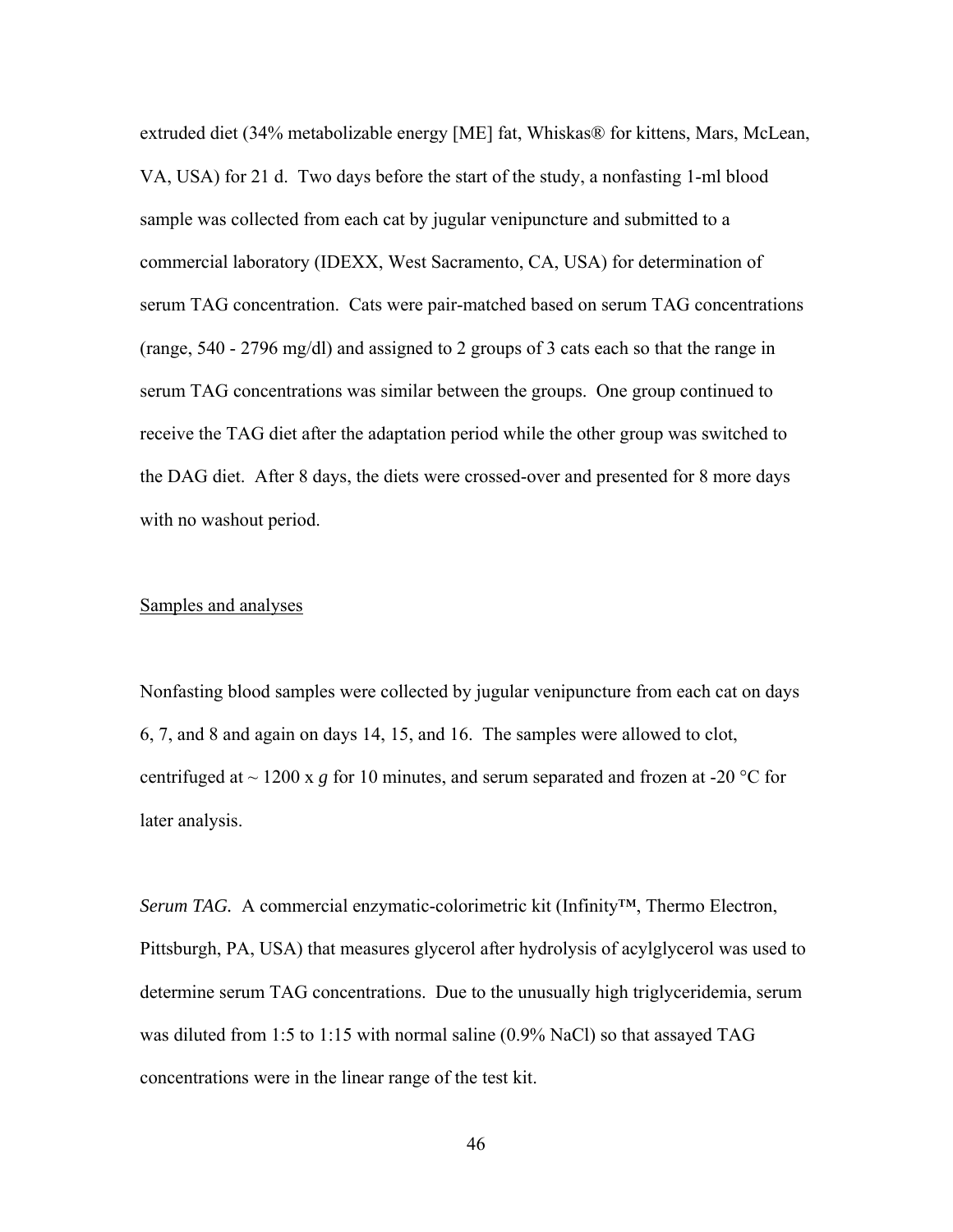*Serum cholesterol.* Serum turbidity even after serial dilutions precluded use of colorimetric kits for cholesterol determinations. Cholesterol was determined in organic phase extract of serum by HPLC (Webb et al 1982) with minor modifications. For each assay, 50 μl of serum was mixed with 2 mL of alcoholic potassium hydroxide solution (56.1 g potassium hydroxide in 1 L ethanol) in a loosely-capped glass tube and incubated in a 75°C water bath for 30 min. After cooling, 2 mL of deionized water was added and mixed. The tube was agitated with 5 mL of hexanes for 15 min in a horizontal position then centrifuged at 200 x *g* for 5 minutes. A 3 mL aliquot of hexanes (upper layer) was dried under nitrogen gas at 40°C. The residue was dissolved in 0.85 mL isopropanol and 50 μl of reconstitute was injected onto an HPLC column (Microsorb 100-5 C18, 250 x 4.6 mm, Varian, Lake Forest, CA, USA). Cholesterol was eluted with an isocratic mobile phase (1:1 acetonitrile:isopropanol, 1.0 mL/min) in a peak monitored at 205 nm approximately 8.5 min after injection.

*Serum NEFA.* A commercial enzymatic-colorimetric kit (Wako Diagnostics, Richmond, VA, USA) was used to determine serum NEFA concentration. Prior to analysis, samples were centrifuged at 13,000 x *g* for 10 minutes at 4 °C. The infranatant (serum separated from the lipid layer) was used in the assay to avoid interference from sample turbidity.

*Diet samples.* Food intake of each cat was determined from the daily difference in dry matter mass of food offered and food remaining. For this, frozen (-15°C) samples of presented diet and uneaten diet samples were collected each day. Samples were dried in a convection oven at 110°C for 48 hours and weighed to determine the dry matter. Each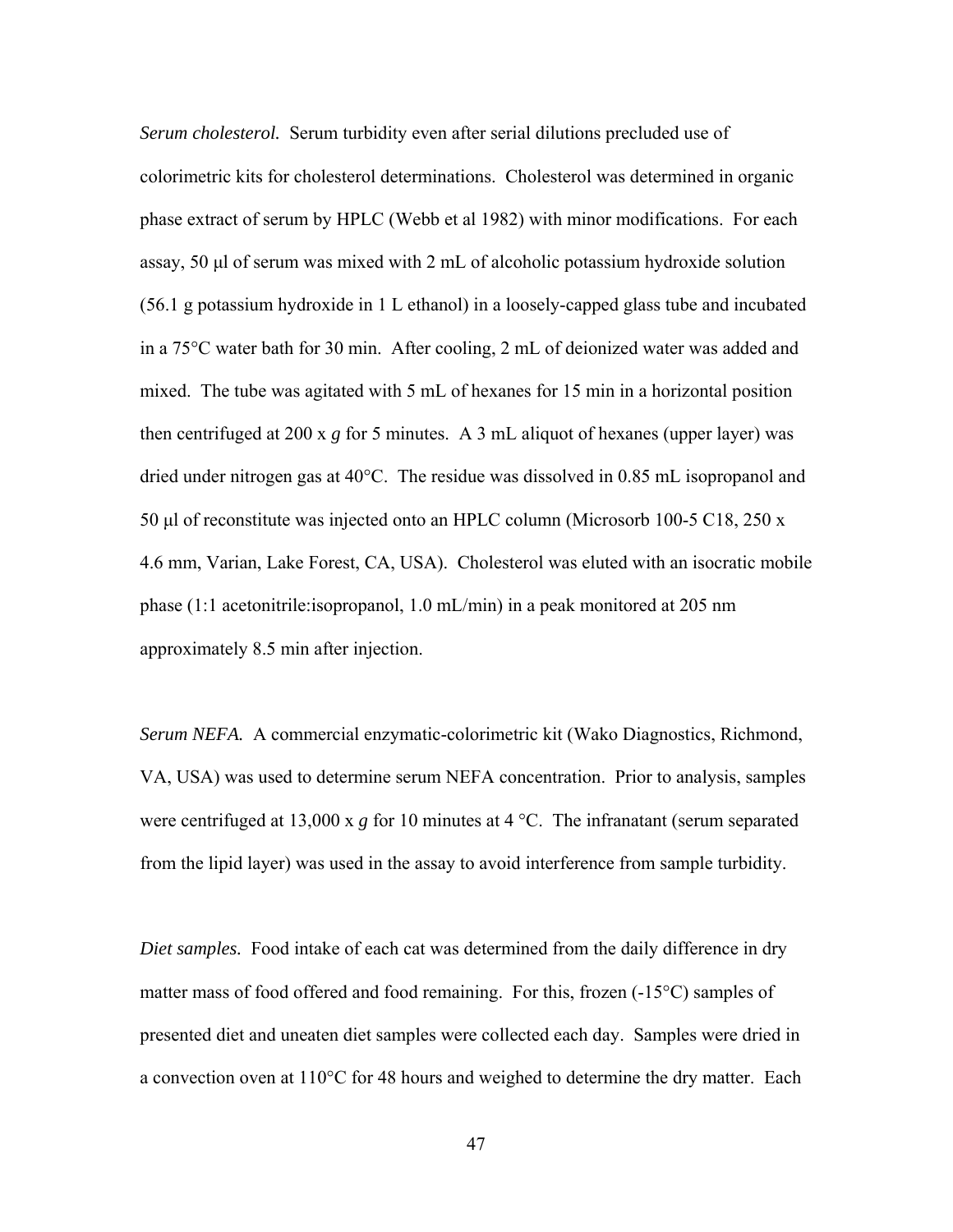batch of diet was assayed for fatty acid composition by extraction-methylation and gas chromatography (Sukhija, Palmquist 1988).

#### Statistical analysis

Results are expressed as means and their standard errors. Paired *t*-tests and one-way repeated-measures ANOVA with Bonferroni adjustment for multiple comparisons were used to evaluate the effect of diet type and diet presentation sequence on mean serum concentrations of TAG, cholesterol, and NEFA. The relationship between food intake and serum biochemical variables was evaluated by calculating Pearson correlation coefficients. Differences were considered significant at *P* < 0.05. Statistical analysis was performed with SPSS version 16.0 (SPSS Inc., Chicago, IL, USA) and SigmaStat version 3.5 (Systat Inc., San Jose, CA, USA).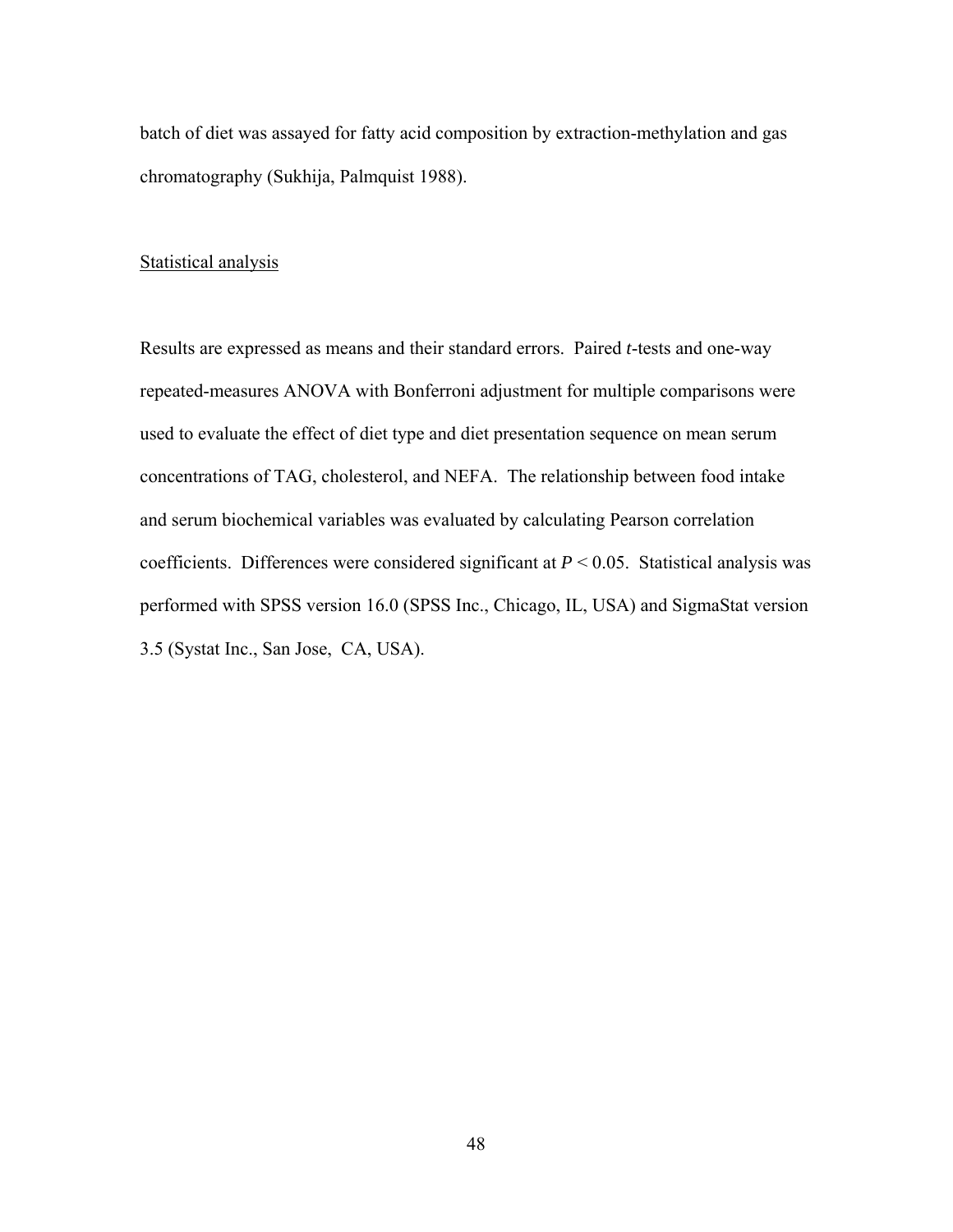#### 2. Results

One cat was found to have normal serum TAG concentrations (pooled mean,  $186 \pm 15$ ) mg/dl). Repeat analysis for occurrence of the Gly412Arg mutation in this cat revealed normal LPL alleles. Therefore, all observations from this cat were excluded from further analysis.

### Body weights and general health

All cats accepted the semipurified diet during the acclimation period and the study periods. Body weights and body condition scores were maintained throughout the trial. Soft stool but not diarrhea was noted in 3 cats on 9 occasions; 6 while eating the DAG diet and 3 while eating the TAG diet.

#### Serum TAG, Cholesterol, and NEFA

Serum TAG concentrations varied by more than 400% among the cats (Figure 10). In contrast, within each cat, serum TAG concentrations were substantially less variable. The mean coefficient of variation (standard deviation/mean X 100) of TAG concentrations within cats during the TAG diet periods was only  $23 \pm 20\%$  and during the DAG diet periods was only  $19 \pm 13\%$ .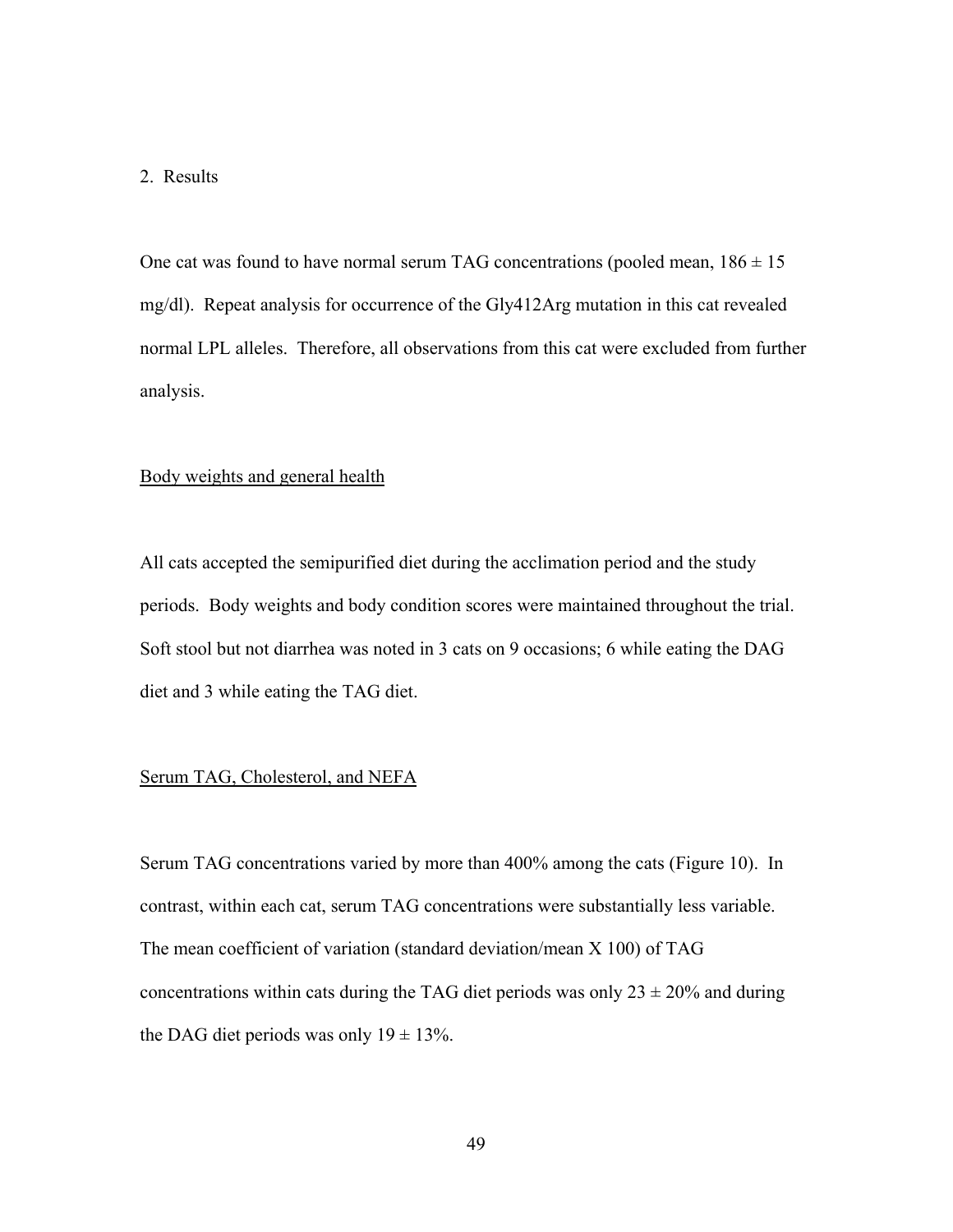

Figure 10. Serum TAG concentration in LPL-deficient cats given diet with DAG and TAG vegetable oils as fat sources. Marker and connecting lines indicate observations common to each cat.

There was no significant effect of sampling day on serum TAG, cholesterol, and NEFA concentrations. Therefore, mean concentrations were determined for each dietary period for each cat and these means were used for evaluation of the effect of diet. Serum TAG concentrations were reduced when cats received the TAG diet compared with the DAG diet but the difference was not significant  $(P = 0.47)$  (Table 10). The diets had no significant effect on serum cholesterol and NEFA concentrations ( $P = 0.81, 0.62$ ). The order of diet presentation had no significant effect on serum TAG, cholesterol, and NEFA concentrations (Table 11).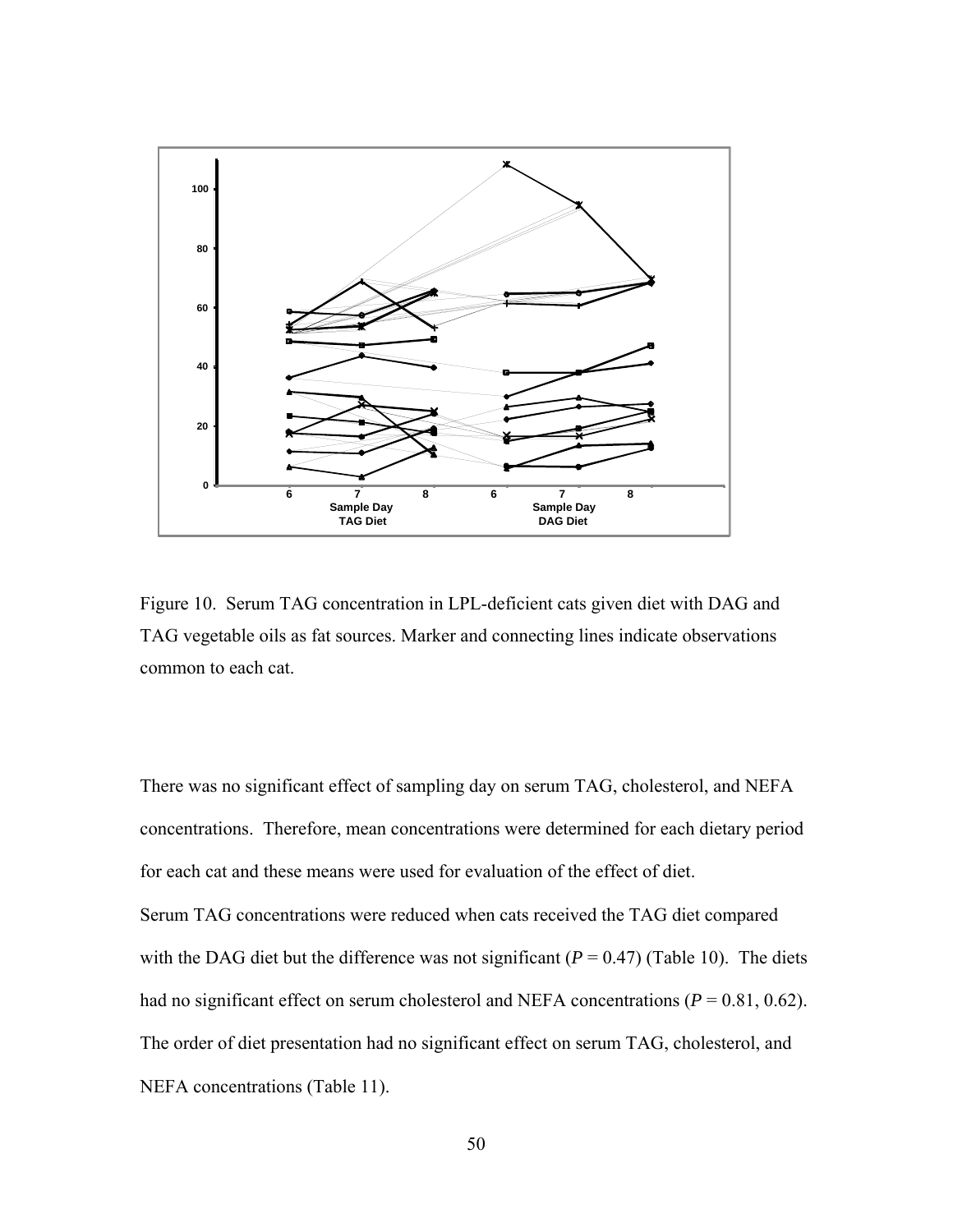Table 10. Serum TAG, cholesterol, and NEFA concentrations in LPL-deficient cats when given diets with TAG or DAG vegetable oils as fat sources (eleven cats) (Mean values with their standard errors)

|                     | <b>DAG</b>      | <b>TAG</b>      | P-VALUE |
|---------------------|-----------------|-----------------|---------|
| $TAG$ (mg/dl)       | $3282 \pm 400$  | $3001 \pm 302$  | 0.47    |
| Cholesterol (mg/dl) | $186 \pm 11.2$  | $184 \pm 9.3$   | 0.81    |
| $NEFA$ (mmol/L)     | $1.36 \pm 0.18$ | $1.39 \pm 0.18$ | 0.62    |

Table 11. Serum concentrations of TAG, cholesterol, and NEFA by diet sequence (six cats for DAG/TAG column, five cats for TAG/DAG column)

(Mean values with their standard errors)

|                        | DAG/TAG         | TAG/DAG         | P-VALUE |
|------------------------|-----------------|-----------------|---------|
| $TAG$ (mmol/L)         | $3165 \pm 291$  | $3121 \pm 391$  | 0.53    |
| Cholesterol $(mmol/L)$ | $186 \pm 8.9$   | $184 \pm 10.8$  | 0.16    |
| $NEFA$ (mmol/L)        | $1.42 \pm 0.18$ | $1.33 \pm 0.17$ | 0.67    |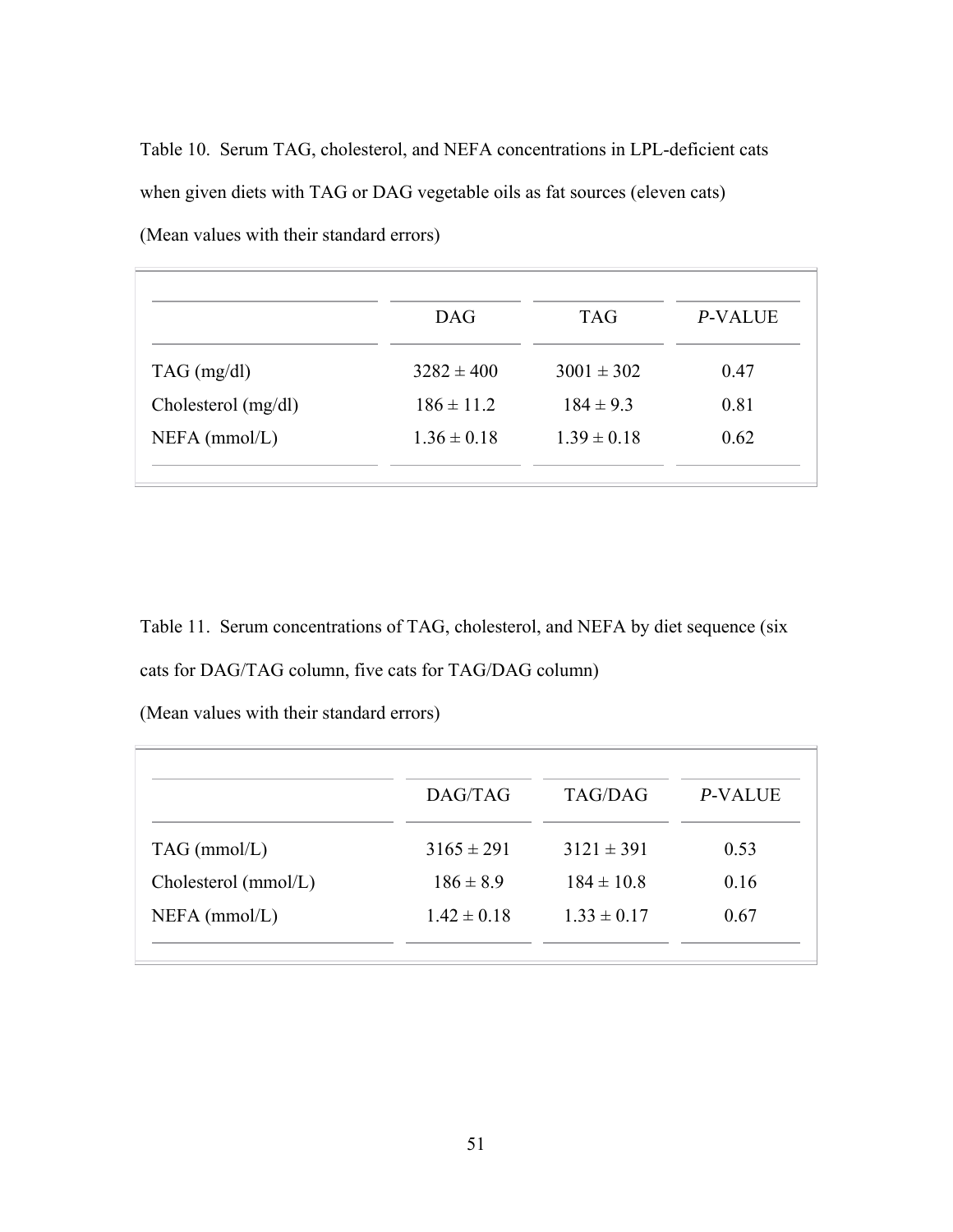To evaluate the effect of amount of food intake on the serum measurements, the significance of correlations between food intake and serum concentrations of TAG, cholesterol, and NEFA were determined. For this analysis, food intake was calculated as the mean daily DM intake over the 8-day period of diet presentation and corresponding serum concentrations were calculated as the means of TAG, cholesterol, and NEFA from the 3 sampling days of each diet period. No significant correlations were found between food intake and serum concentrations of TAG, cholesterol, and NEFA when either diet was fed ( $P > 0.33$ ).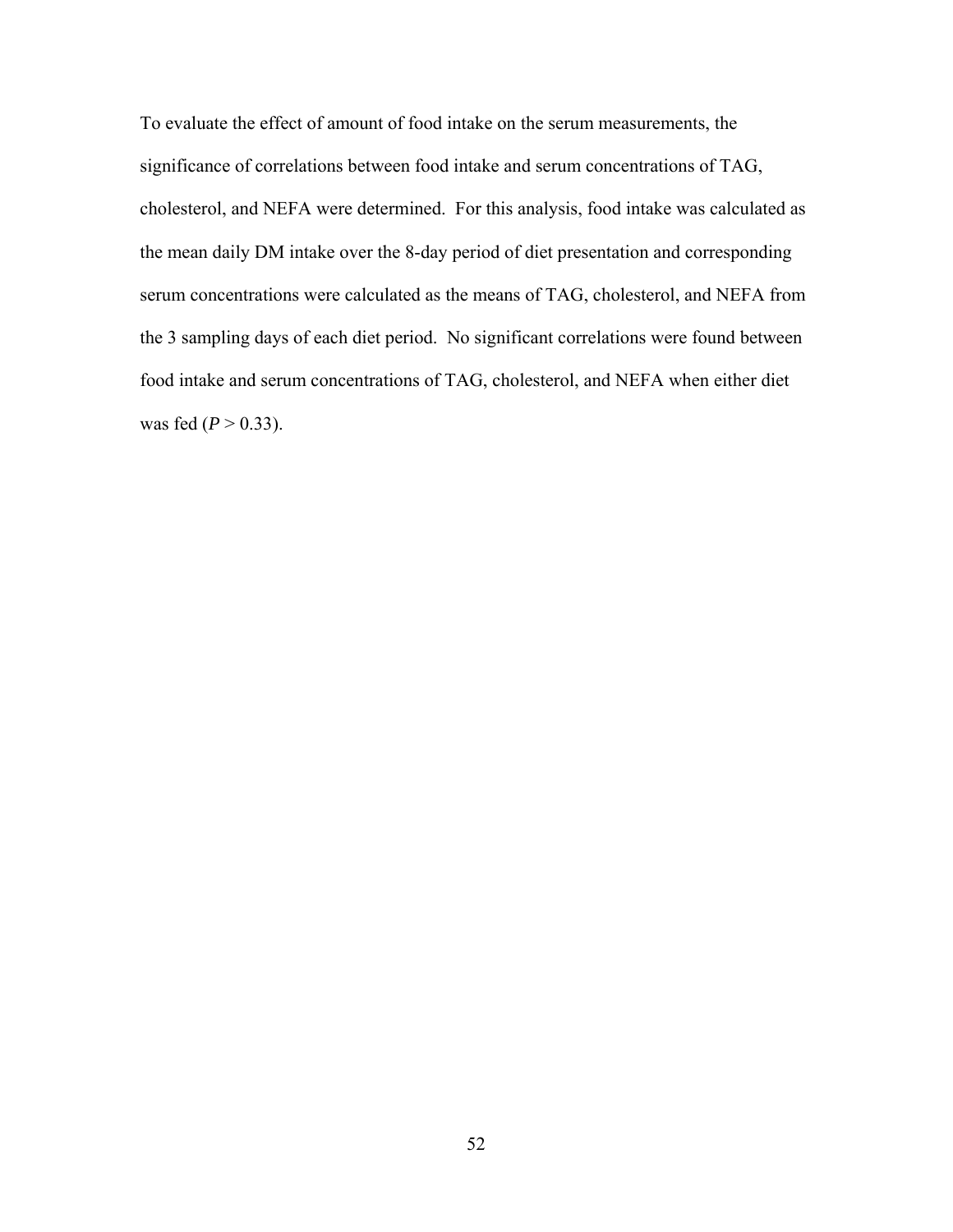## 3. Discussion

The semipurified diets presently used contained either TAG or DAG oil as the sole fat source. The diets were well-accepted by all cats as indicated by food intake observations. Intake of the diets on an ME basis (Table 12) was higher than the reported requirement for lean cats at maintenance, 100 kcal x kg  $BW^{0.67}$  (NRC 2006). The DAG oil appeared well tolerated because BW, fecal quality, and overall health when the DAG oil diet was presented were not different from observations when the TAG oil diet was presented. Based on these findings, we conclude that DAG oil is palatable for cats and is suitable for inclusion in a complete and balanced feline diet. Long-term feeding studies of DAGenriched diets are needed to verify nutritional adequacy.

Table 12. Daily food intakes by diet and intakes normalized to metabolic BW(eleven cats)

(Mean values with their standard errors)

| $79.8 \pm 2.5$ $78.5 \pm 2.4$ | 0.71<br>0.82  |
|-------------------------------|---------------|
|                               | $116 \pm 3.4$ |

 $\frac{1}{1}$  Dry matter basis, per day

<sup>2</sup> ME, metabolic body weight basis, per day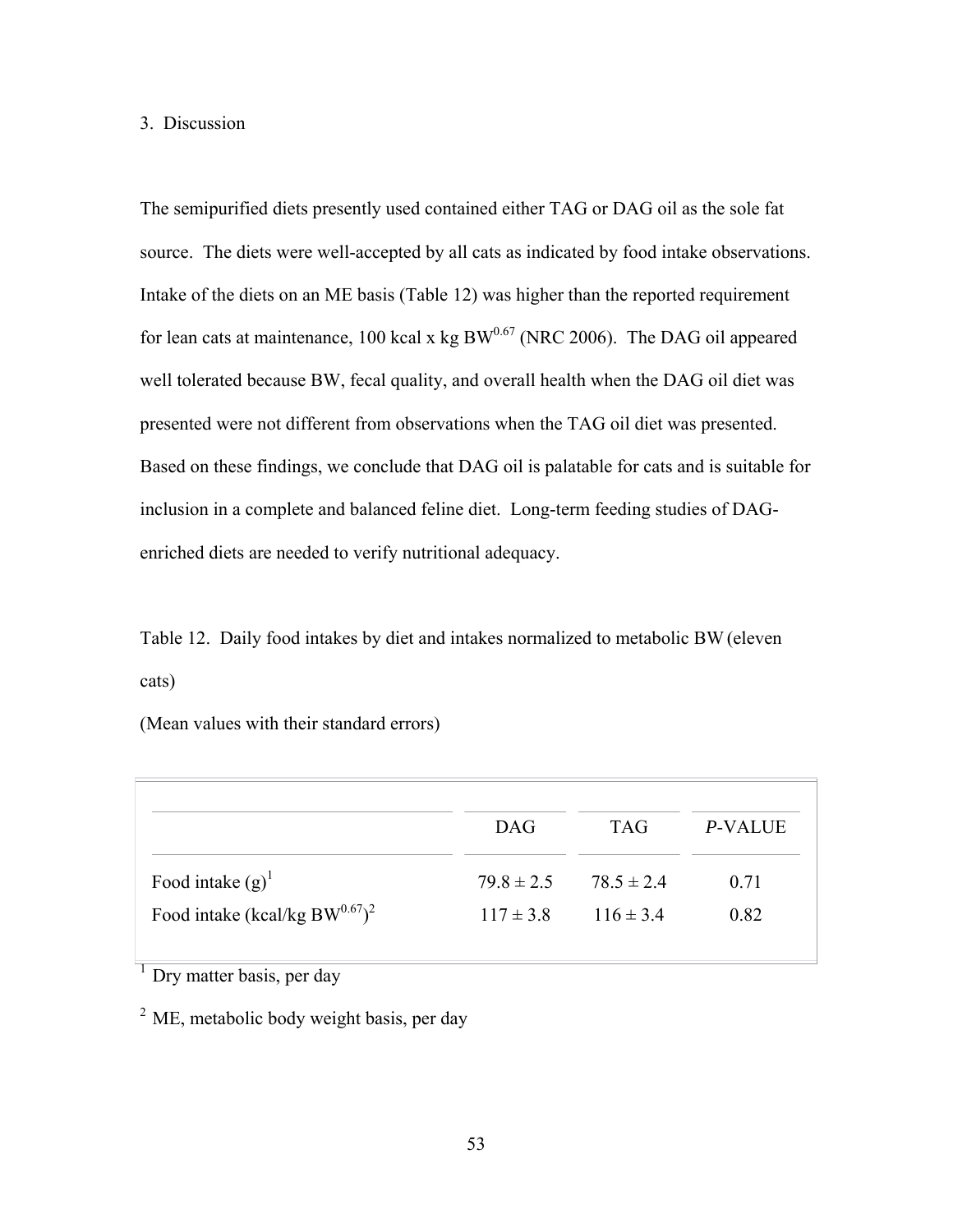There is normally a wide variation in circulating TAG concentrations among homozygous LPL-deficient cats (Ginzinger et al 1999, Kanchuk et al 2003, Veltri et al 2006). This was confirmed by a more than 400% range in serum TAG concentrations observed in the present study (Figure 10). Because of the great between-individual variance, we elected to evaluate dietary treatment effects with a crossover design and balance grouping for order of diet presentation by preliminary serum TAG concentrations. We observed that TAG concentrations were relatively stable within individuals even with sampling during *ad libitum* food intake. The stability in serum TAG concentrations probably reflects inconsequential impact of meals. Serum TAG is very slowly cleared in LPL-deficient cats (Ginzinger et al 1999), and TAG formed from the 11-20 meals/d typically consumed by cats (Kane et al 1987) probably contributes only a small fraction to the large pool of circulating TAG in LPL-deficient cats.

The cause for the large and consistent between individual differences in serum TAG concentrations was not apparent. Serum TAG concentrations did not appear to reflect the amount of dietary fat consumed because the TAG concentrations were not significantly correlated with food intake. Activity of secondary mechanisms of TAG removal, perhaps involving hepatic lipase (Demacker et al 1988), endothelial lipase (Jaye, Krawiec 2004), or receptor-mediated transport (Goudriaan et al 2004) might underlie individual differences in serum TAG concentrations. These secondary mechanisms would appear especially effective in cats. Normalization of triglyceridemia in LPL deficiency after an oral fat challenge occurs more rapidly in cats  $(\sim 24 \text{ h})$  (Ginzinger et al 1999) than in humans (> 40 h) (Sprecher et al 1991).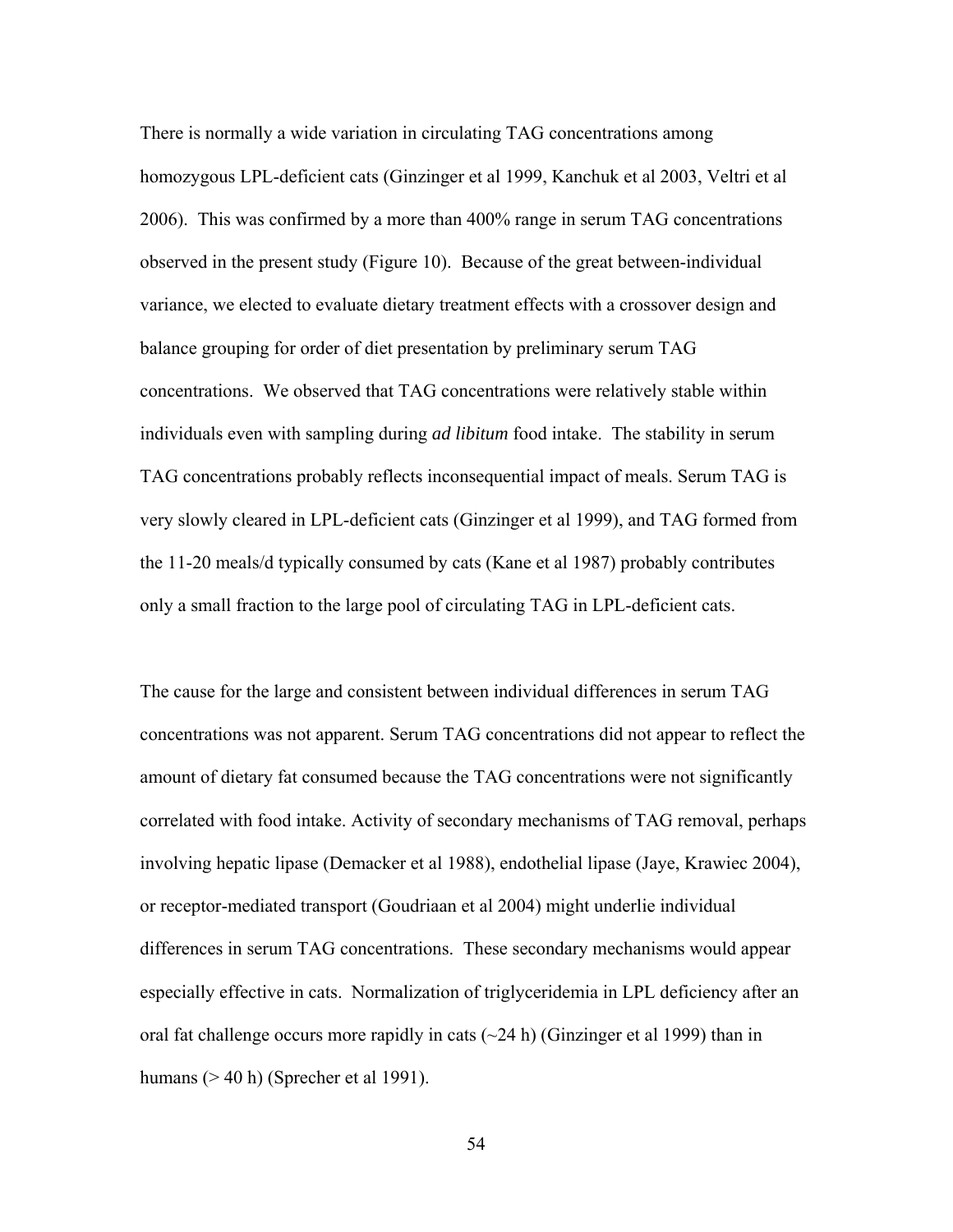We did not observe lower mean serum TAG concentrations in cats receiving the DAG diet compared with the TAG diet (Table 3). Therefore, our observations do not support the hypothesis that substitution of DAG oil as the sole source of dietary fat reduces serum TAG concentrations in this animal model. Although dietary DAG oil did not appear to be harmful in LPL-deficient cats, we did not find evidence of a benefit. It is noteworthy that our findings may not reflect responses of humans with LPL deficiency. Metabolism of DAG oil in cats may importantly deviate from that in humans.

A simple explanation for a lack of effect of DAG oil is that the ability of the oil to lower triglycerides may depend on the presence of functional LPL. Chylomicrons generated by the metabolism and absorption of DAG are reported to be more efficiently hydrolyzed compared with those generated by dietary TAG oil (Yasunaga et al 2007, Reyes et al 2008). The LPL-deficient cats studied are devoid of LPL catalytic activity and do not produce an immunoreactive mutant protein (Ginzinger et al 1996). Other enzymes such as hepatic lipase and endothelial lipase may be principally responsible for chylomicron hydrolysis in LPL-deficient cats (Veltri et al 2006). Activities of these enzymes in removal of chylomicrons may be little affected by dietary fat source. A non-catalytic function of LPL may mediate the beneficial effect of dietary DAG oil. Dietary fat substitution with DAG oil was recently reported to reduce triglyceridemia in a human patient with apolipoprotein C-II deficiency (Yanai et al 2007a). Though not catalytically active, LPL was present in the patient.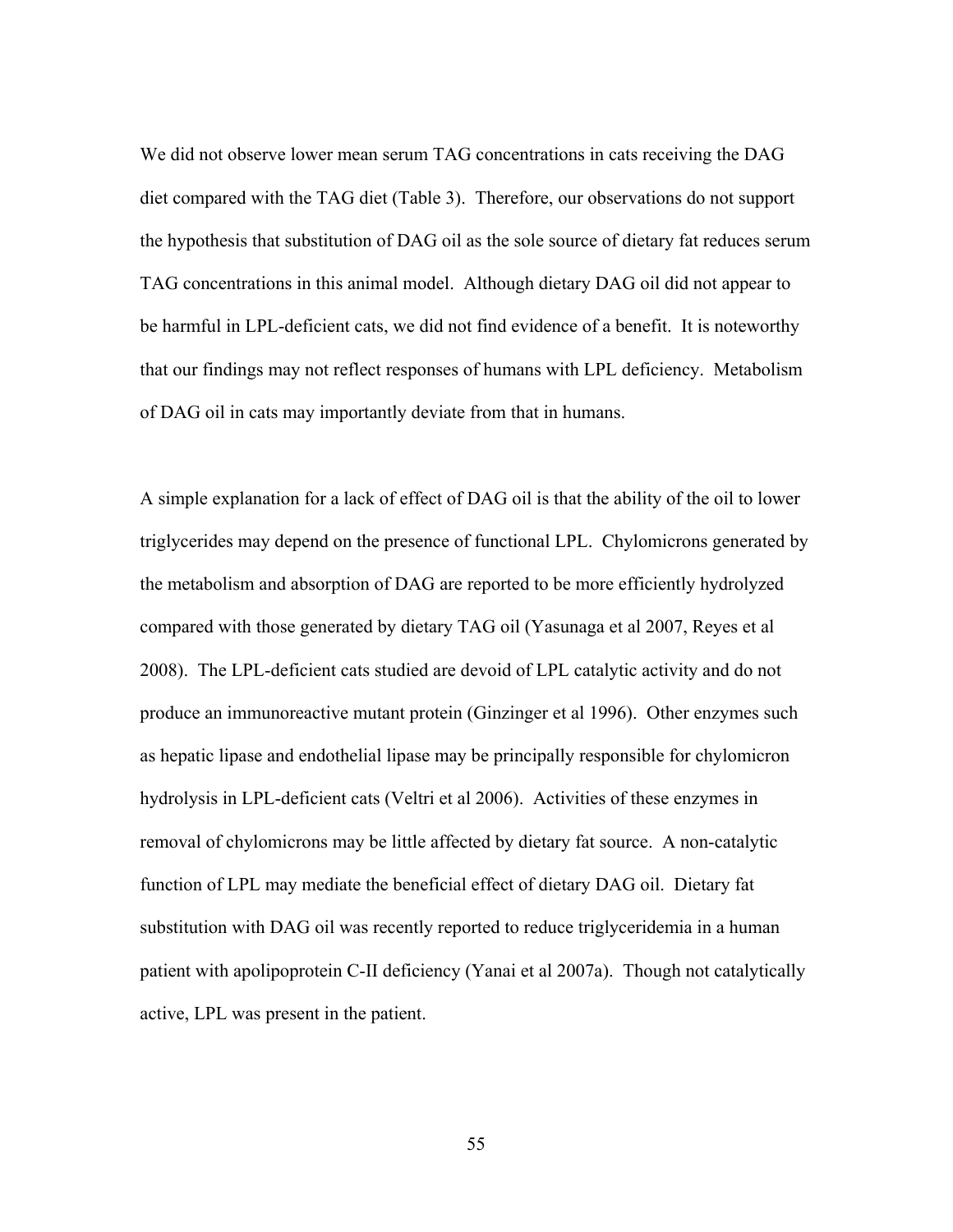Cats have many similarities to humans with respect to lipid metabolism including abundant and separable HDL2 and HDL3 subfractions (Chapman 1980, Demacker et al 1987). Serum cholesterol was presently measured as indicator of potential effects of DAG oil on cholesterol-rich lipoproteins. Serum cholesterol concentrations were not significantly affected by the dietary fat source (Table 3). This observation is consistent with other human and animal studies in that total cholesterol concentrations remain unchanged by dietary DAG oil, with few exceptions in which serum cholesterol was lowered (Taguchi et al 2000, Murase et al 2001, Umeda et al 2006, Fujii et al 2007).

Although DAG oil fatty acids are reputedly absorbed principally as NEFA (Rudkowska et al 2005), the jugular venous serum NEFA concentrations presently observed were unaffected by dietary DAG (Table 3). This observation is also consistent with previous reports (Taguchi et al 2000, Yasunaga et al 2004, Tada et al 2005). However, in some studies serum NEFA concentrations were higher with DAG oil compared with TAG oil (Kamphuis et al 2003, Sugimoto et al 2003). LPL-deficient compared to normal cats tend to have higher NEFA concentrations when food is continuously present, while in normal cats NEFA levels are higher when food is withheld (Veltri et al 2006). In the present study, diets were not withheld at any time and NEFA fluctuated within a narrow range of concentrations.

The study was designed to evaluate short-term effects of DAG oil on serum TAG concentrations. Food was continuously presented, and there was no attempt to collect fasting or postprandial blood samples. In a previous report of LPL-deficient cats, plasma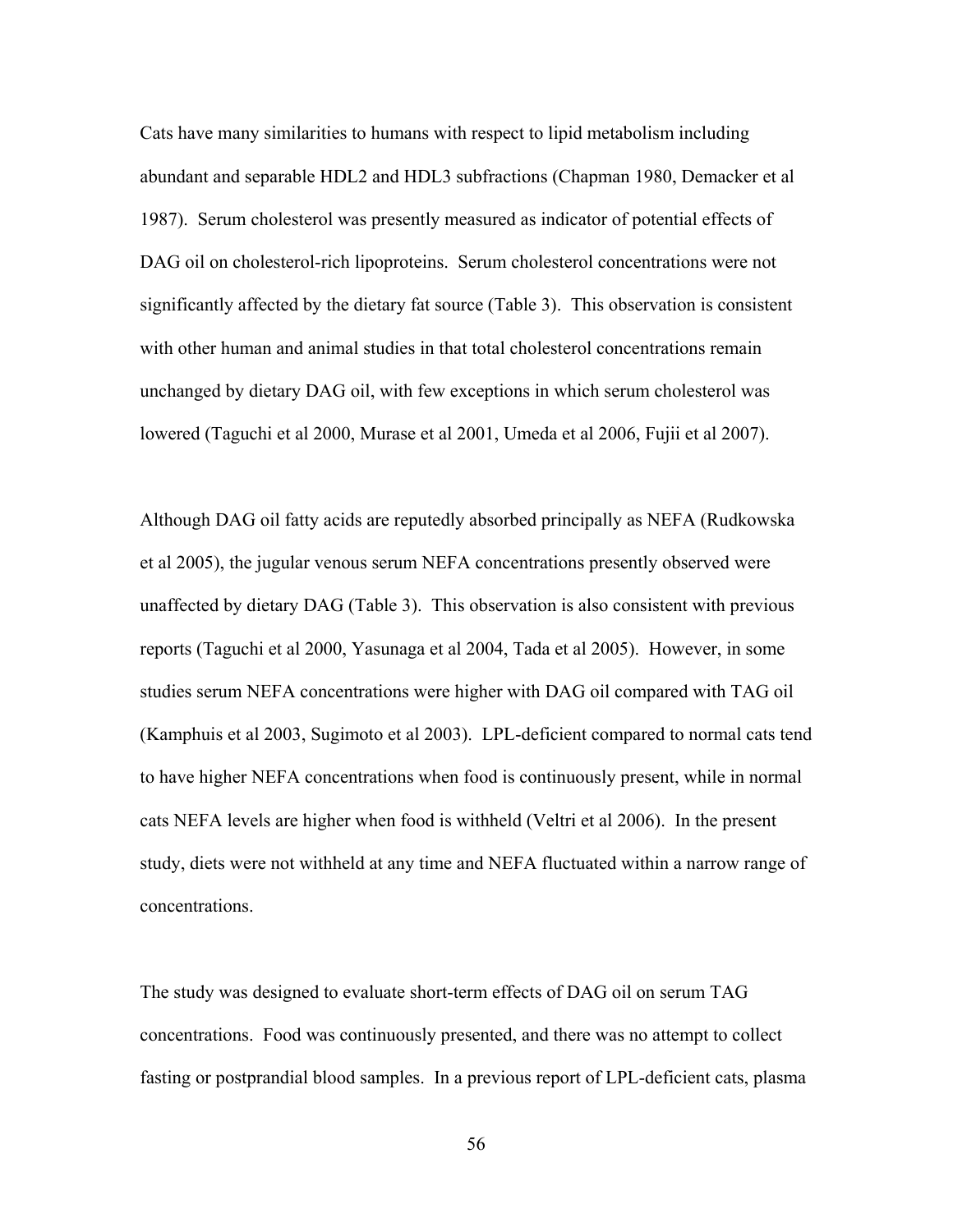TAG concentrations after an oral fat load increased 10-fold (from 86 mg/dl to 828 mg/dl) and peaked at 7 hours compared with a 2-fold increase and 3-hour peak in normal cats (Ginzinger et al 1999). Further studies are needed to determine if DAG oil has the potential to reduce postprandial TAG concentrations or increase the rate of clearance in LPL-deficient cats.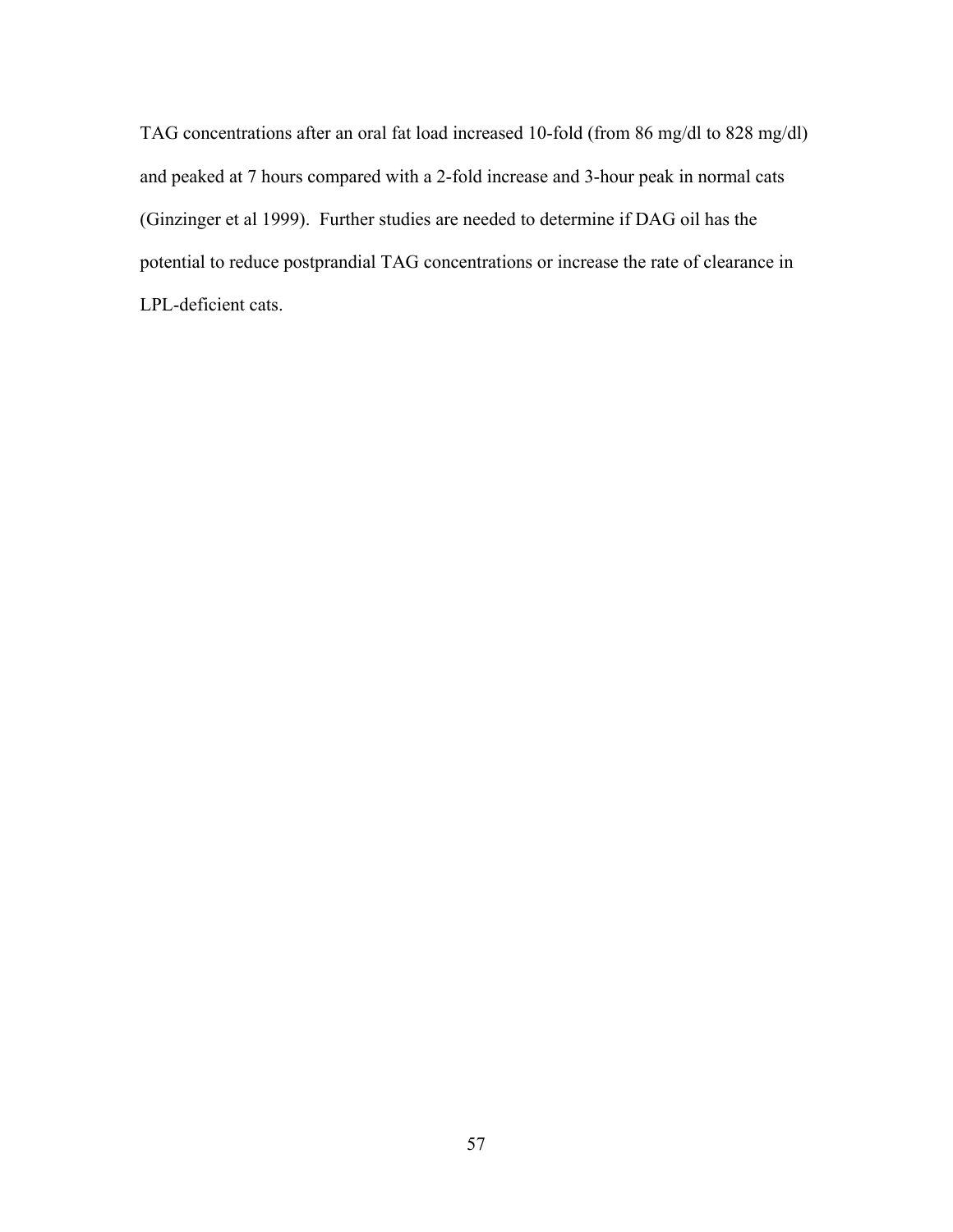#### 4. Conclusions

In summary, our results show that cats voluntarily consume and tolerate diets prepared with DAG oil at 10% dry matter weight and 25% metabolizable energy for short time periods. Our results also show that the marked hypertriglyceridemia seen with LPL deficiency is unchanged by substitution of TAG with DAG oil. Our finding of a lack of effect of DAG oil on triglyceridemia is not without precedent. Lowering of triglyceridemia in normal animals is not consistently reported. Nevertheless, the lack of effect on triglyceridemia that we observed may be unique to the LPL deficiency model studied, or it may be a consequence of a unique attribute of the fatty acid metabolism of cats. Future studies of dietary applications of DAG oil in LPL-deficient and normal cats are warranted. These should include evaluation of postprandial effects on lipid profiles and long-term studies on DAG effects on energy metabolism, obesity prevention and treatment, and disorders such as insulin resistance and diabetes mellitus, which are observed in cats.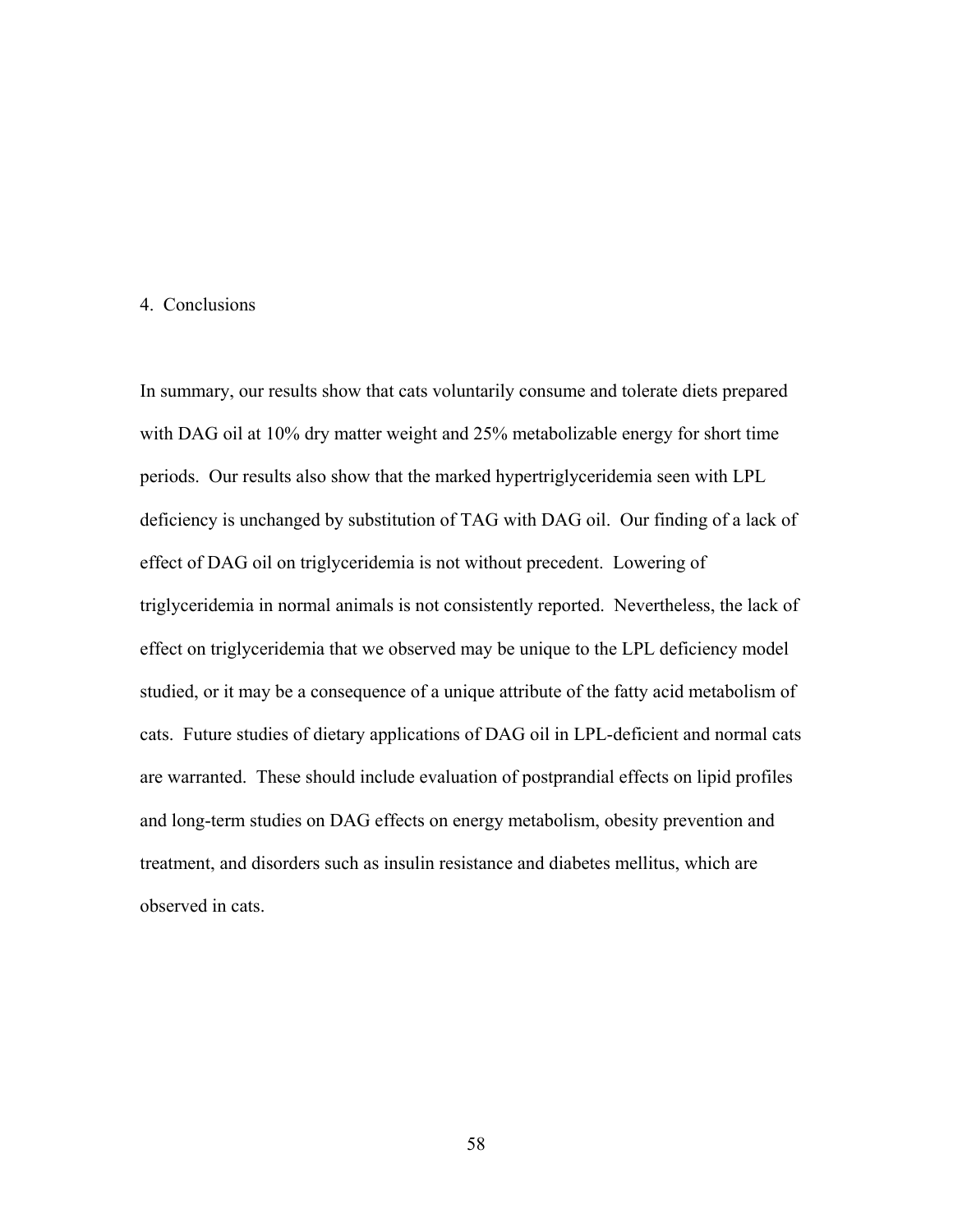## APPENDIX 1

Nutrient composition of test diets

Base diet: Royal Canin Veterinary Diet™ feline Diabetic DS 44™

|              | <b>Typical Analysis</b> |       | Dry Matter Analysis Energy Basis Analysis |
|--------------|-------------------------|-------|-------------------------------------------|
| Protein      | $46.0\%$                | 49.5% | $46.5\%$                                  |
| Fat          | 12.0%                   | 12.9% | 29.4%                                     |
| Carbohydrate | 23.8%                   | 25.6% | 24.1%                                     |

Base diet with added DAG or TAG oil (15 g oil added per 100 g diet)

|              | <b>Typical Analysis</b> |          | Dry Matter Analysis Energy Basis Analysis |
|--------------|-------------------------|----------|-------------------------------------------|
| Protein      | $40.0\%$                | 42.6%    | 34.0%                                     |
| Fat          | 23.5%                   | $25.0\%$ | 48.4%                                     |
| Carbohydrate | 20.7%                   | 22.0%    | 17.6%                                     |

Energy density: Base diet, 372 kcal/100 g. Base diet with added oil, 439 kcal/100 g.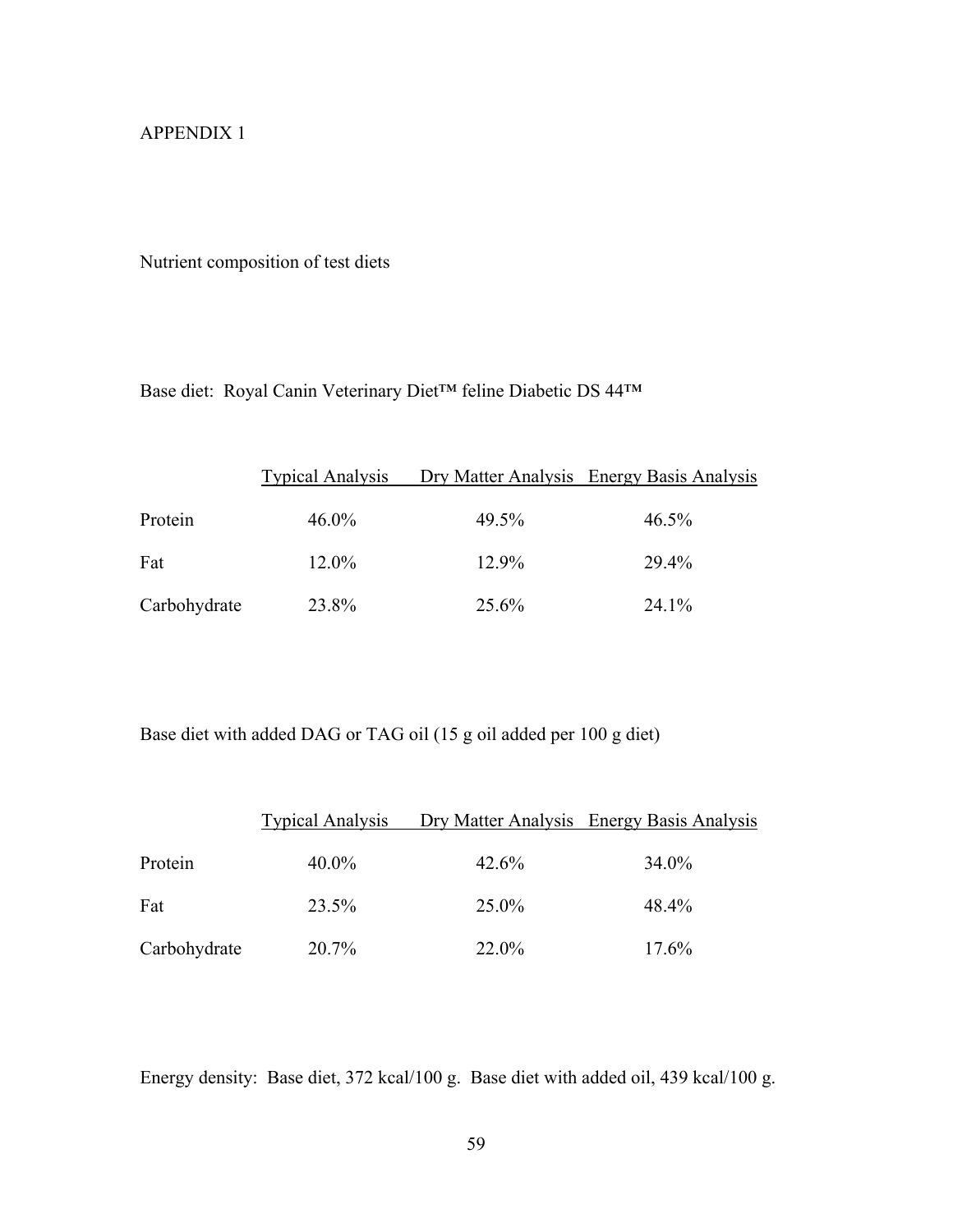APPENDIX 2. Palatability study datasheet

**CAT # \_\_\_\_\_\_\_\_\_\_** 

Body weight (kg) morning: Day 0 \_\_\_\_\_ Day 7 \_\_\_\_\_ Day 14 \_\_\_\_

**Days -5 to -1: 50:50 mixture** 

| <b>DAY</b>       | <b>BOWL</b><br><b>ORDER</b>    | <b>BOWL A</b><br>WTIN(g) | <b>BOWL A</b><br>WT OUT (g) | <b>BOWL B</b><br>$WT$ IN $(\mathbf{g})$ | <b>BOWL B</b><br>WT OUT (g) | <b>NOTES</b> (fecal score) |
|------------------|--------------------------------|--------------------------|-----------------------------|-----------------------------------------|-----------------------------|----------------------------|
| $-5$             | $\rm N/A$                      |                          | $\mathbf{XXX}$              |                                         | $\mathbf{XXX}$              |                            |
| $-4$             | N/A                            |                          |                             |                                         |                             |                            |
| $-3$             | N/A                            |                          |                             |                                         |                             |                            |
| $-2$             | N/A                            |                          |                             |                                         |                             |                            |
| $-1$             | N/A                            |                          |                             |                                         |                             |                            |
| $\boldsymbol{0}$ | $B-A$                          |                          |                             |                                         |                             |                            |
| $\mathbf{1}$     | $A-B$                          |                          |                             |                                         |                             |                            |
| $\overline{2}$   | $A-B$                          |                          |                             |                                         |                             |                            |
| $\mathfrak{Z}$   | $A-B$                          |                          |                             |                                         |                             |                            |
| $\overline{4}$   | $B-A$                          |                          |                             |                                         |                             |                            |
| 5                | $B-A$                          |                          |                             |                                         |                             |                            |
| 6                | $A-B$                          |                          |                             |                                         |                             |                            |
| $7\phantom{.0}$  | $B-A$                          |                          |                             |                                         |                             |                            |
| $\,8\,$          | $A-B$                          |                          |                             |                                         |                             |                            |
| 9                | $A-B$                          |                          |                             |                                         |                             |                            |
| $10\,$           | $B-A$                          |                          |                             |                                         |                             |                            |
| $11\,$           | $\mathbf{B}\text{-}\mathbf{A}$ |                          |                             |                                         |                             |                            |
| 12               | $\operatorname{B-A}$           |                          |                             |                                         |                             |                            |
| 13               | $A-B$                          |                          |                             |                                         |                             |                            |
| 14               | $\mathbf{XXX}$                 | $\mathbf{XXX}$           |                             | $\mathbf{XXX}$                          |                             |                            |

**Days 0 to 13: Diet A and Diet B**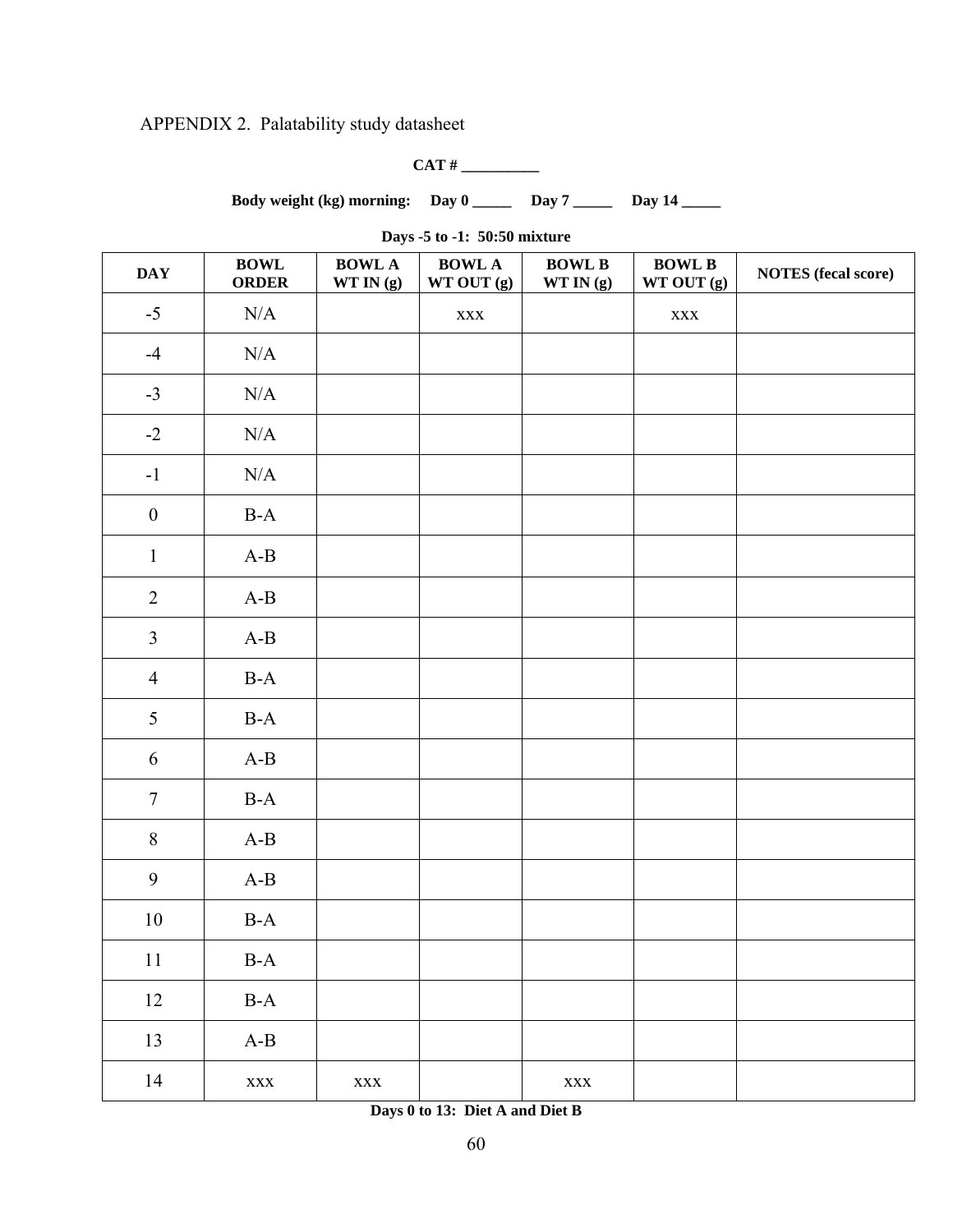APPENDIX 3. Daily food intakes for individual cats. First column – DAG diet, second column – TAG diet.



**Cat 01-306**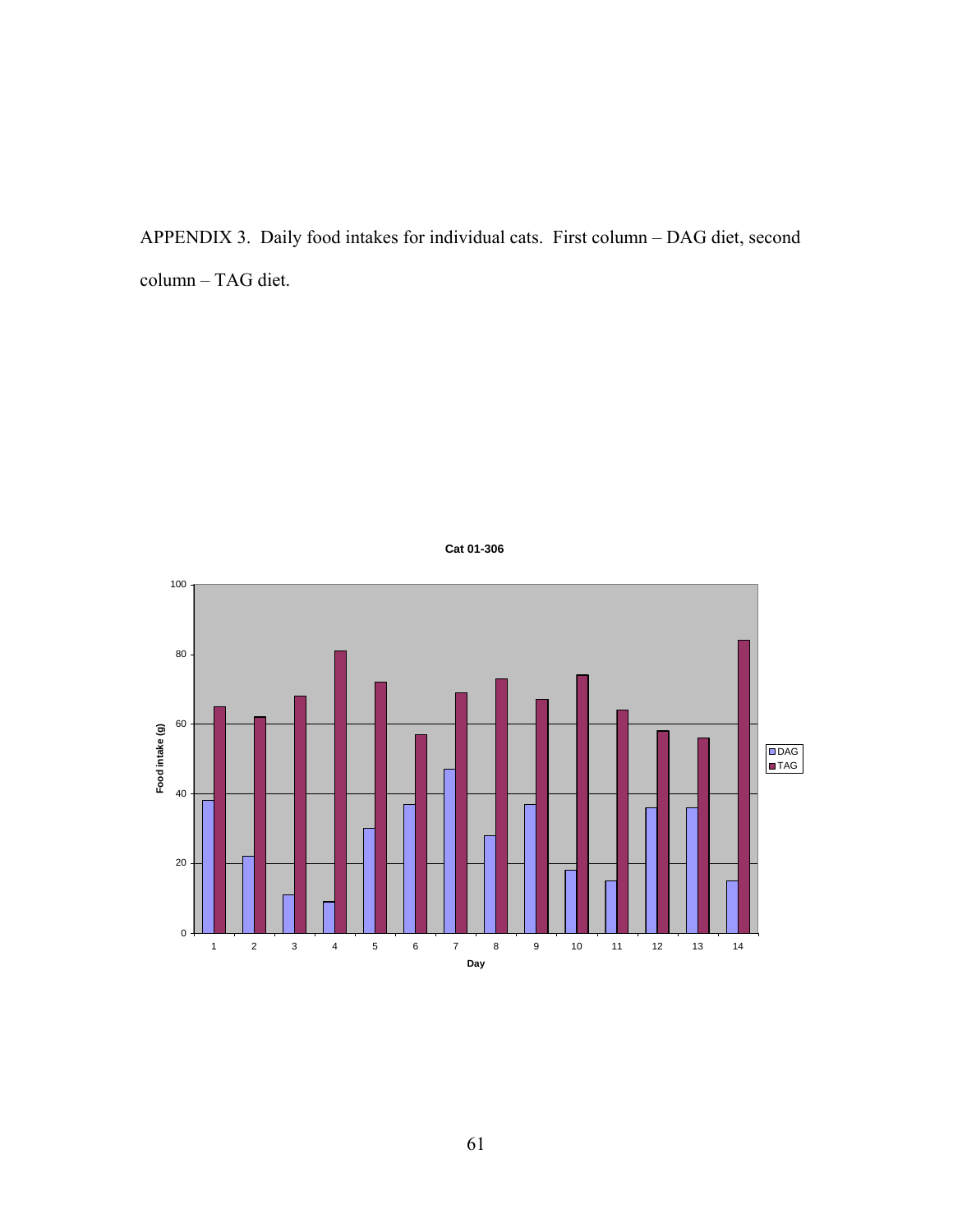





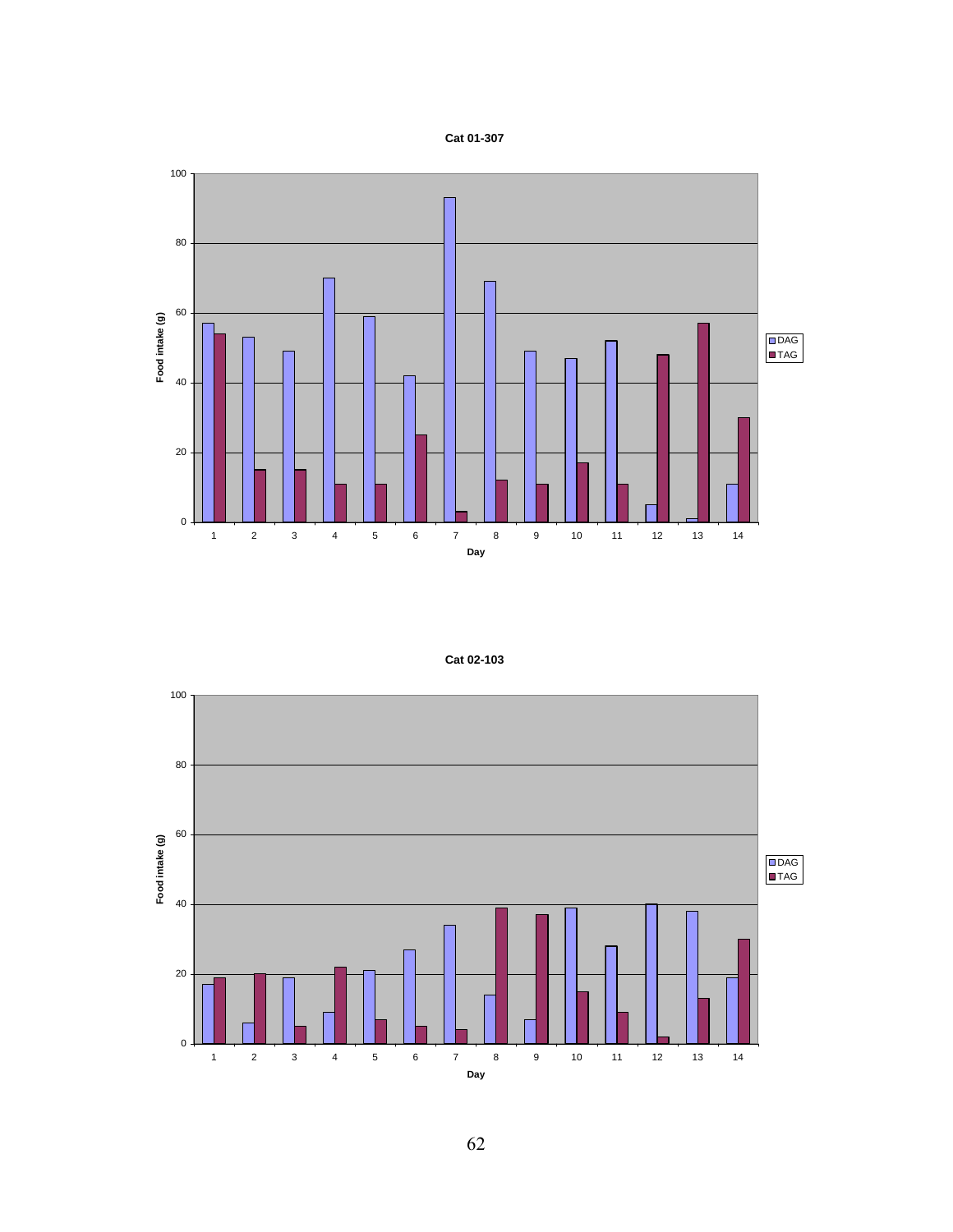



|  | Cat 04-037 |
|--|------------|
|--|------------|

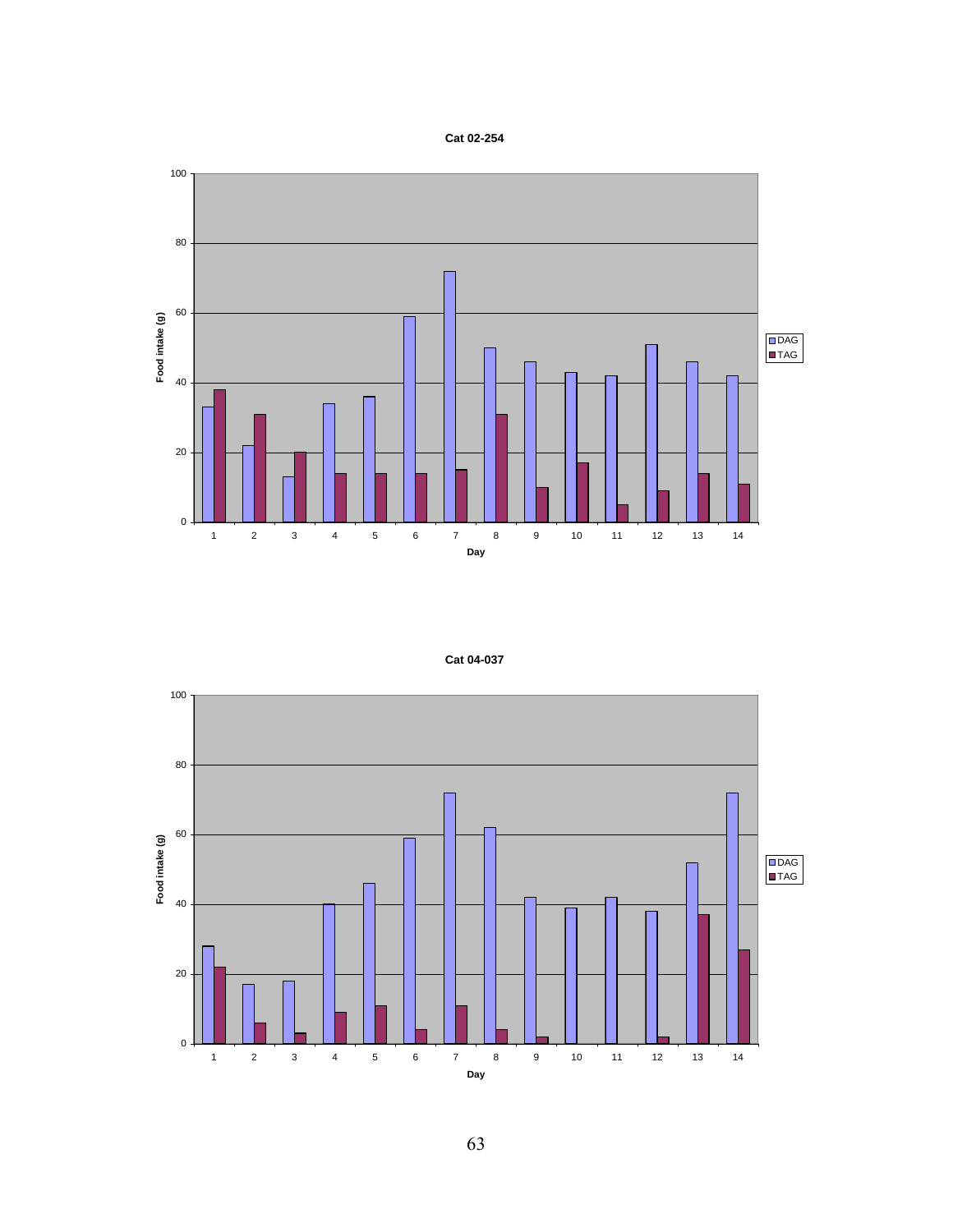#### **Cat 04-160**



### **Cat 04-227**

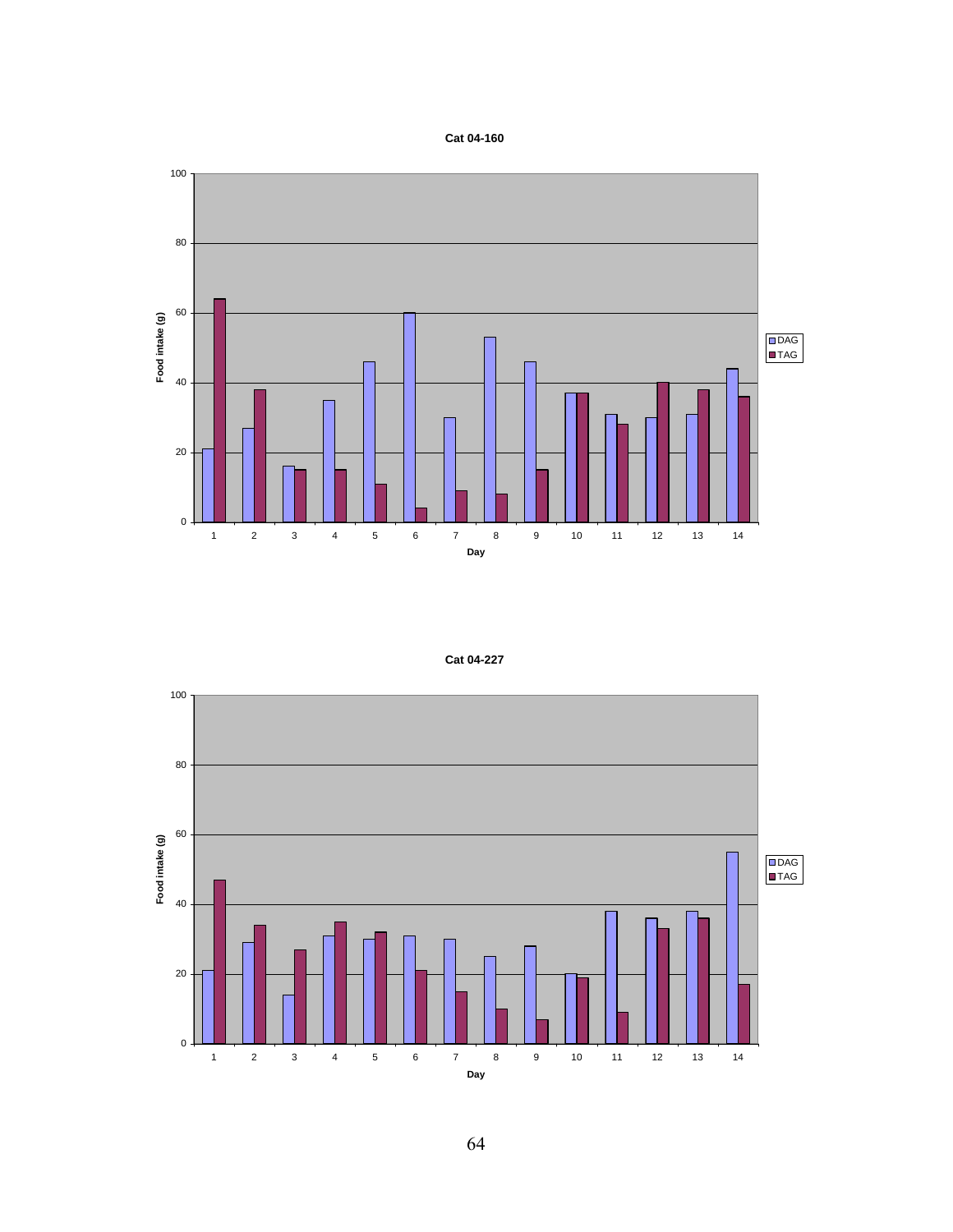

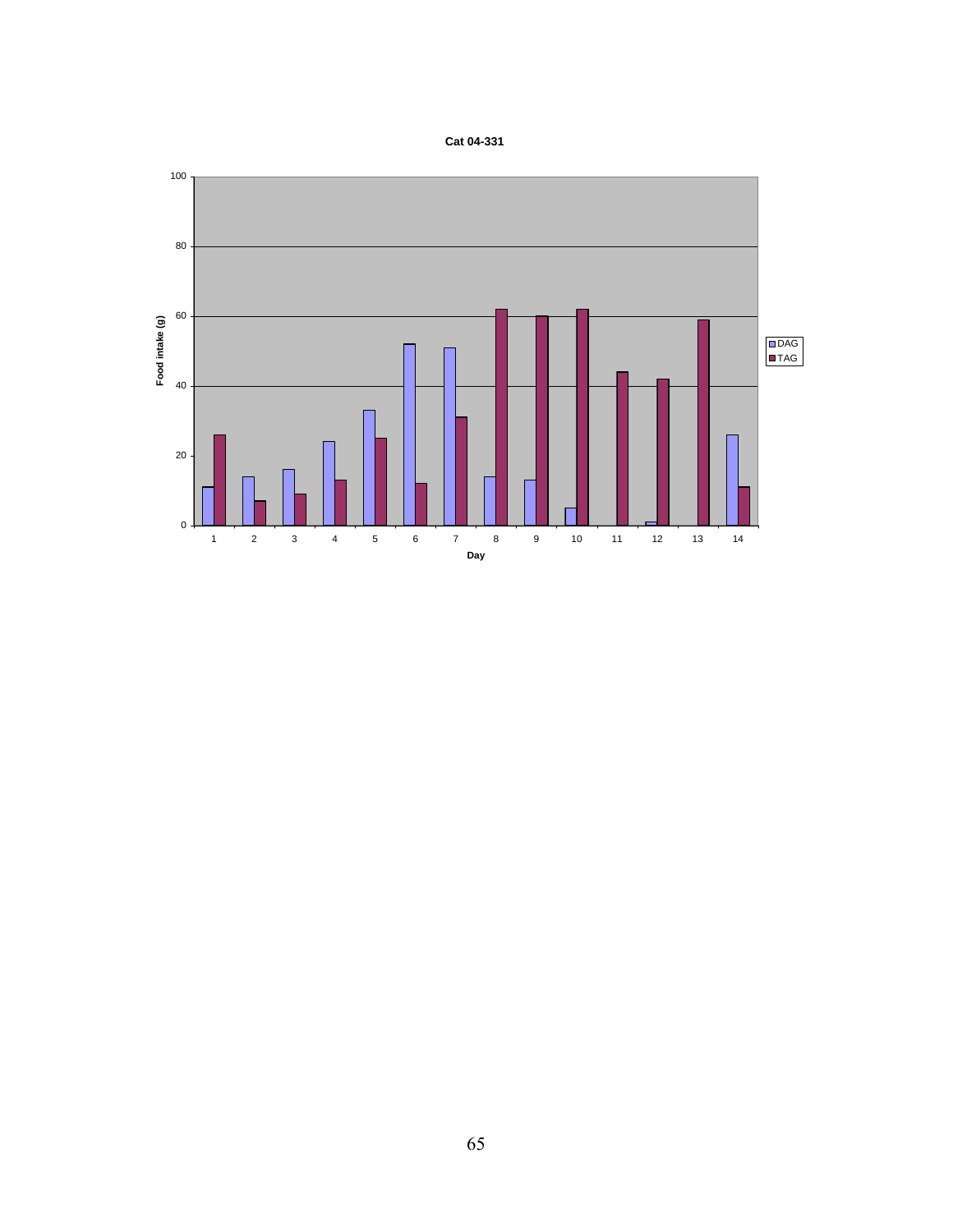## BIBLIOGRAPHY

Abdel-Nabey AA, Shehata AAY, Ragab MH. Glycerides of cottonseed oils from Egyptian and other varieties. Riv Ital Sostanze Grasse 1992;69:443-447.

Ai M, Tanaka A, Shoji K, et al. Suppressive effects of diacylglycerol oil on postprandial hyperlipidemia in insulin resistance and glucose intolerance. Atherosclerosis. 2007;195:398-403.

Ailhaud G, Samuel D, Lazdunski M, et al. Some observations on the mode of action of mono- and diglyceride transacylase of intestinal mucosa. Biochim Biophys Acta. 1964;84:643-664.

Asakura L, Lottenberg AMP, Neves MQTS, et al. Dietary medium-chain triacylglycerol prevents the postprandial rise of plasma triacylglycerols but induces hypercholesterolemia in primary hypertriglyceridemic subjects. Am J Clin Nutr. 2000;71:701-705.

Backus RC, Ginzinger DG, Ashbourne Excoffon KJD, et al. Maternal expression of functional lipoprotein lipase and effects on body fat mass and body condition scores of mature cats with lipoprotein lipase deficiency. Am J Vet Res. 2001;62:264-269.

Bauer JE, Nagaoka D, Porterpan B, et al. Postprandial lipolytic activities, lipids, and carbohydrate metabolism are altered in dogs fed diacylglycerol meals containing highand low-glycemic-index starches (abstract). J Nutr. 2006;136:1955S-1957S.

Bauer JE, Verlander JW. Congenital lipoprotein lipase deficiency in hyperlipemic kitten siblings. Vet Clin Pathol. 1984;13:7-11.

Bierbach H. Triacylglycerol biosynthesis in human small intestinal mucosa. Digestion. 1983;28:138-147.

Brenna JT, Sacks GL. Structure, nomenclature, and properties of lipids. In: Stipanuk MH. Biochemical, physiological, & molecular aspects of human nutrition. St. Louis: Saunders Elsevier, 2006, pp 122-124.

Brunzell JD, Deeb SS. Familial lipoprotein lipase deficiency, apo C-II deficiency, and hepatic lipase deficiency. In: Scriver Cr, Beaudet AL, Sly WS, et al. (eds). The metabolic and molecular bases of inherited disease,  $8<sup>th</sup>$  ed. New York: McGraw-Hill, 2001;2789-2800.

CDC. Overweight and obesity. Available at http://www.cdc.gov/nccdphp/dnpa/obesity/ and at http://www.cdc.gov/nccdphp/publications/aag/dnpa.htm (accessed August 2008).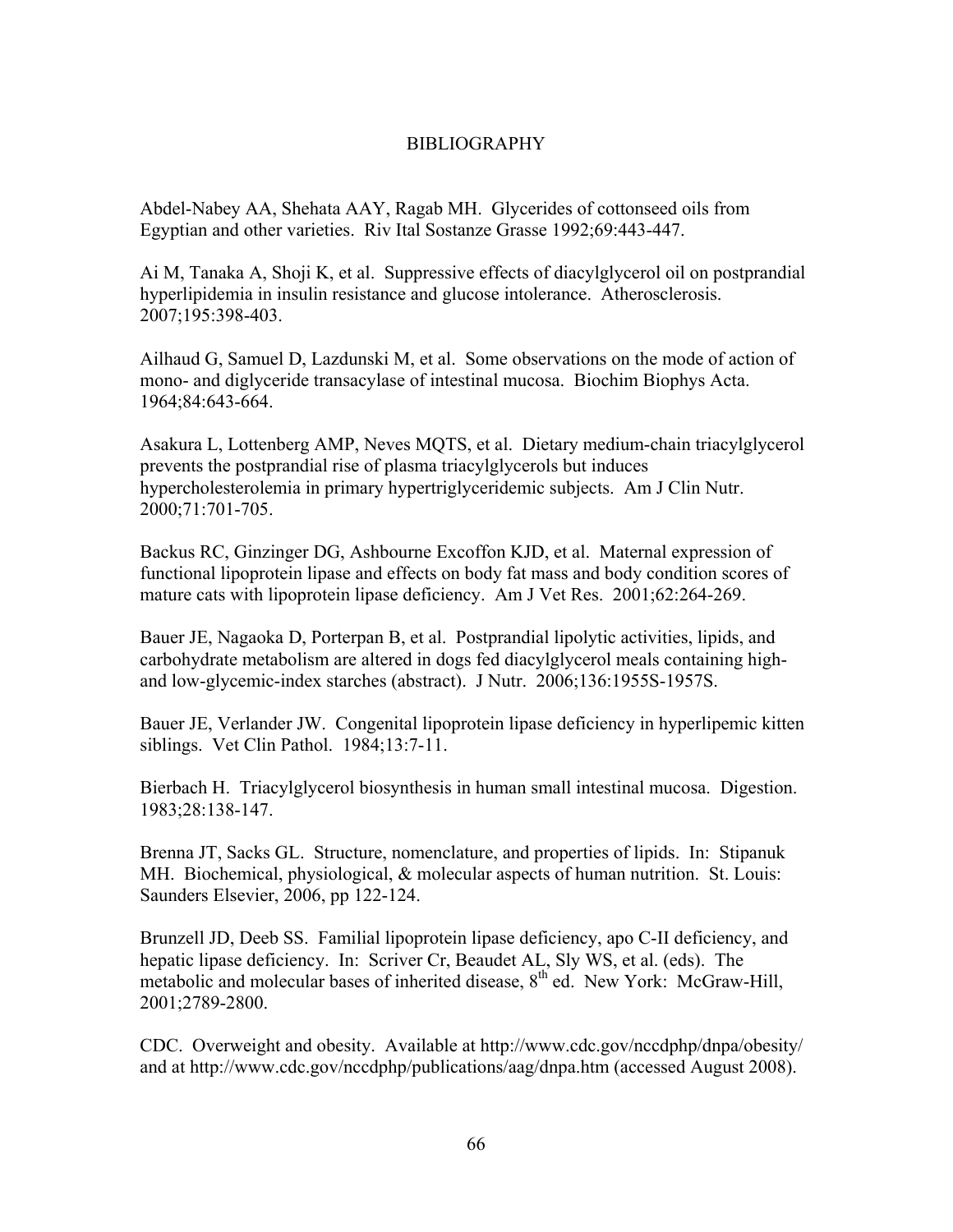Chapman MJ. Animal lipoproteins: chemistry, structure, and comparative aspects. J Lipid Res. 1980;21:789-853.

Chengelis CP, Kirkpatrick JB, Marit GB, et al. A chronic dietary toxicity study of DAG (diacylglycerol) in Beagle dogs. Food Chem Toxicol. 2006a;44:81-97.

Chengelis CP, Kirkpatrick JB, Bruner RH, et al. A 24-month dietary carcinogenicity study of DAG (diacylglycerol) in rats. Food Chem Toxicol. 2006b;44:98-121.

Chengelis CP, Kirkpatrick JB, Bruner RH, et al. A 24-month dietary carcinogenicity study of DAG in mice. Food Chem Toxicol. 2006c;44:122-137.

Citkowitz E. Hypertriglyceridemia. Updated July 12, 2008, available at http://www.emedicine.com/MED/topic2921.htm (accessed September 2008)

D'Alonzo RP, Kozarek WJ, Wade RL. Glyceride composition of processed fats and oils as determined by glass capillary gas chromatography. J Am Oil Chem Soc. 1982;59:292-295.

DeIulio E, Precht K, Zamudio A, et al. Diacylglycerol consumption and blood lipids and adiposity in rats (abstract). FASEB J. 2008;22:1092.10.

Demacker PNM, van Heijst PF, Hak-Lemmers HLM, et al. A study of the lipid transport system in the cat, *Felix domesticus*. Atherosclerosis. 1987;66:113-123.

Demacker PNM, Hijmans AGM, Stalenhoef AFH, et al. Studies on the function of hepatic lipase in the cat after immunological blockade of the enzyme in vivo. Atherosclerosis. 1988;69:173-183.

Feoli-Fonseca JC, Levy E, Godard M, et al. Familial lipoprotein lipase deficiency in infancy: clinical, biochemical, and molecular study J Pediatrics. 1998;133:417-423.

Fujii A, Allen TJ, Nestel PJ. A 1,3-diacylglycerol-rich oil induces less atherosclerosis and lowers plasma cholesterol in diabetic apoE-deficient mice. Atherosclerosis. 2007;193:55-61.

Ginzinger DG, Clee SM, Dallongeville J, et al. Lipid and lipoprotein analysis of cats with lipoprotein lipase deficiency. Eur J Clin Invest. 1999;29:17-26.

Ginzinger DG, Lewis MES, Ma Y, et al. A mutation in the lipoprotein lipase gene is the molecular basis of chylomicronemia in a colony of domestic cats. J Clin Invest. 1996;97:1257-1266.

Goudriaan JR, Espirito Santo SMS, Voshol PJ, et al. The VLDL receptor plays a major role in chylomicron metabolism by enhancing LPL-mediated triglyceride hydrolysis. J Lipid Res. 2004;45:1475-81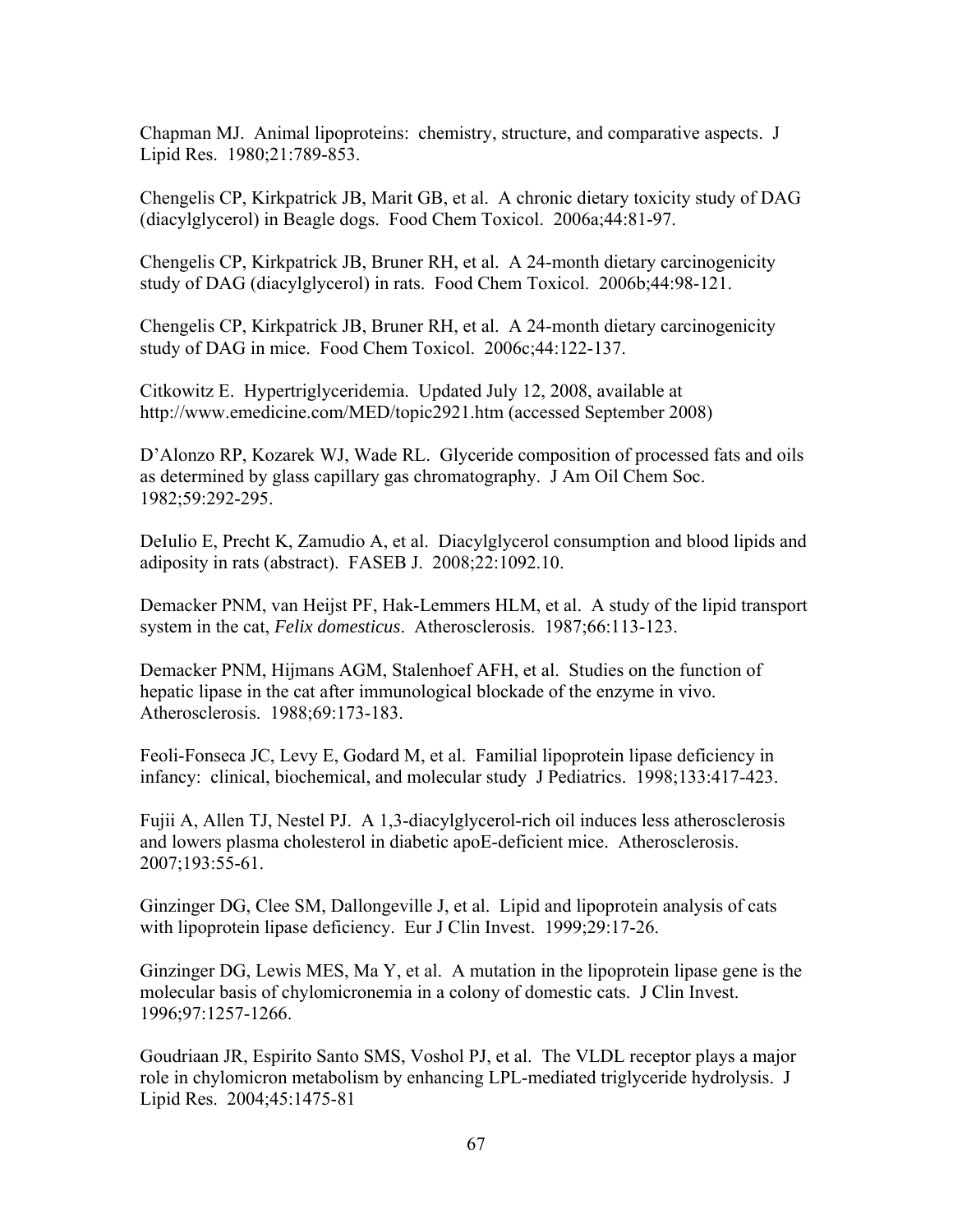Gunn-Moore DA, Watson TDG, Dodkin SJ, et al. Transient hyperlipidaemia and anaemia in kittens. Vet Rec. 1997;140:355-359.

Hara K, Onizawa K, Honda H, et al. Dietary diacylglycerol-dependent reduction in serum triacylglycerol concentration in rats. Ann Nutr Metab. 1993;37:185-191.

Hibi M, Takase H, Yasunaga K, et al. Fat utilization in healthy subjects consuming diacylglycerol oil diet: dietary and whole body fat oxidation. Lipids. 2008a;43:517-524.

Hibi M, Takase H, Yasunaga K, et al. Greater fat oxidation with diacylglycerol oil consumption for 14 days compared with triacylglycerol oil consumption in overweight men and women (abstract). Int J Obes (Lond). 2008b;epub ahead of print.

Ichihara T, Yoshino H, Doi Y, et al. No enhancing effects of diacylglycerol oil on tumor development in a medium-term multi-organ carcinogenesis bioassay using male F344 rats. Food Chem Toxicol. 2008;46:147-167.

Ijiri Y, Naemura A, Yamashita T, et al. Mechanism of the antithrombotic effect of dietary diacylglycerol in atherogenic mice. Pathophysiol Haemost Thromb 2006;35:380- 387.

Ivan B, Tamas D, Ildiko S, et al. Acute hypertriglyceridemic pancreatitis during pregnancy due to homozygous lipoprotein lipase gene mutation. Clin Chim Acta. 2008;in press.

Jaye M, Krawiec J. Endothelial lipase and HDL metabolism. Curr Opin Lipidol. 2004;15:183-9.

Johnstone AC, Jones BR, Thompson JC, et al. The pathology of an inherited hyperlipoproteinaemia of cats. J Comp Path. 1990;102:125-137.

Jones BR, Johnstone AC, Cahill JI, et al. Peripheral neuropathy in cats with inherited primary hyperchylmicronaemia. Vet Rec. 1986;119:268-272.

Jones BR, Wallace A, Harding DRK, et al. Occurrence of idiopathic, familial hyperchylomicronemia in a cat. Vet Rec. 1983;112:543-547.

Kamphuis MMJW, Mela DJ, Westerterp-Plantenga MS. Diacylglycerols affect substrate oxidation and appetite in humans. Am J Clin Nutr. 2003;77:1133-1139.

Kanchuk ML, Backus RC, Calvert CC. Weight gain in gonadectomized normal and lipoprotein lipase-deficient male domestic cats results from increased food intake and not decreased energy expenditure. J Nutr. 2003;133:1866-1874.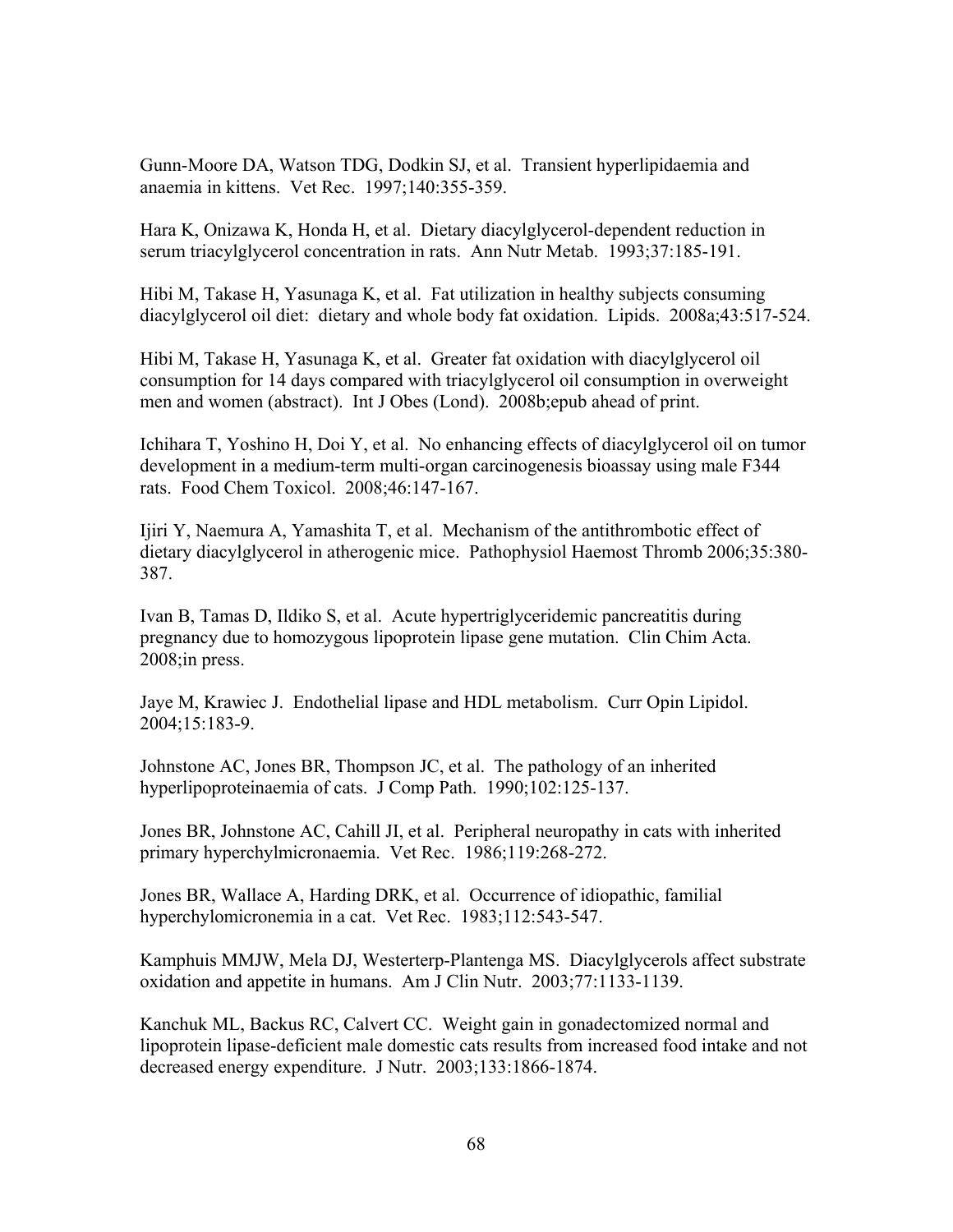Kane E, Leung PM, Rogers QR, et al. Diurnal feeding and drinking patterns of adult cats as affected by changes in the level of fat in the diet. Appetite. 1987;9:89-98.

Kane E, Morris JG, Rogers QR. Acceptability and digestibility by adult cats of diets made with various sources and levels of fat. J Anim Sci. 1981;53:1516-1523.

Kasamatsu T, Ogura R, Ikeda N, et al. Genotoxicity studies on dietary diacylglycerol (DAG) oil. Food Chem Toxicol. 2005;43:253-260.

Kawashima H, Takase H, Yasunaga K, et al. One-year ad libitum consumption of diacylglycerol oil as part of a regular diet results in modest weight loss in comparison with consumption of a triacylglycerol control oil in overweight Japanese subjects. J Am Diet Assoc. 2008;108:57-66.

Kim HJ, Lee KT, Lee MK, et al. Hypolipidemic effect of dietary diacylglycerol oil in Sprague-Dawley rats fed a normal diet. J Med Food. 2007;10:60-66.

Kimura S, Tsuchiya H, Inage H, et al. Effects of dietary diacylglycerol on the energy metabolism. Int J Vitam Nutr Res. 2006;76:75-79.

Kondo H, Hase T, Murase T, et al. Digestion and assimilation features of dietary DAG in the rat small intestine. Lipids. 2003;38:25-30.

Kristensen JB, Nielsen NS, Jacobsen C, et al. Oxidative stability of diacylglycerol oil and butter blends containing diacylglycerols. Eur J Lipid Sci Technol. 2006;108:336- 350.

Kristensen JB, Jørgensen H, Mu H. Diacylglyerol oil does not affect portal vein transport of nonesterified fatty acids but decreases the postprandial plasma lipid response in catheterized pigs. J Nutr. 2006;136:1800-1805.

Laflamme D. Development and validation of a body condition score system for cats: a clinical tool. Feline Pract. 1997;25:13-18.

Li CM, Kimura F, Endo Y, et al. Deterioration of diacylglycerol- and triacylglycerol-rich oils during frying of potatoes. Eur J Lipid Sci Technol. 2005;107:173-179.

Li D, Xu T, Takase H, et al. Diacylglycerol-induced improvement of whole-body insulin sensitivity in type 2 diabetes mellitus: A long-term radomized, double-blind controlled study. Clin Nutr. 2008;27:203-211.

MacDonald ML, Rogers QR, Morris JG. Aversion of the cat to dietary medium-chain triglycerides and caprylic acid. Physiol Behav. 1985;35:371-375.

Macrae AR. Lipase-catalyzed interesterification of oils and fats. J Am Oil Chem Soc. 1983;60:243-246.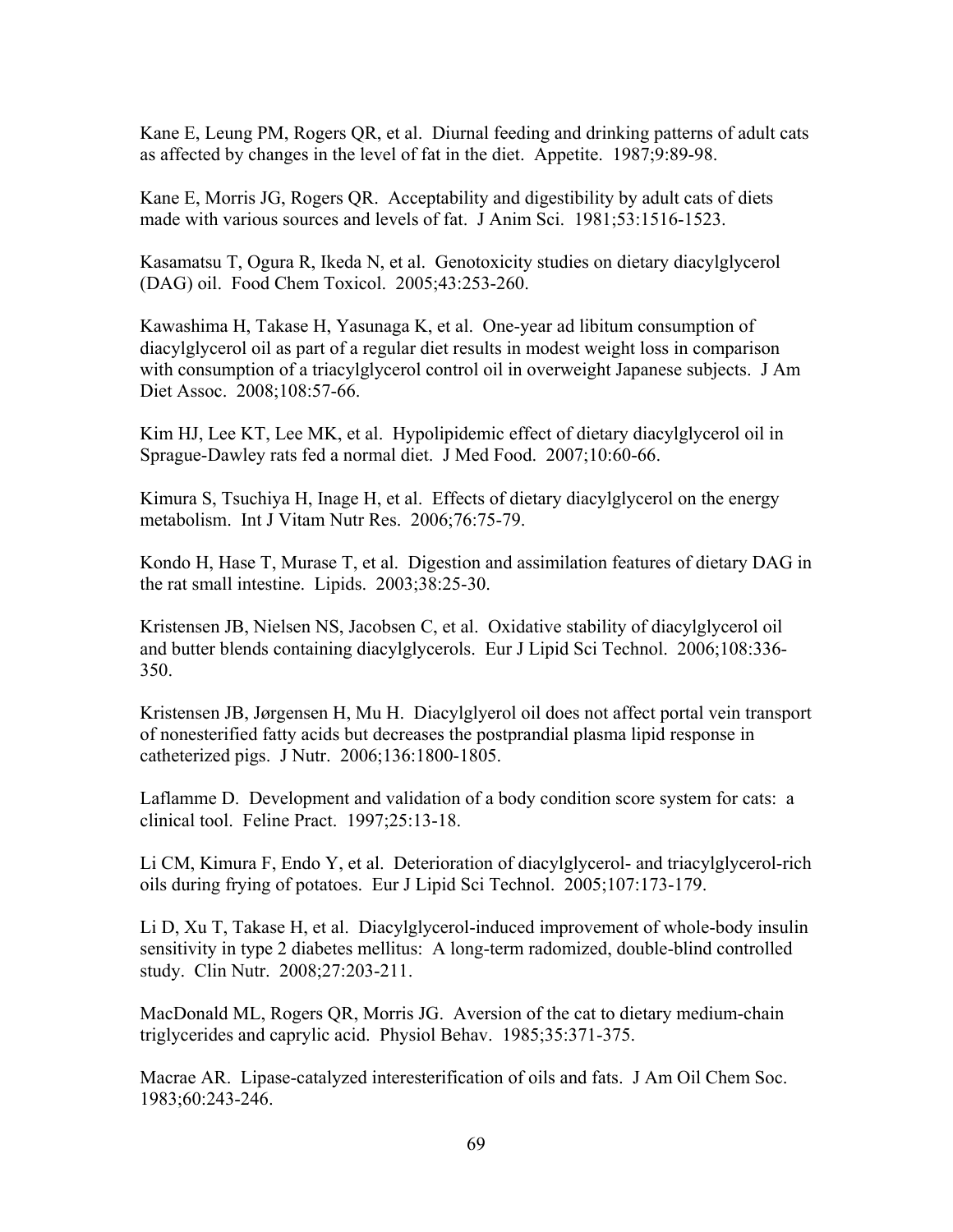Maki KC, Davidson MH, Tsushima R, et al. Consumption of diacylglycerol oil as part of a reduced-energy diet enhances loss of body weight and fat in comparison with consumption of a triacylglycerol control oil. Am J Clin Nutr. 2002;76:1230-1236.

Matsuyama T, Shoji K, Watanabe H, et al. Effects of diacylglycerol oil on adiposity in obese children: initial communication. J Pediatr Endocrinol Metab. 2006;19:795-804.

Mead JR, Irvine SA, Ramji DP. Lipoprotein lipase: structure, function, regulation, and role in disease. J Mol Med. 2002;80:753-769.

Meng X, Zou D, Shi Z, et al. Dietary diacylglycerol prevents high-fat diet-induced lipid accumulation in rat liver and abdominal adipose tissue. Lipids. 2004;39:37-41.

Mitsuhashi Y, Bandy D, Nagaoka D, et al. Suppression of chylomicron triacylglycerol but not lipoprotein lipase or lipoprotein-cholesterol distribution during weight loss in Beagles fed diacylglycerol enriched oil (abstract). J Vet Intern Med. 2006;20:792.

Mori Y, Nakagiri H, Kondo H, et al. Dietary diacylglycerol reduces postprandial hyperlipidemia and ameliorates glucose intolerance in Otsuka Long-Evans Tokushima Fatty (OLETF) rats. Nutrition. 2005;21:933-939.

Morita O, Knapp JF, Tamaki Y, et al. Effects of dietary diacylglycerol oil on embryo/fetal development in rats. Food Chem Toxicol. 2008a;46:2510-2516.

Morita O, Tamaki Y, Kirkpatrick JB, et al. Safety assessment of heated diacylglycerol oil: subchronic toxicity study in rats. Food Chem Toxicol. 2008b;46:2748-2757.

Morita O, Soni M. Safety assessment of diacylglycerol oil as an edible oil: a review of the published literature. Food Chem Toxicol. 2008c;in press.

Murase T, Mizuno T, Omachi T, et al. Dietary diacylglycerol suppresses high fat and high sucrose diet-induced body fat accumulation in C57BL/6J mice. J Lipid Res. 2001;42:372-378.

Murase T, Aoki M, Wakisaka T, et al. Anti-obesity effect of dietary diacylglyerol in C57BL/6J mice. J Lipid Res. 2002;43:1312-1319.

Murata M, Hara K, Ide T. Alteration by diacylglycerols of the transport and fatty acid composition of lymph chylomicrons in rats. Biosci Biotechnol Biochem. 1994;58:1416- 1419.

Murata M, Ide T, Hara K. Reciprocal responses to dietary diacylglycerol of hepatic enzymes of fatty acid synthesis and oxidation in the rat. Br J Nutr. 1997;77:107-121.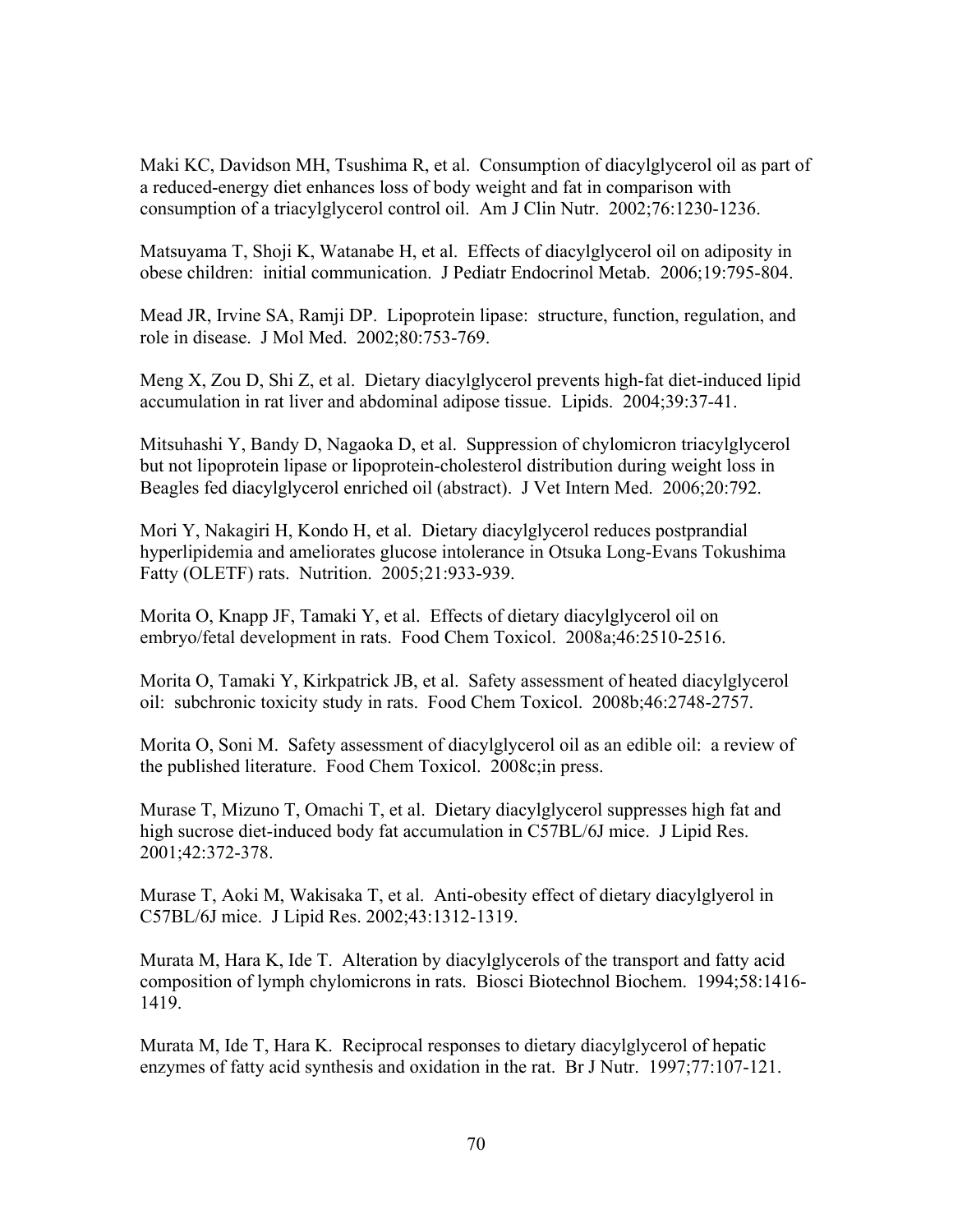Nagao T, Watanabe H, Goto N, et al. Dietary diacylglycerol suppresses accumulation of body fat compared to triacylglycerol in men in a double-blind controlled trial. J Nutr. 2000;130:792-797.

National Research Council. Nutrient requirements of cats and dogs. Washington, DC: National Academies Press, pp 366, 367, 2006.

Osaki N, Meguro S, Onizawa K, et al. Effects of a single and short-term ingestion of diacylglycerol on fat oxidation in rats. Lipids. 2008;43:409-417.

Ota N, Soga S, Hase T, et al. Dietary diacylglycerol induces the regression of atherosclerosis in rabbits. J Nutr. 2007;137:1194-1199.

Peritz LN, Brunzell JD, Harvey-Clarke C, et al. Characterization of a lipoprotein lipase class III type defect in hypertriglyceridemic cats. Clin Invest Med. 1990;13:259-263.

Preiss-Landl K, Zimmermann R, Hammerle G, et al. Lipoprotein lipase: the regulation of tissue specific expression and its role in lipid and energy metabolism. Curr Opin Lipidol. 2002;13:471-481.

Procter and Gamble. Olean, available at http://www.olean.com/ (accessed August 2008).

Ramprasath VR, Yuan Q, Jones P. Effect of diacylglycerol (Enova oil™) consumption on serum lipid profiles in overweight hypertriglyceridemic women (abstract). FASEB J. 2008;22:lb737.

Reginato CF, Backus RC, Rogers QR. Improved growth of lipoprotein lipase deficient kittens by feeding a low-fat, highly digestible diet. J Nutr Biochem. 2002;13:149-156.

Reyes G, Yasunaga K, Rothenstein E, et al. Effects of a 1,3-diacylglycerol oil-enriched diet on postprandial lipemia in people with insulin resistance. J Lipid Res. 2008;49:670- 678.

Richter WO, Jacob BG, Ritter MM, et al. Treatment of primary chylomicronemia due to familial hypertriglyceridemia by ω-3 fatty acids. Metabolism. 1992;41:1100-1105.

Ross CJD, Twisk J, Bakker AC, et al. Correction of feline lipoprotein lipase deficiency with adeno-associated virus serotype 1-mediated gene transfer of the lipoprotein lipase S447X beneficial mutation. Hum Gene Ther. 2006;17:487-499.

Ross CJD, Twisk J, Meulenberg JM, et al. Long-term correction of murine lipoprotein lipase deficiency with AAV11-mediated gene transfer of the naturally occurring LPL beneficial mutation. Hum Gene Ther. 2004;15:906-919.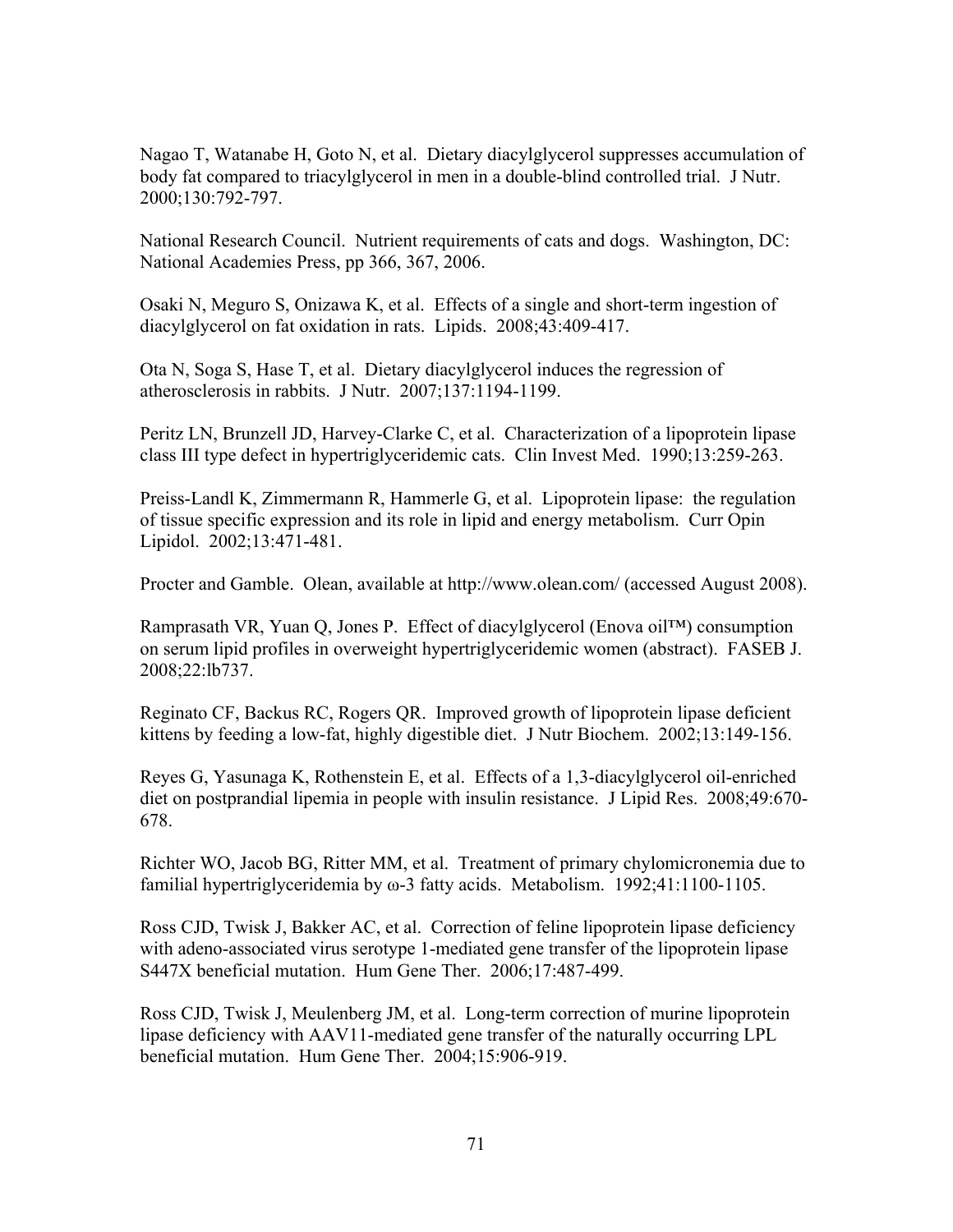Rouis M, Dugi KA, Previato L, et al. Therapeutic response to medium-chain triglycerides and ω-3 fatty acids in a patient with the familial chylomicronemia syndrome. Arterioscler Thromb Vasc Biol. 1997;17:1400-1406.

Rudkowska I, Roynette CE, Demonty I, et al. Diacylglycerol: efficacy and mechanism of action of an anti-obesity agent. Obes Res. 2005;13:1864-76.

Saito S, Tomonobu K, Hase T, et al. Effects of diacylglycerol on postprandial energy expenditure and respiratory quotient in healthy subjects. Nutrition. 2006;22:30-35.

Saito S, Hernandez-Ono A, Ginsberg HN. Dietary 1,3-diacylglycerol protects against diet-induced obesity and insulin resistance. Metabolism. 2007;56:1566-1575.

Shimizu M, Moriwaki J, Nishide T, et al. Thermal deterioration of diacylglycerol and triacylglycerol oils during deep-frying. J Am Oil Chem Soc. 2004;81:571-576.

Soni MG, Imura H, Burdock GA. Chronic study of diacylglycerol oil in rats. Food Chem Toxicol. 2001;39:317-329.

Sprecher DL, Knauer SL, Black DM, et al. Chylomicron-retinyl palmitate clearance in type I hyperlipidemic families. J Clin Invest. 1991;88:985–94.

Sugimoto T, Kimura T, Fukuda H, et al. Comparisons of glucose and lipid metabolism in rats fed diacylglycerol and triacylglycerol oils. J Nutr Sci Vitaminol. 2003;49:47-55.

Sugimoto T, Fukuda H, Kimura T, et al. Dietary diacylglycerol-rich oil stimulation of glucose intolerance in genetically obese rats. J Nutr Sci Vitaminol. 2003;49:139-144. Sukhija PS, Palmquist DL. Rapid method for determination of total fatty acid content and composition of feedstuffs and feces. J Agric Food Chem. 1988;36:1202-1206.

Tada N, Watanabe H, Matsuo N, et al. Dynamics of postprandial remnant-like lipoprotein particles in serum after loading of diacylglycerols. Clinica Chimica Acta. 2001;311:109-117.

Tada N, Yoshida H. Diacylglycerol on lipid metabolism. Curr Opin Lipidol. 2003;14:29-33.

Tada N. Physiological actions of diacylglycerol outcome. Curr Opin Clin Nutr Metab Care. 2004;7:145-149.

Tada N, Shoji K, Takeshita M, et al. Effects of diacylglycerol ingestion on postprandial hyperlipidemia in diabetes. Clinica Chimica Acta. 2005;353:87-94.

Taguchi H, Watanabe H, Onizawa K, et al. Double-blind controlled study on the effects of dietary diacylglycerol on postprandial serum and chylomicron triacylglycerol responses in healthy humans. J Am Coll Nutr. 2000;19:789-796.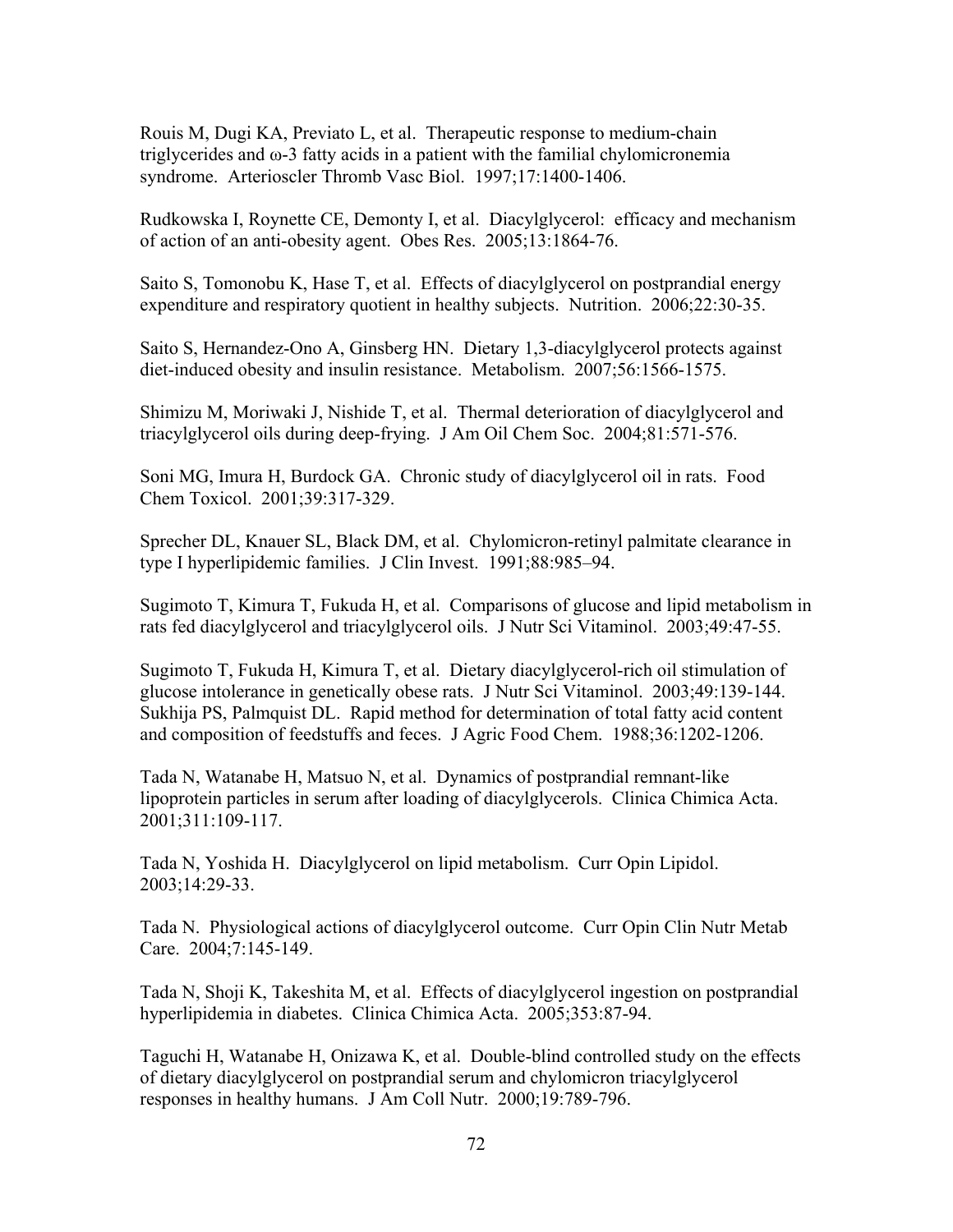Taguchi H, Nagao T, Watanabe H, et al. Energy value and digestibility of dietary oil containing mainly 1,3-diacylglycerol are similar to those of triacylglycerol. Lipids. 2001;36:379-382.

Taguchi H, Omachi T, Nagao T, et al. Dietary diacylglycerol suppresses high fat dietinduced hepatic fat accumulation and microsomal triacylglycerol transfer protein activity in rats. J Nutr Biochem. 2002;13:678-683.

Takase H, Shoji K, Hase T, et al. Effect of diacylglycerol on postprandial lipid metabolism in non-diabetic subjects with and without insulin resistance. Atherosclerosis. 2005;180:197-204.

Takase H. Metabolism of diacylglycerol in humans. Asia Pac J Clin Nutr. 2007;16(Suppl 1):398-403.

Teramoto T, Watanabe H, Ito K, et al. Significant effects of diacylglycerol on body fat and lipid metabolism in patients on hemodialysis. Clin Nutr. 2004;23:1122-1126.

Thompson JC, Johnstone AC, Jones BR, et al. The ultrastructural pathology of five lipoprotein lipase-deficient cats. J Comp Path. 1989;101:251-262.

Tomonobu K, Hase, T, Tokimitsu I. Dietary diacylglycerol in a typical meal suppresses postprandial increases in serum lipid levels compared with dietary triacylglycerol. Nutrition. 2006;22:128-135.

Trevizan L, Bigley K, Anderson W, et al. Lipid metabolism effects in cats fed diets varying in medium chain fatty acids and linoleic acid concentrations (abstract). J Vet Intern Med. 2008;22:743.

Tso PP, Crissinger K, Jandacek RJ. Digestion and absorption of lipids. In In: Stipanuk MH. Biochemical, physiological, & molecular aspects of human nutrition. St. Louis: Saunders Elsevier, 2006, pp 219-239.

Umeda T, Bauer JE, Otsuji K. Weight loss effect of dietary diacylglycerol in obese dogs. J Anim Physiol Anim Nutr (Berl). 2006;90:208-215.

Veltri BC, Backus RC, Rogers QR, et al. Adipose fatty acid composition and rate of incorporation of α-linolenic acid differ between normal and lipoprotein lipase-deficient cats. J Nutr. 2006;136:2980-2986.

Watanabe H, Onizawa K, Naito S, et al. Fat-soluble vitamin status is not affected by diacylglycerol consumption. Ann Nutr Metab. 2001;45:259-264.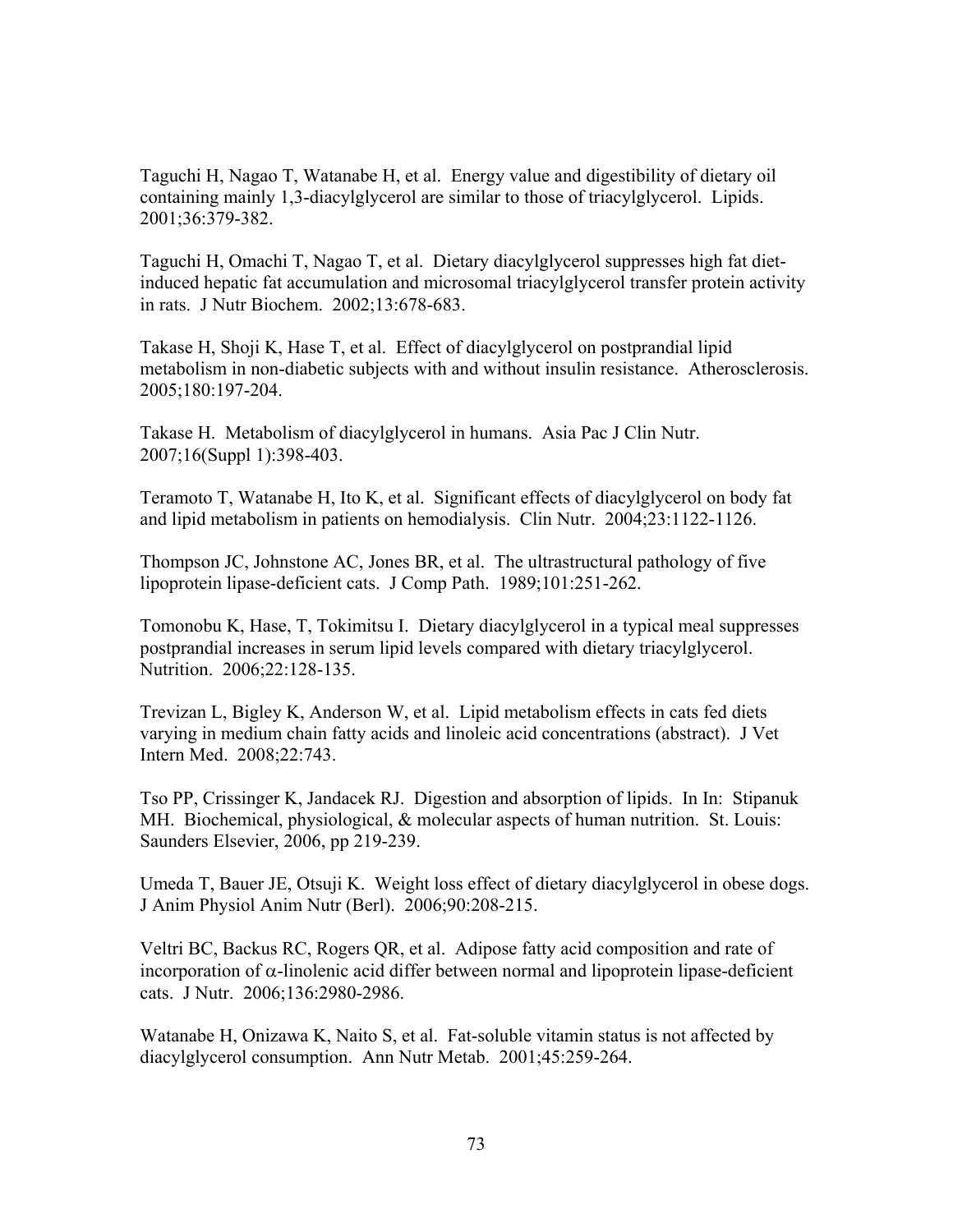Watanabe T, Shimizu M, Sugiura M, et al. Optimization of reaction conditions for the production of DAG using immobilized 1,3-regiospecific lipase lipozyme RM IM. J Am Oil Chem Soc. 2003;80:1201-1207.

Watson TDG, Gaffney D, Mooney CT, et al. Inherited hyperchylomicronaemia in the cat: lipoprotein lipase function and gene structure. J Small Anim Pract. 1992;33:207- 212.

Webb LE, Lengle E, Izzo R, et al. Micromethod for lipid-chromatographic determination of cholesterol in lipemic sera. Clin Chem, 1982;28:1769-1772.

Weinstock PH, Bisgaier CL, Aalto-Setala K, et al. Severe hypertriglyceridemia, reduced high density lipoprotein, and neonatal death in lipoprotein lipase knockout mice. J Clin Invest. 1995;96:2555-2568.

Yamamoto K, Asakawa H, Tokunaga K, et al. Long-term ingestion of dietary diacylglycerol lowers serum triacylglycerol in type II diabetic patients with hypertriglyceridemia. J Nutr. 2001;131:3204-3207.

Yamamoto K, Asakawa H, Tokunaga K, et al. Effects of diacylglycerol administration on serum triacylglycerol in a patient homozygous for complete lipoprotein lipase deficiency. Metabolism. 2005;54:67-71

Yamamoto K, Tomonobu K, Asakawa H, et al. Diet therapy with diacylglycerol oil delays the progression of renal failure in type 2 diabetic patients with nephropathy. Diabetes Care. 2006;29:417-419.

Yamamoto K, Takeshita M, Tokimitsu I, et al. Diacylglycerol oil ingestion in type 2 diabetic patients with hypertriglyceridemia. Nutrition. 2006;22:23-29.

Yanagisawa Y, Kawabata T, Tanaka O, et al. Improvement in blood lipid levels by dietary sn-1,3-diacylglycerol in young women with variants of lipid transporters 54T-FABP2 and -493g-MTP. Biochem Biophys Res Commun. 2003;302:743-750.

Yanagita T, Ikeda I, Wang Y, et al. Comparison of the lymphatic transport of radiolabeled 1,3-dioleoylglycerol and trioleoylglycerol in rats. Lipids. 2004;39:827-832.

Yanai H, Tada N, Yoshida H, et al. Diacylglycerol oil for apolipoprotein C-II deficiency. Q J Med. 2007a;100:247-9.

Yanai H, Tomono Y, Ito K, et al. Diacylglycerol oil for the metabolic syndrome. Nutr J. 2007b;6:43.